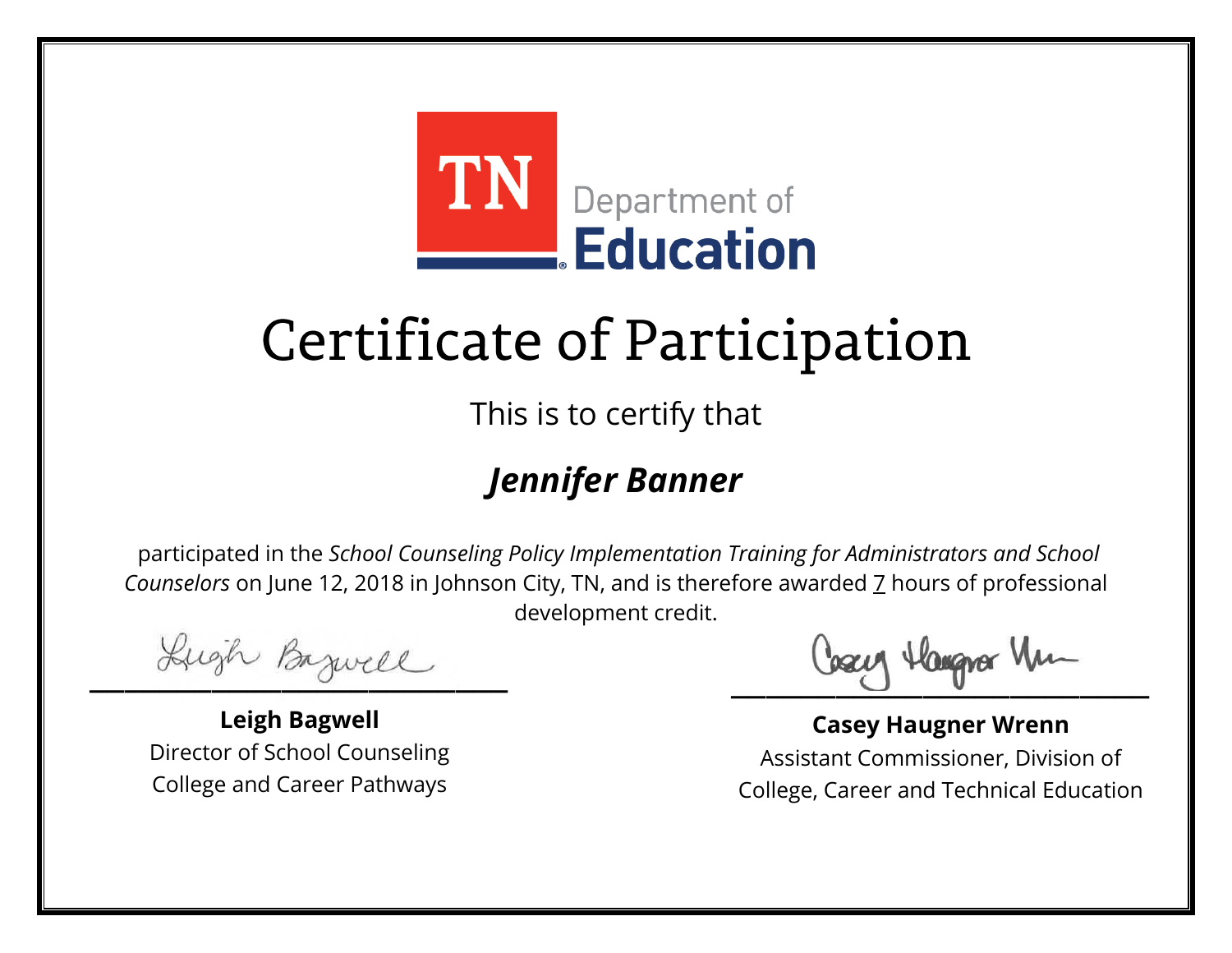

This is to certify that

#### *Amanda Barker*

Lugh Bazwell

**Leigh Bagwell** Director of School Counseling College and Career Pathways

Losey Hangra Vm

**Casey Haugner Wrenn** Assistant Commissioner, Division of College, Career and Technical Education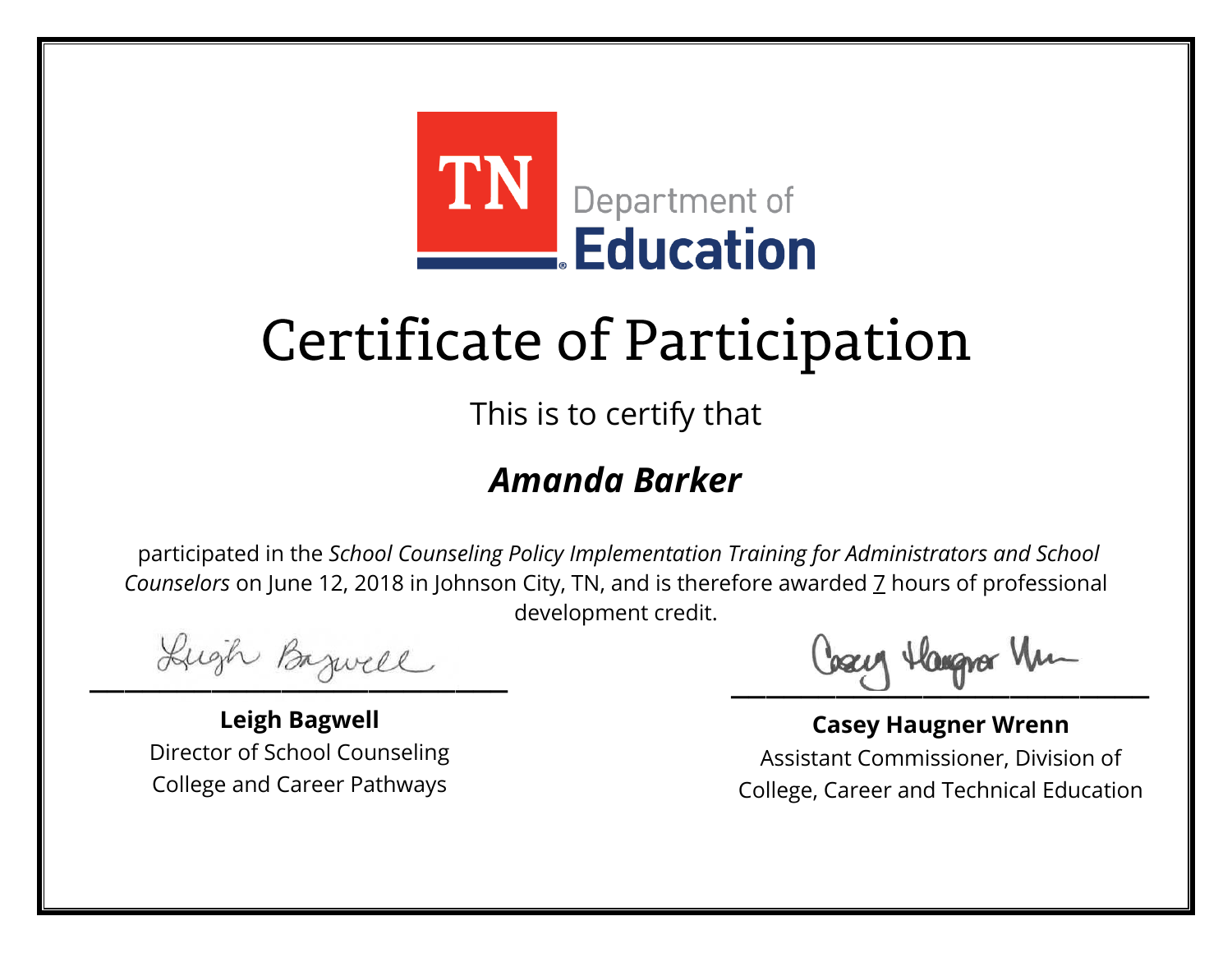

This is to certify that

#### *Claire Bass*

Lugh Bazwell

**Leigh Bagwell** Director of School Counseling College and Career Pathways

Losey Hangra Vm

**Casey Haugner Wrenn** Assistant Commissioner, Division of College, Career and Technical Education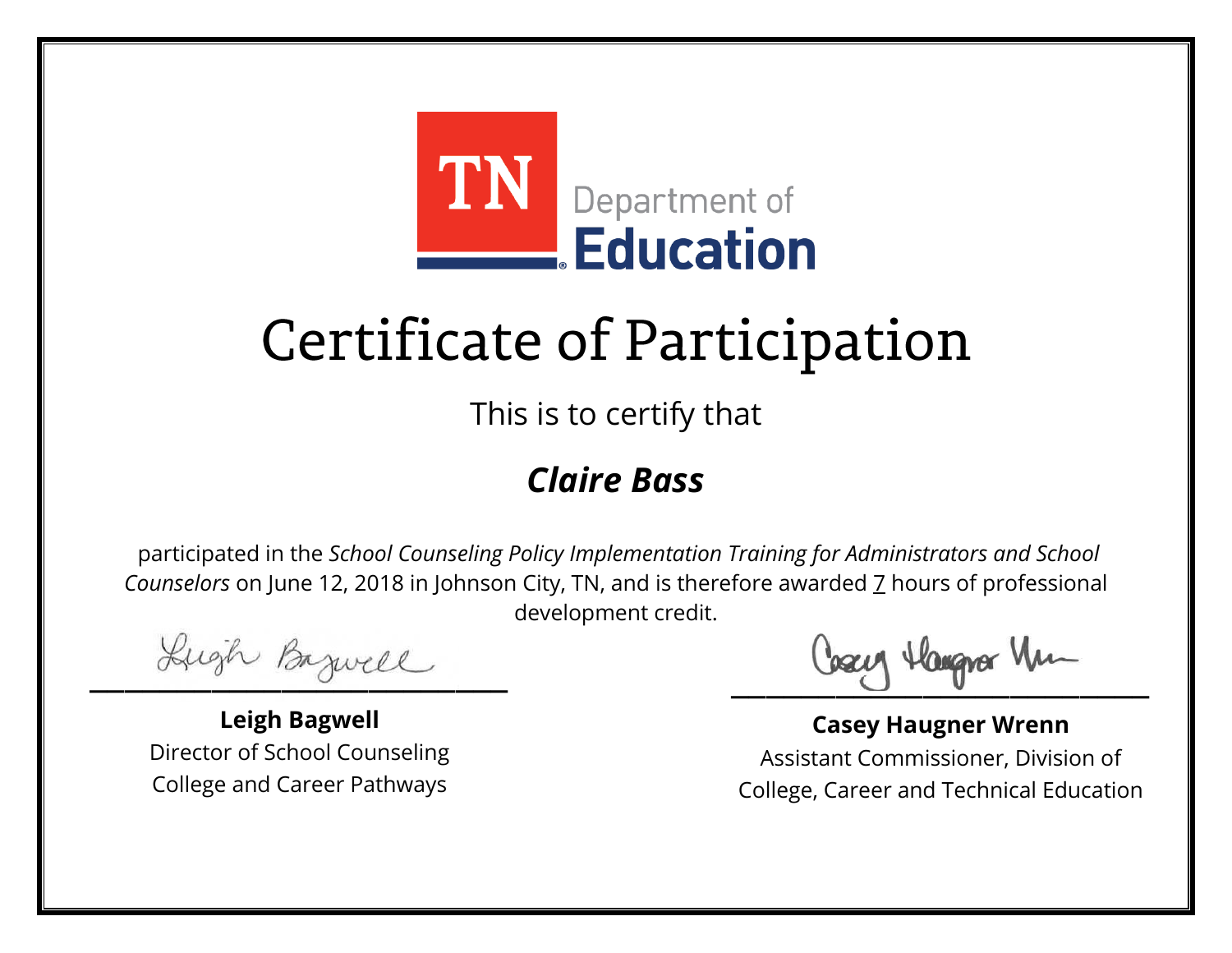

This is to certify that

#### *Sarah Bast*

Lugh Bazwell

**Leigh Bagwell** Director of School Counseling College and Career Pathways

Losey Hangra Vm

**Casey Haugner Wrenn** Assistant Commissioner, Division of College, Career and Technical Education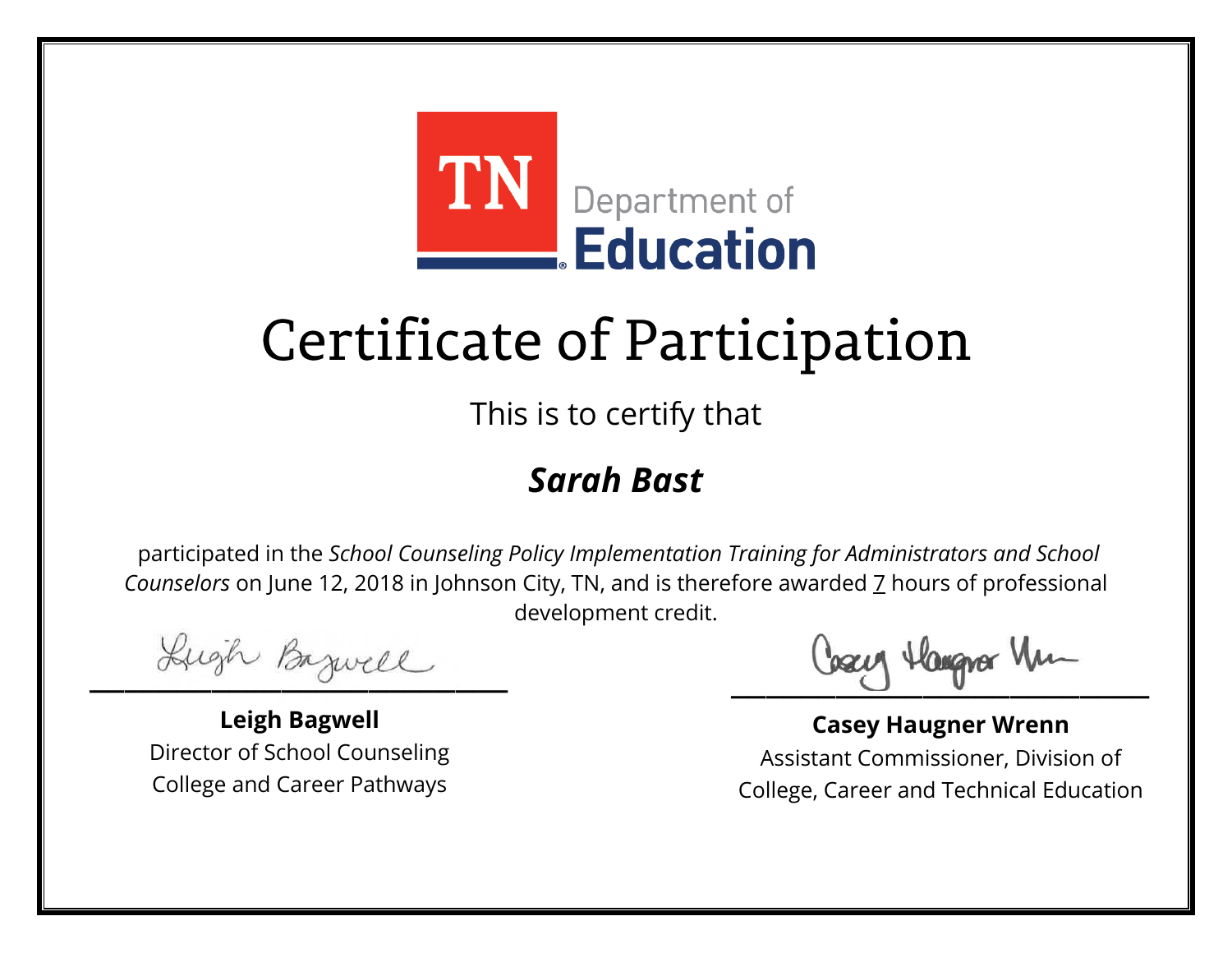

This is to certify that

#### *Anna Brownlee*

Lugh Bazwell

**Leigh Bagwell** Director of School Counseling College and Career Pathways

Losey Hangra Vm

**Casey Haugner Wrenn** Assistant Commissioner, Division of College, Career and Technical Education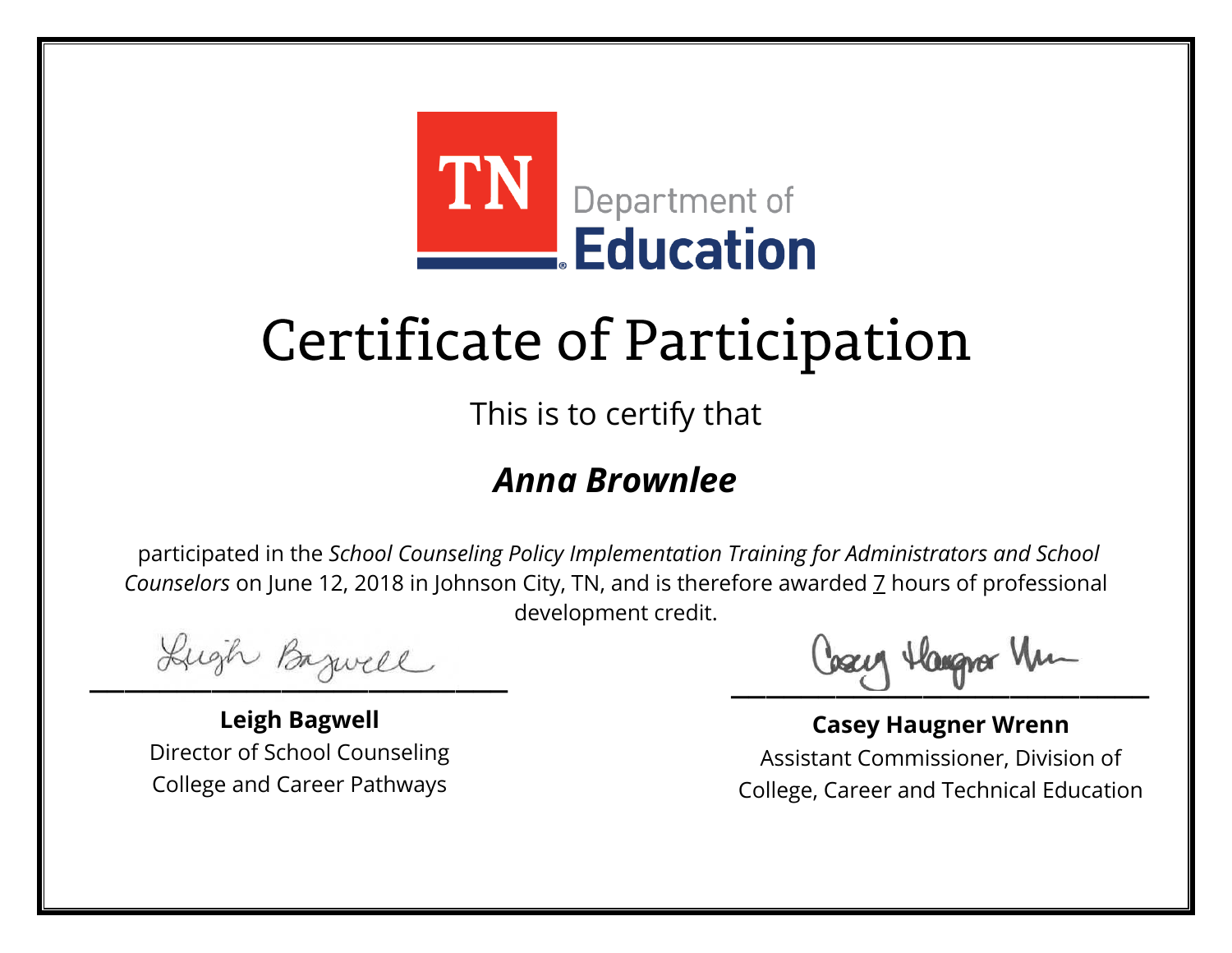

This is to certify that

### *Jennifer Burchett*

Lugh Bazwell

**Leigh Bagwell** Director of School Counseling College and Career Pathways

Losey Hangra Vm

**Casey Haugner Wrenn** Assistant Commissioner, Division of College, Career and Technical Education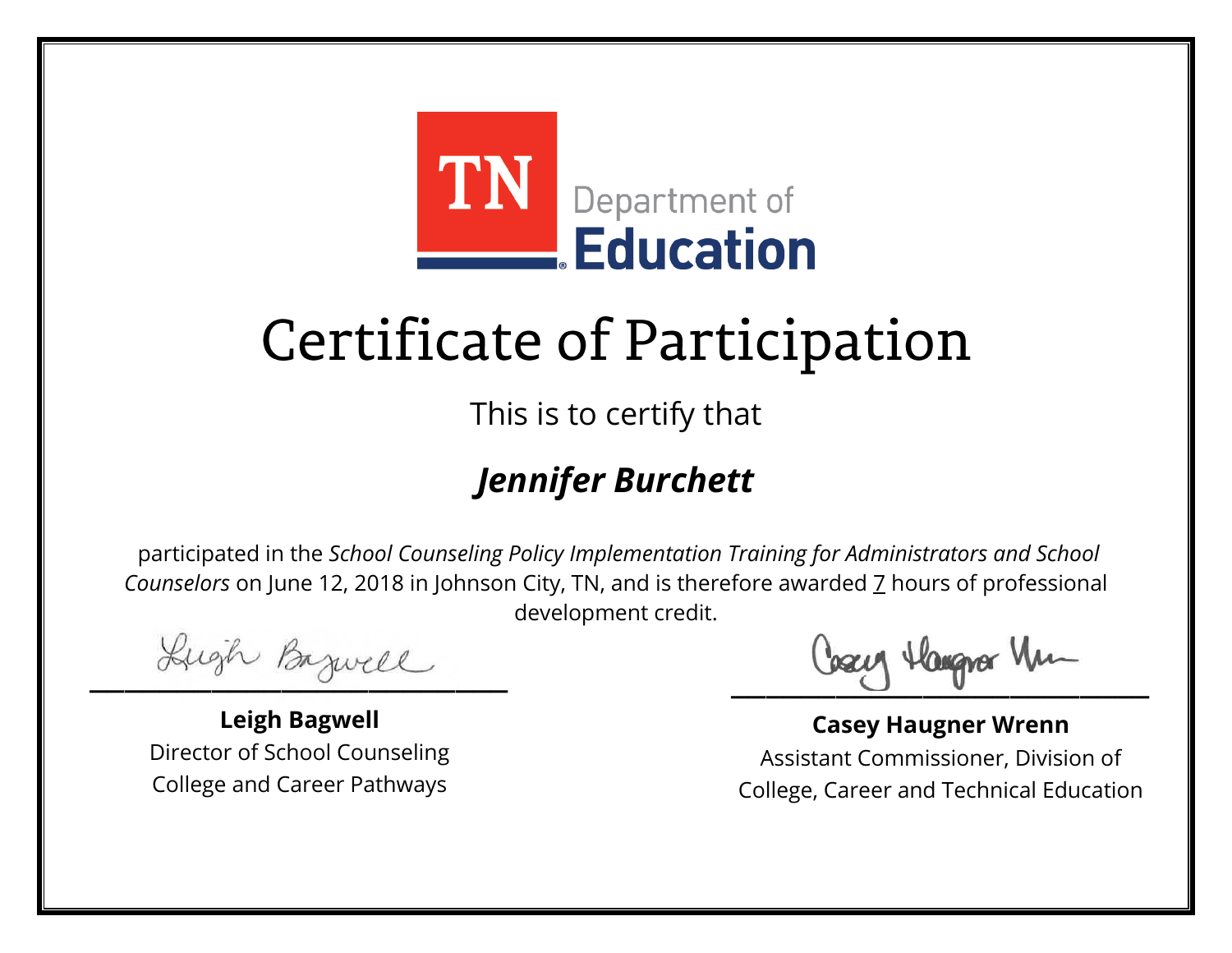

This is to certify that

### *Chasity Burdine*

Lugh Bazwell

**Leigh Bagwell** Director of School Counseling College and Career Pathways

Losey Hangra Vm

**Casey Haugner Wrenn** Assistant Commissioner, Division of College, Career and Technical Education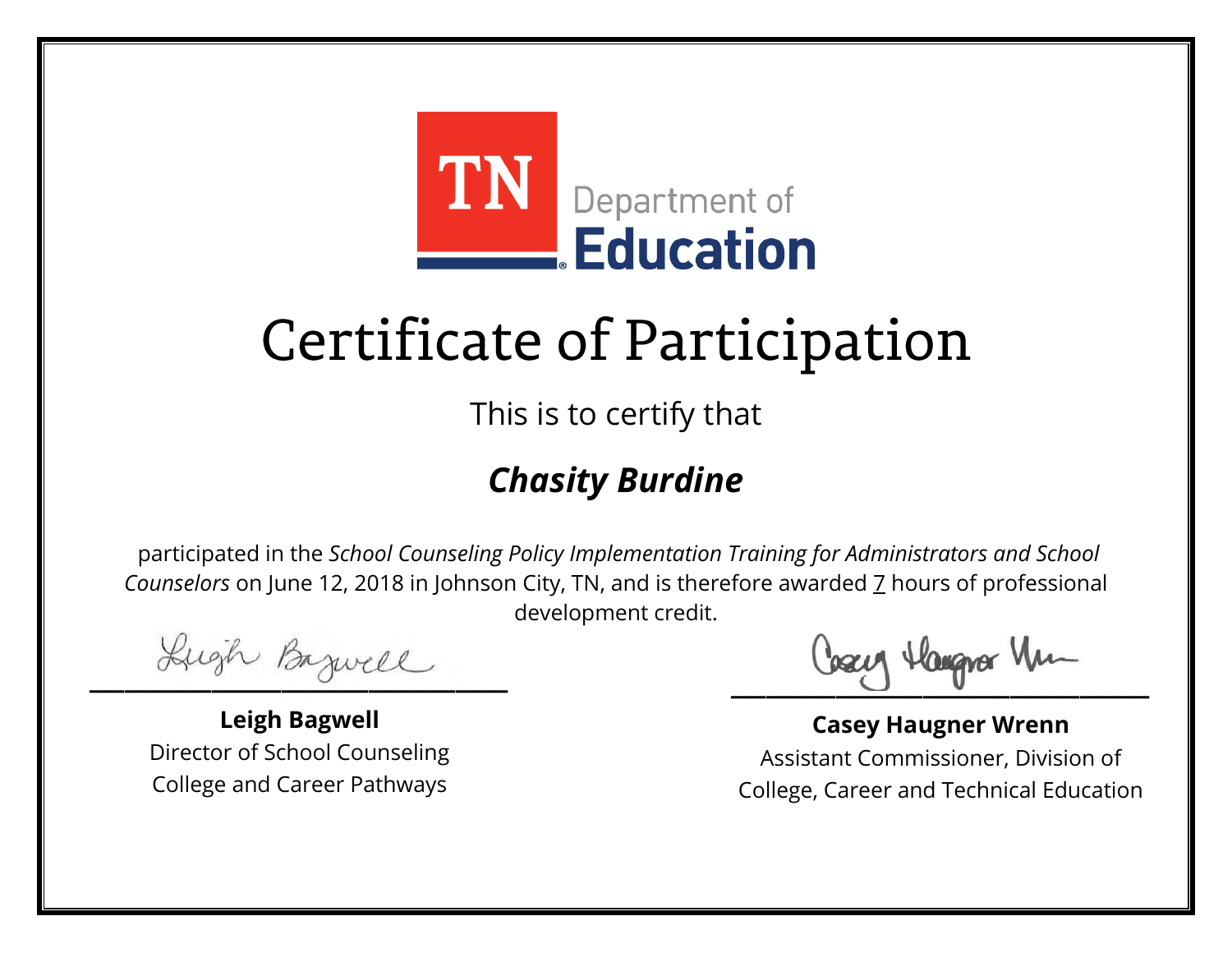

This is to certify that

### *Jennifer Carpenter*

Lugh Bazwell

**Leigh Bagwell** Director of School Counseling College and Career Pathways

Losey Hangra Vm

**Casey Haugner Wrenn** Assistant Commissioner, Division of College, Career and Technical Education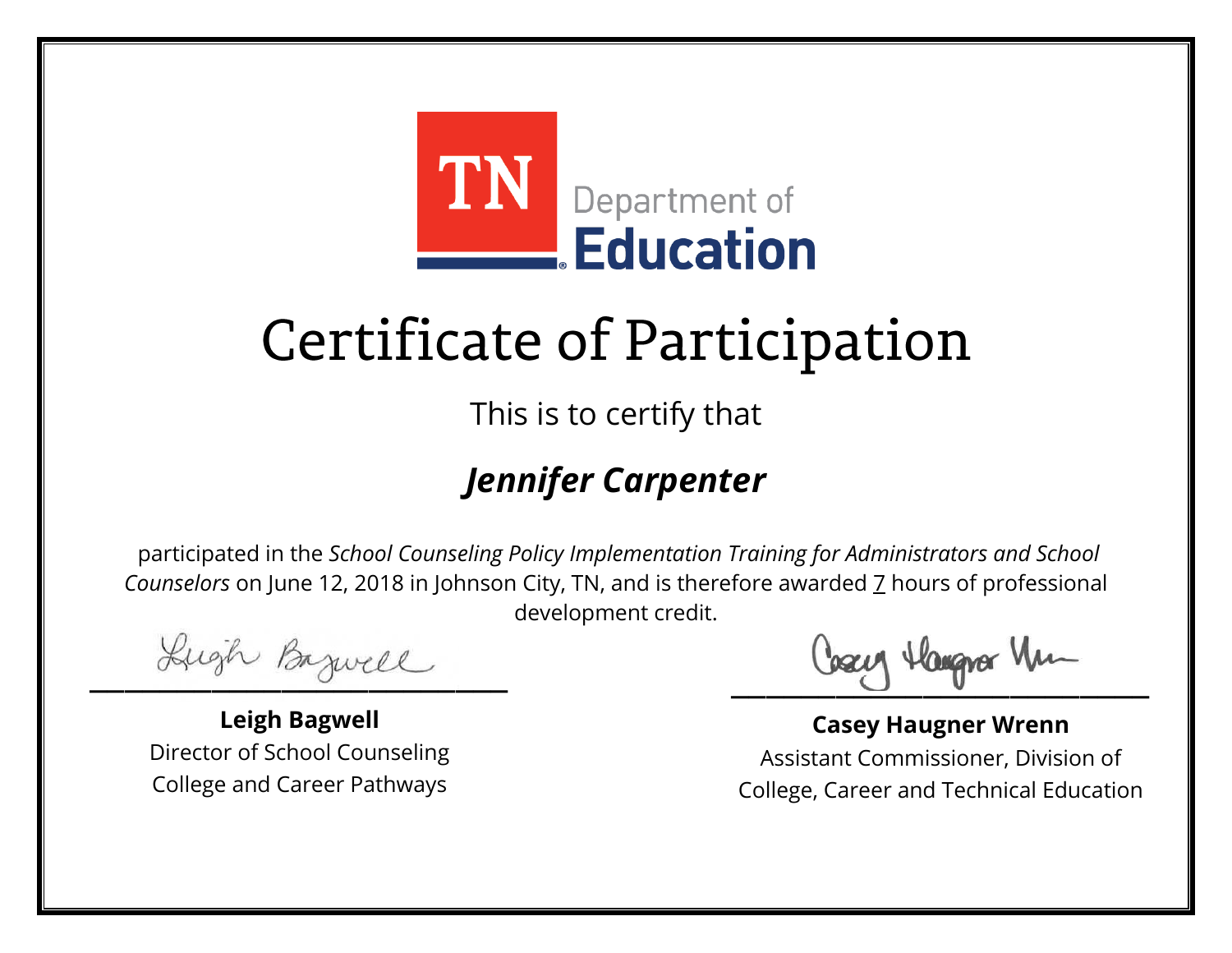

This is to certify that

#### *Courtney Combs*

Lugh Bazwell

**Leigh Bagwell** Director of School Counseling College and Career Pathways

Losey Hangra Vm

**Casey Haugner Wrenn** Assistant Commissioner, Division of College, Career and Technical Education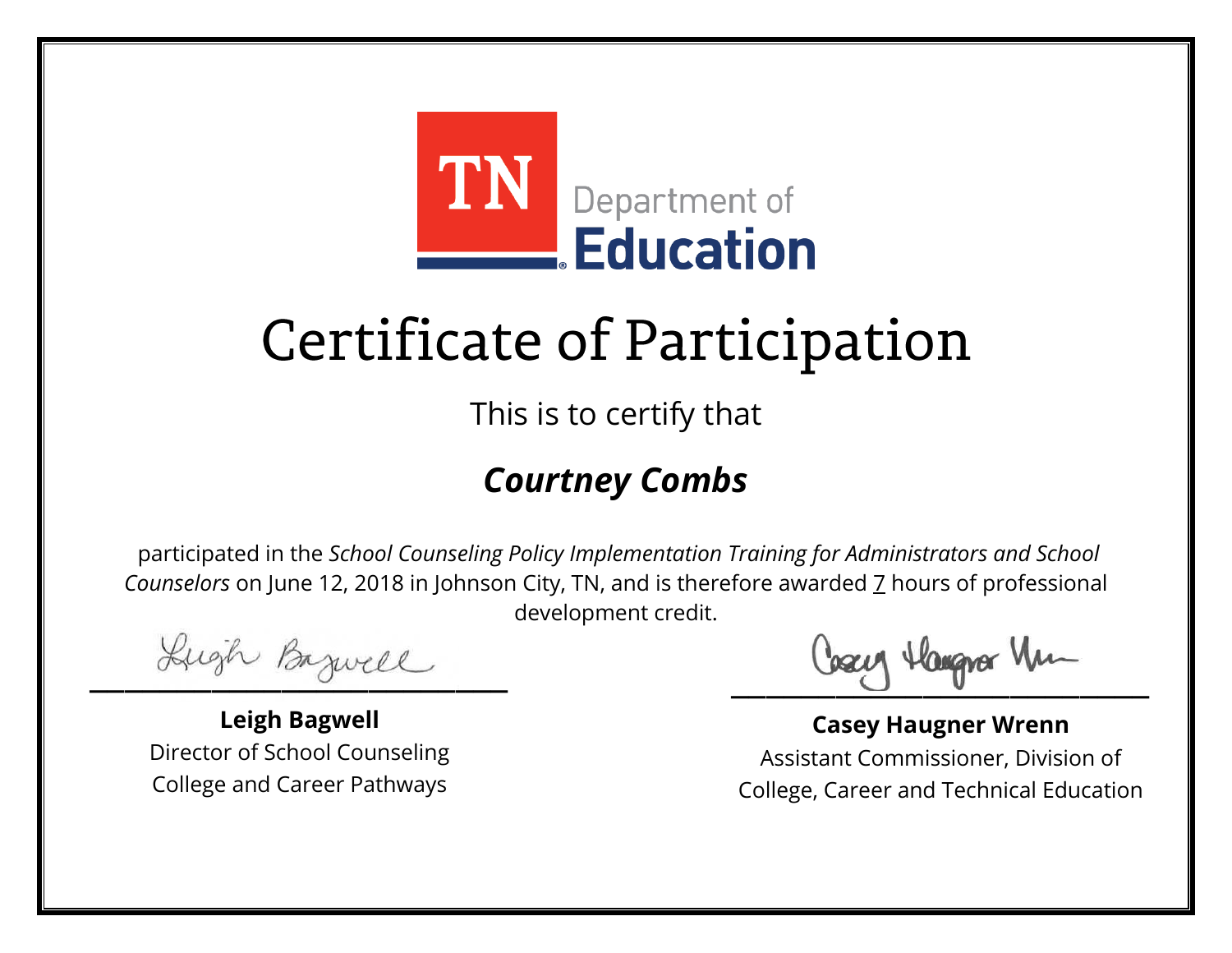

This is to certify that

### *Regina Cox*

Lugh Bazwell

**Leigh Bagwell** Director of School Counseling College and Career Pathways

Losey Hangra Vm

**Casey Haugner Wrenn** Assistant Commissioner, Division of College, Career and Technical Education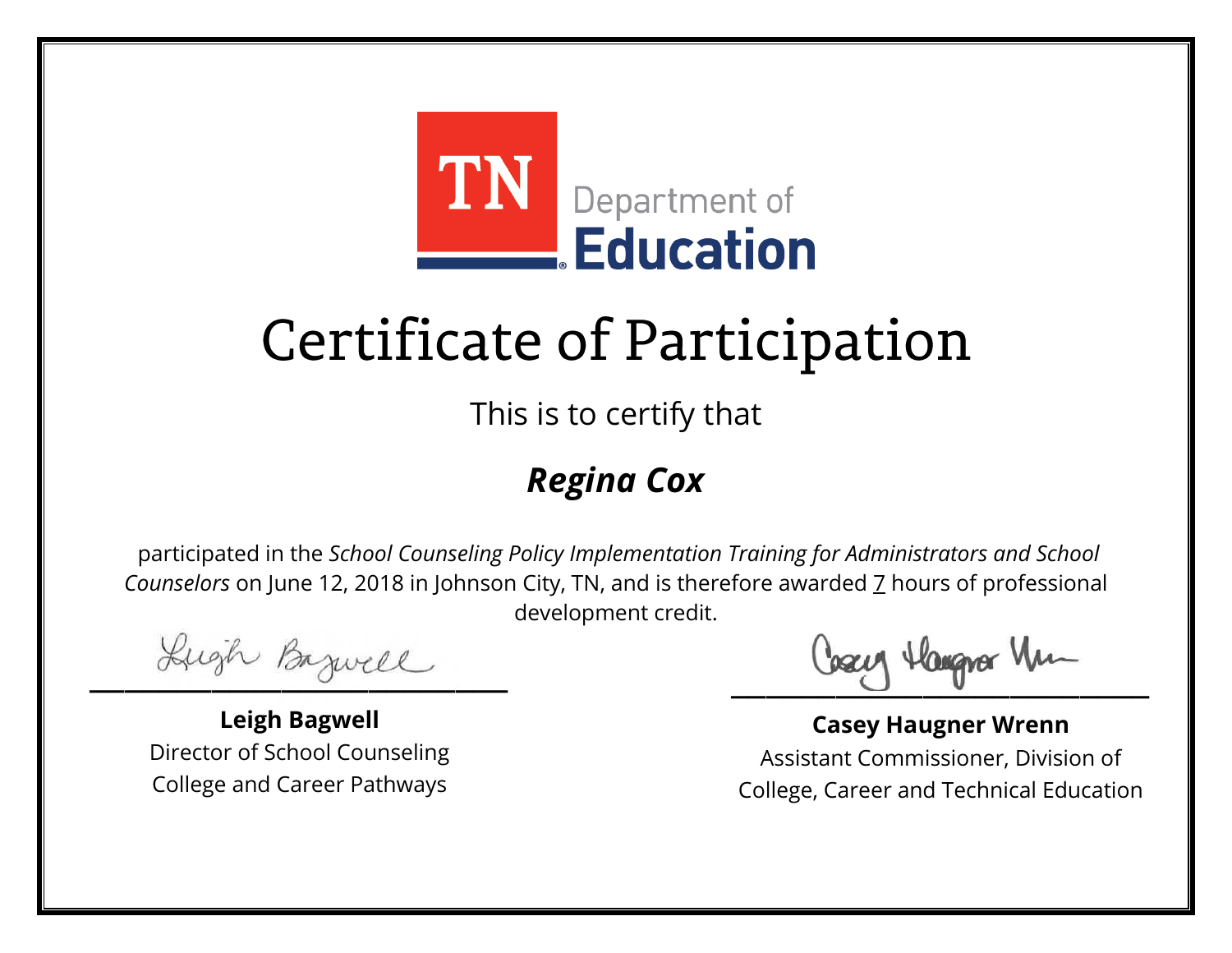

This is to certify that

#### *Sarah Daniels*

Lugh Bazwell

**Leigh Bagwell** Director of School Counseling College and Career Pathways

Losey Hangra Vm

**Casey Haugner Wrenn** Assistant Commissioner, Division of College, Career and Technical Education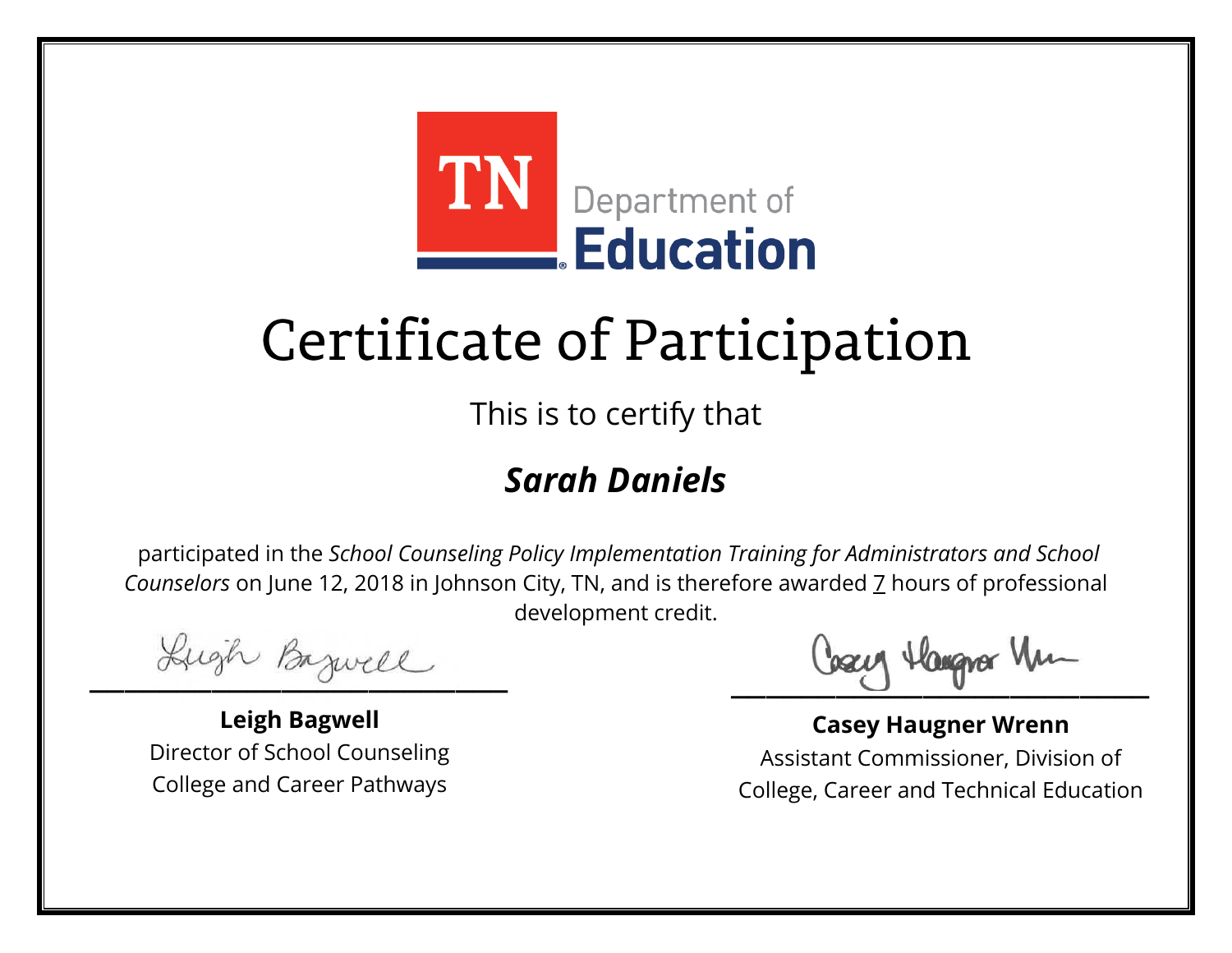

This is to certify that

### *Priscilla Davis*

Lugh Bazwell

**Leigh Bagwell** Director of School Counseling College and Career Pathways

Losey Hangra Vm

**Casey Haugner Wrenn** Assistant Commissioner, Division of College, Career and Technical Education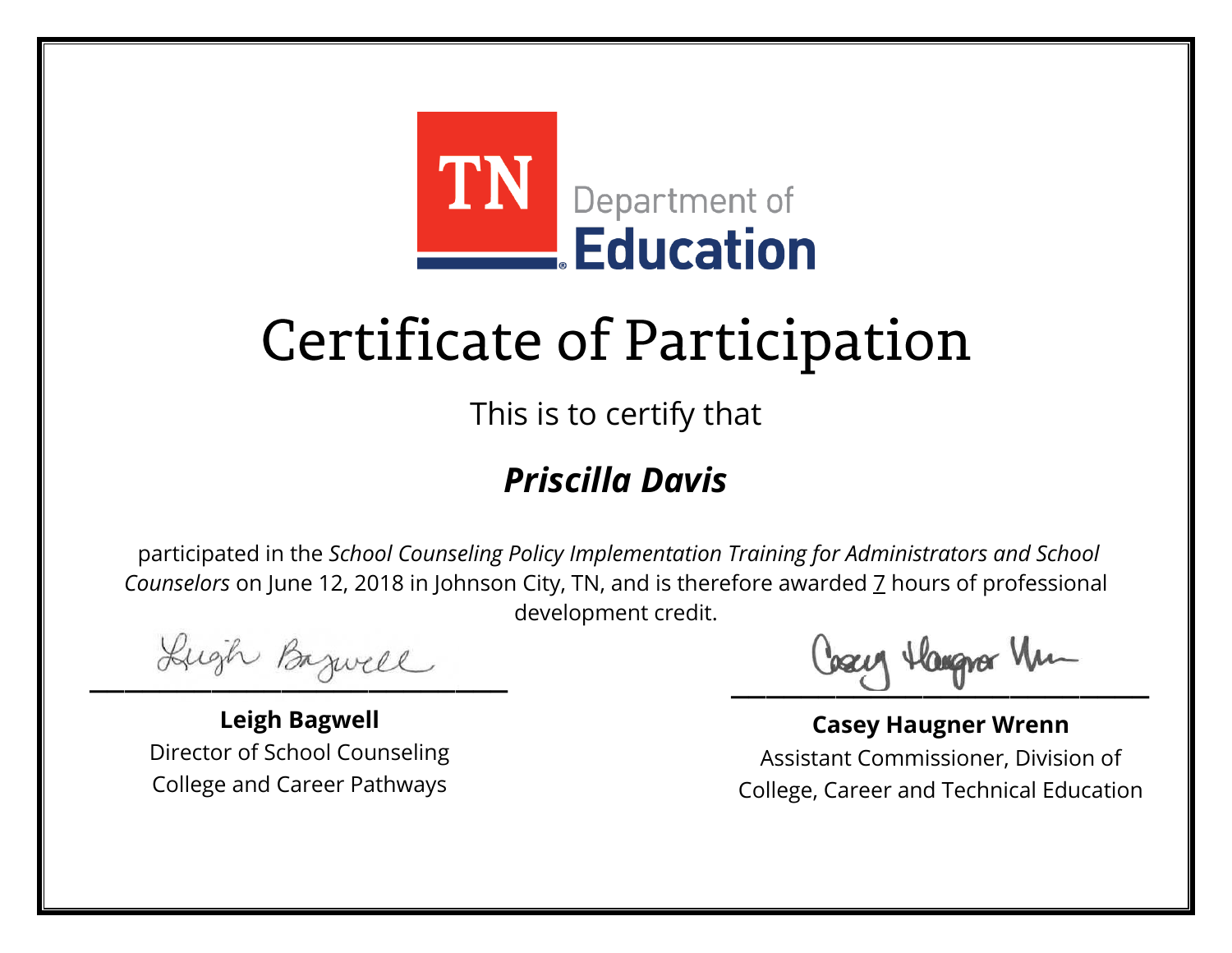

This is to certify that

### *Michelle Depew*

Lugh Bazwell

**Leigh Bagwell** Director of School Counseling College and Career Pathways

Losey Hangra Vm

**Casey Haugner Wrenn** Assistant Commissioner, Division of College, Career and Technical Education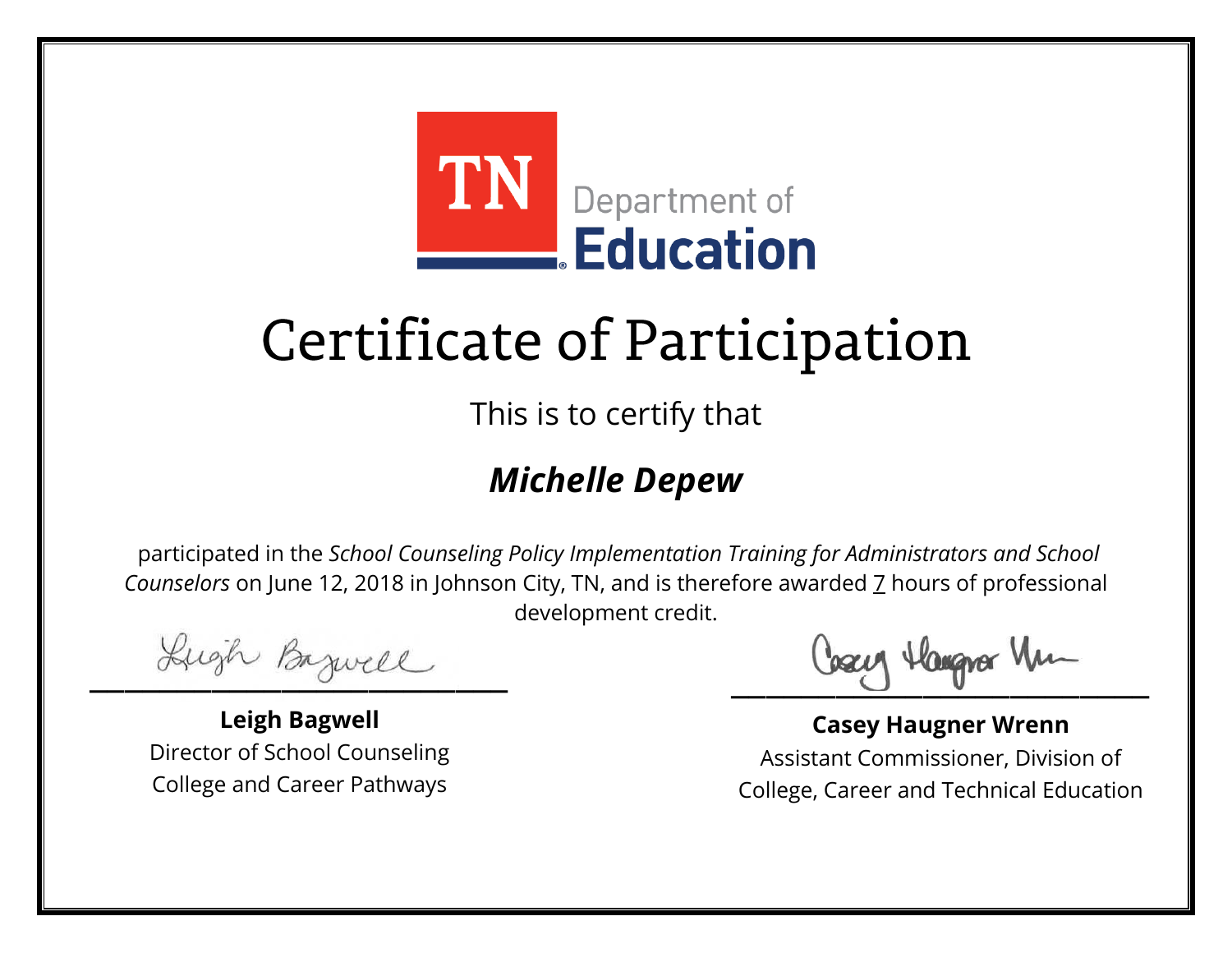

This is to certify that

### *Nacole Dykes*

Lugh Bazwell

**Leigh Bagwell** Director of School Counseling College and Career Pathways

Losey Hangra Vm

**Casey Haugner Wrenn** Assistant Commissioner, Division of College, Career and Technical Education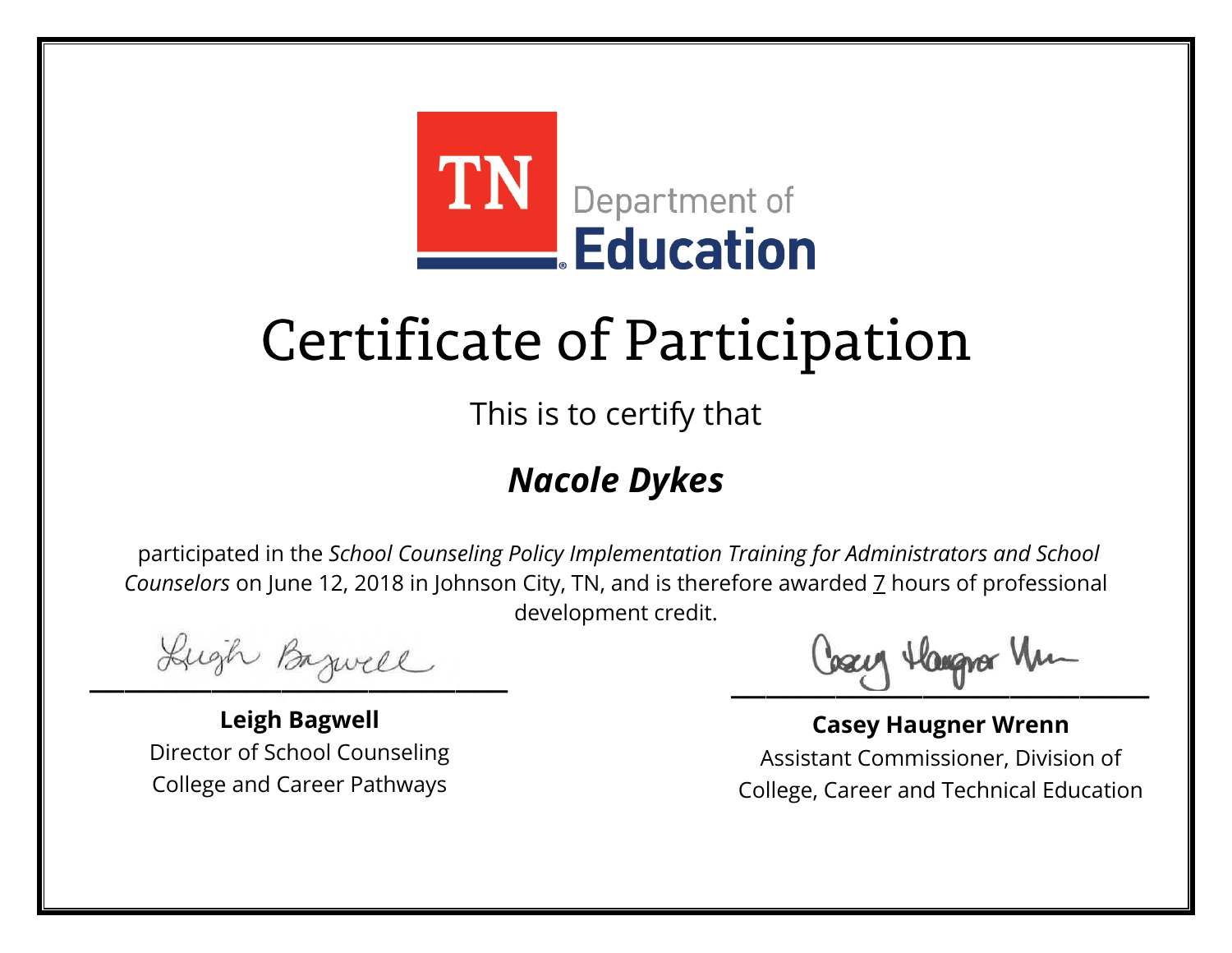

This is to certify that

### *Megan Ellis*

Lugh Bazwell

**Leigh Bagwell** Director of School Counseling College and Career Pathways

Losey Hangra Vm

**Casey Haugner Wrenn** Assistant Commissioner, Division of College, Career and Technical Education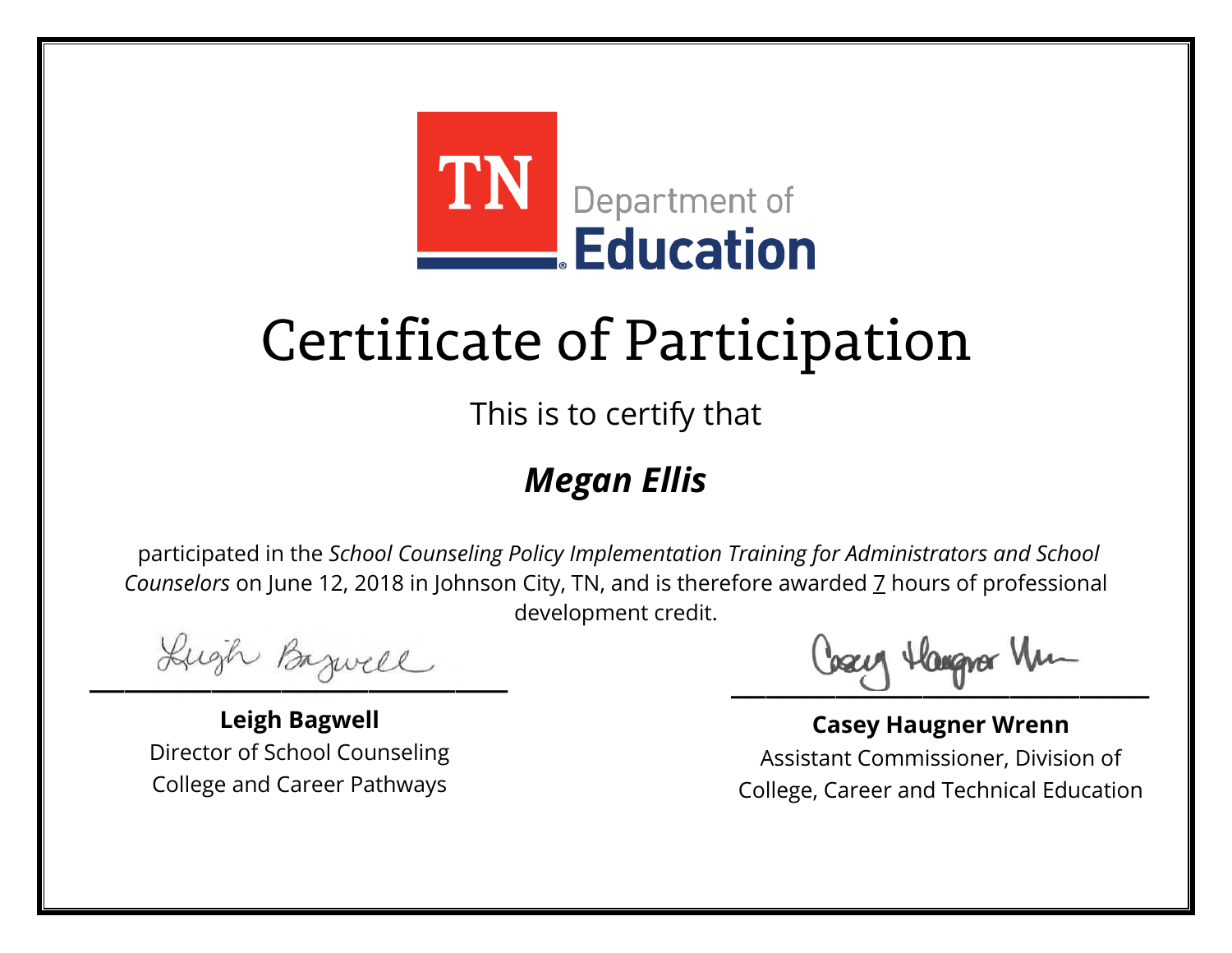

This is to certify that

### *Holly English*

Lugh Bazwell

**Leigh Bagwell** Director of School Counseling College and Career Pathways

Losey Hangra Vm

**Casey Haugner Wrenn** Assistant Commissioner, Division of College, Career and Technical Education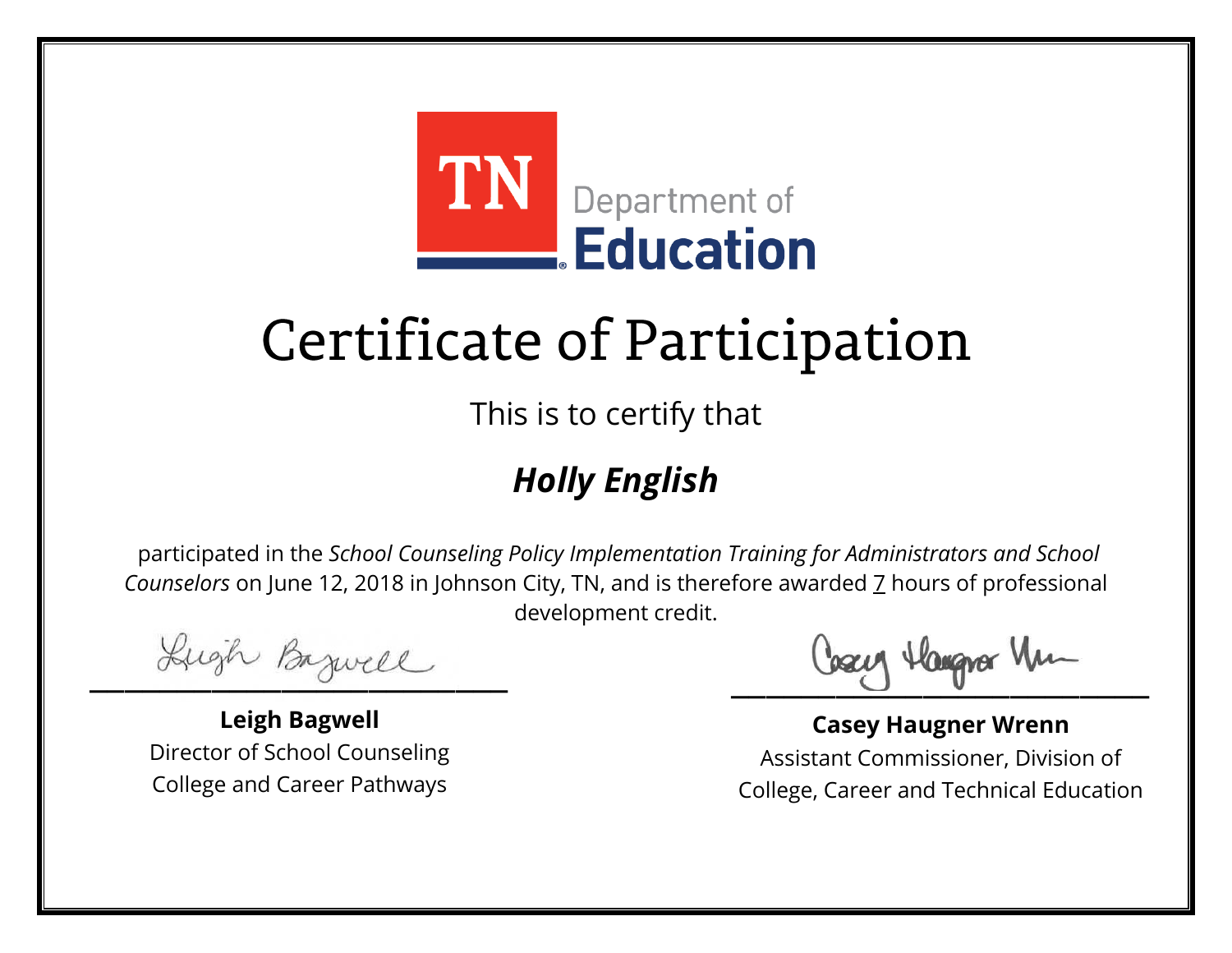

This is to certify that

### *Jessica Estepp*

Lugh Bazwell

**Leigh Bagwell** Director of School Counseling College and Career Pathways

Losey Hangra Vm

**Casey Haugner Wrenn** Assistant Commissioner, Division of College, Career and Technical Education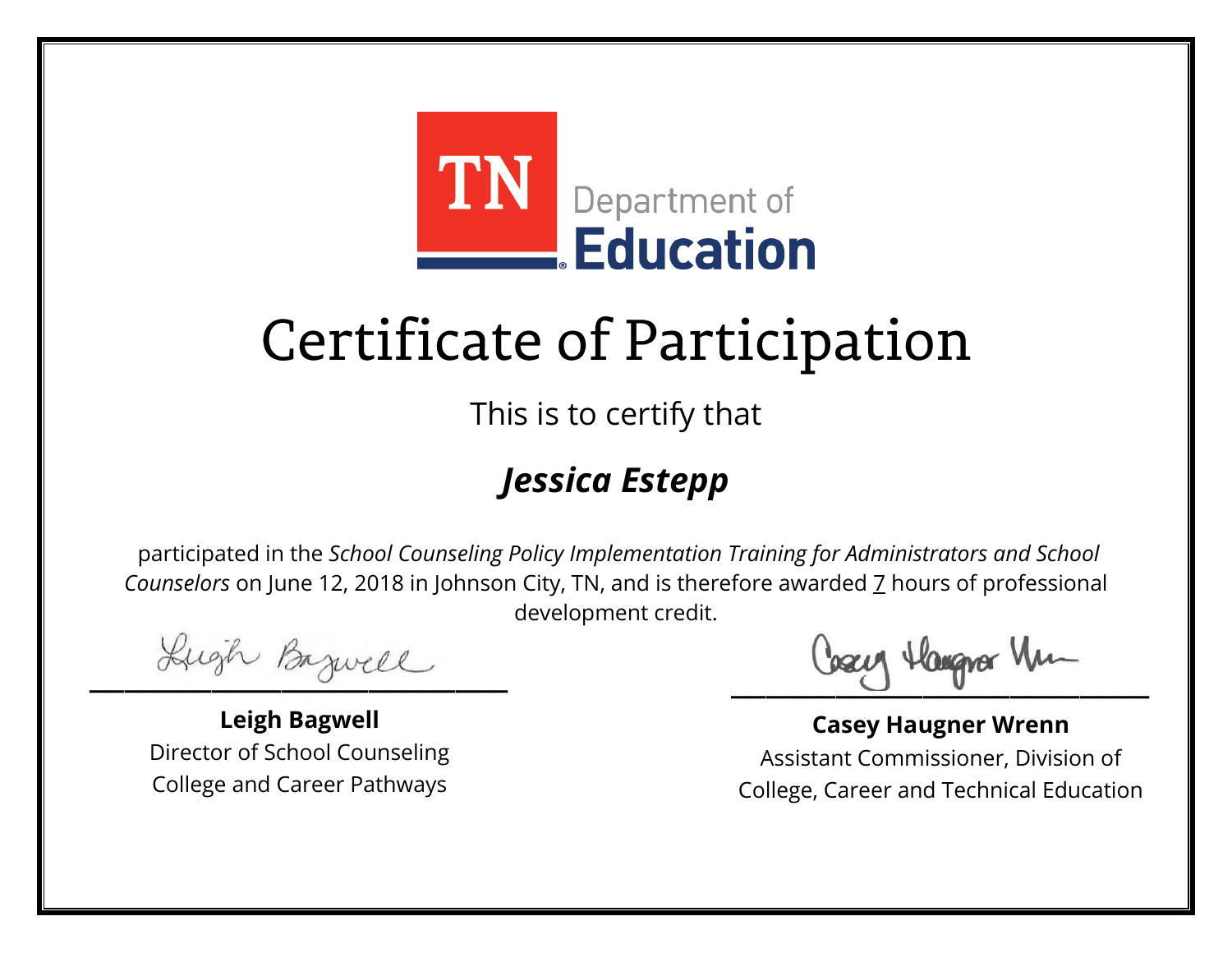

This is to certify that

#### *Amy Evans*

Lugh Bazwell

**Leigh Bagwell** Director of School Counseling College and Career Pathways

Losey Hangra Vm

**Casey Haugner Wrenn** Assistant Commissioner, Division of College, Career and Technical Education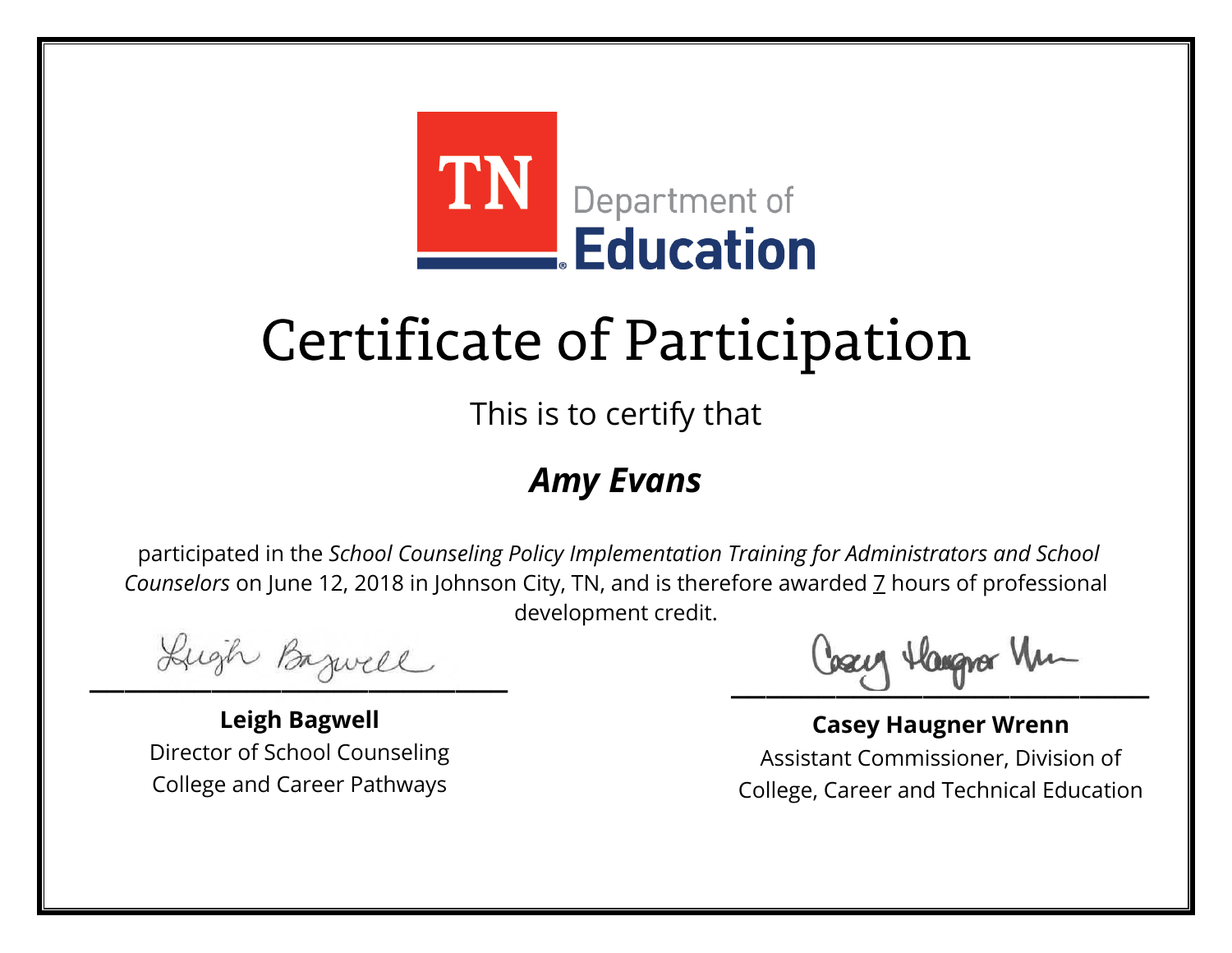

This is to certify that

### *Kelli Ferguson*

Lugh Bazwell

**Leigh Bagwell** Director of School Counseling College and Career Pathways

Losey Hangra Vm

**Casey Haugner Wrenn** Assistant Commissioner, Division of College, Career and Technical Education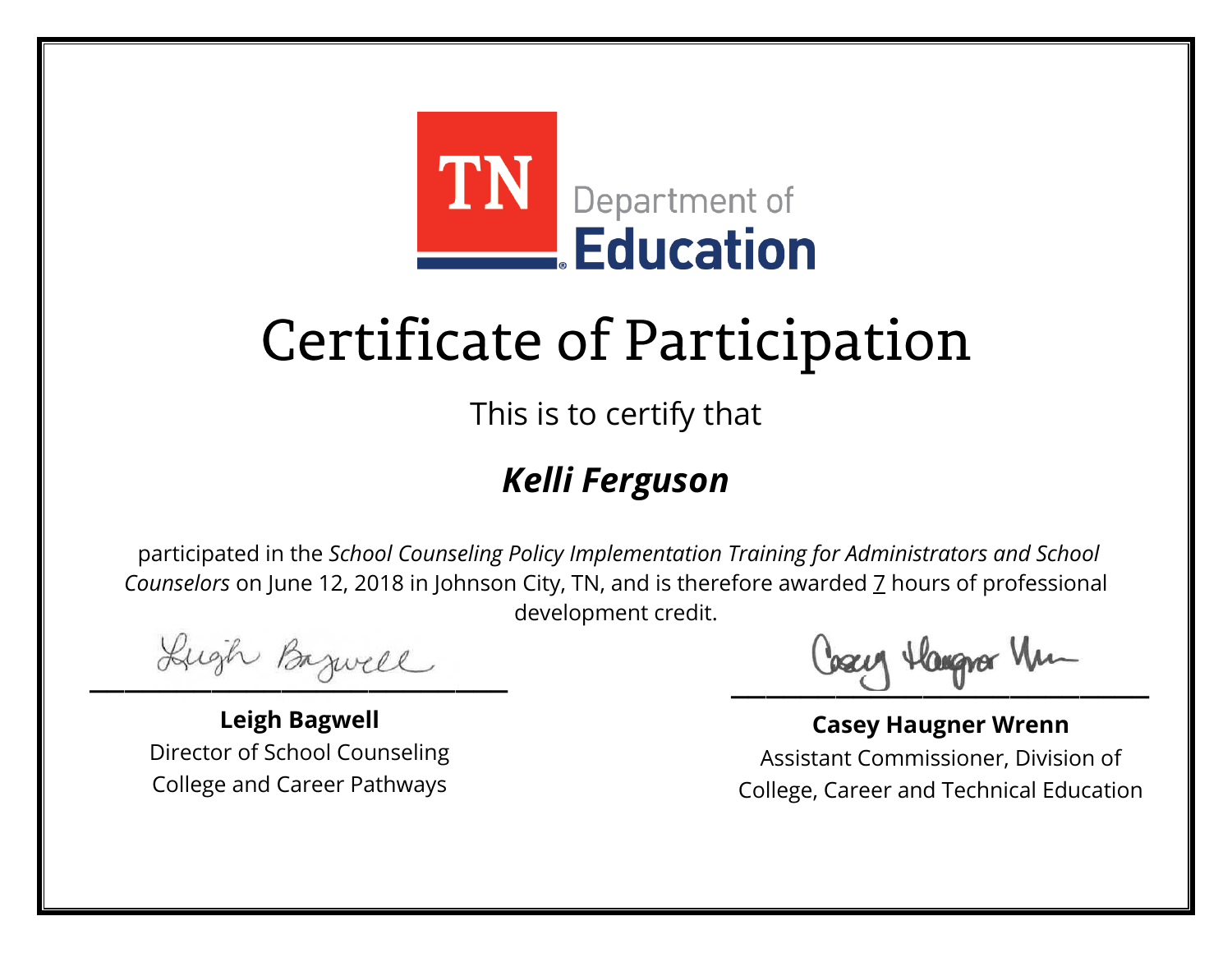

This is to certify that

### *Amy French*

Lugh Bazwell

**Leigh Bagwell** Director of School Counseling College and Career Pathways

Losey Hangra Vm

**Casey Haugner Wrenn** Assistant Commissioner, Division of College, Career and Technical Education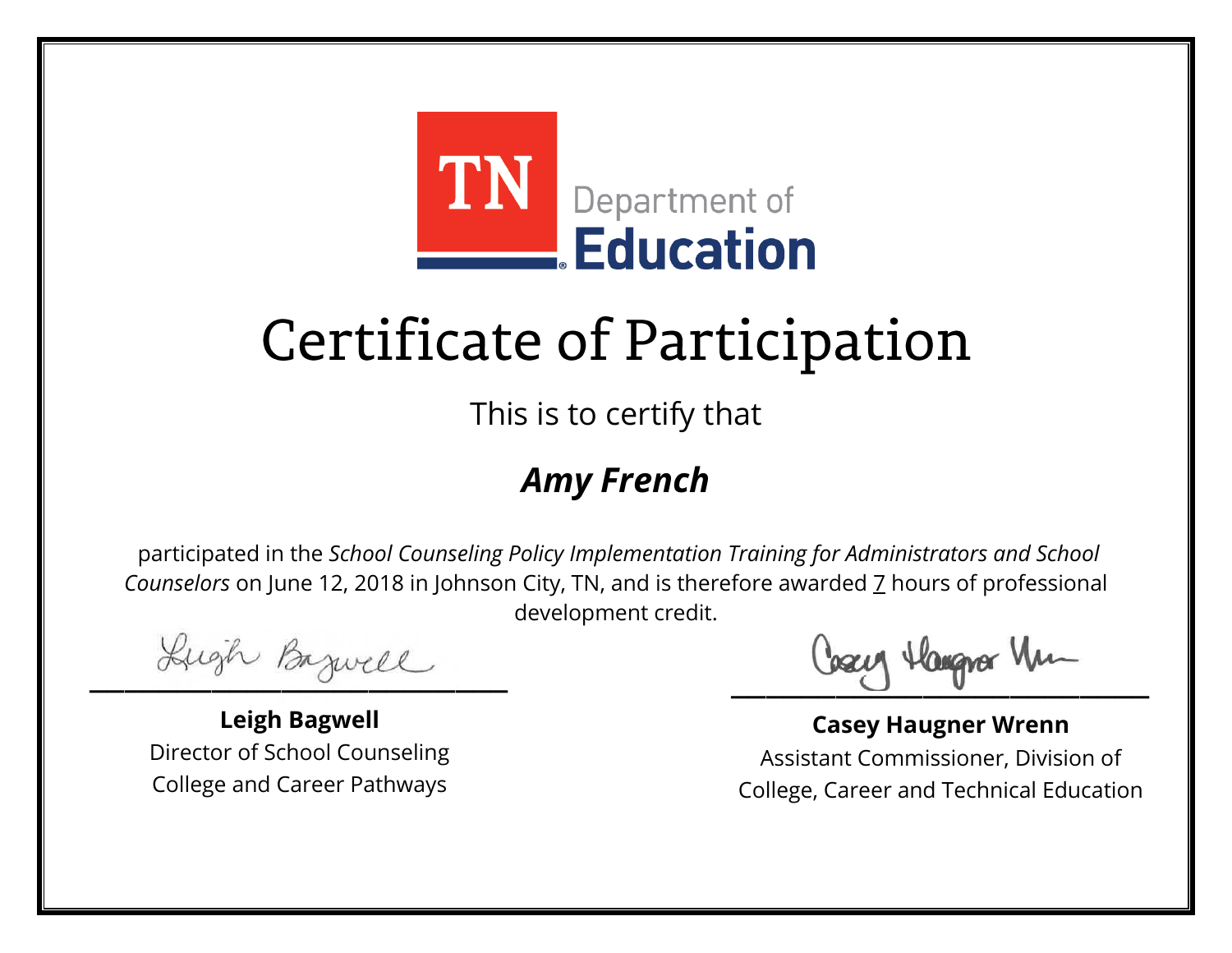

This is to certify that

### *Julie Gentry*

Lugh Bazwell

**Leigh Bagwell** Director of School Counseling College and Career Pathways

Losey Hangra Vm

**Casey Haugner Wrenn** Assistant Commissioner, Division of College, Career and Technical Education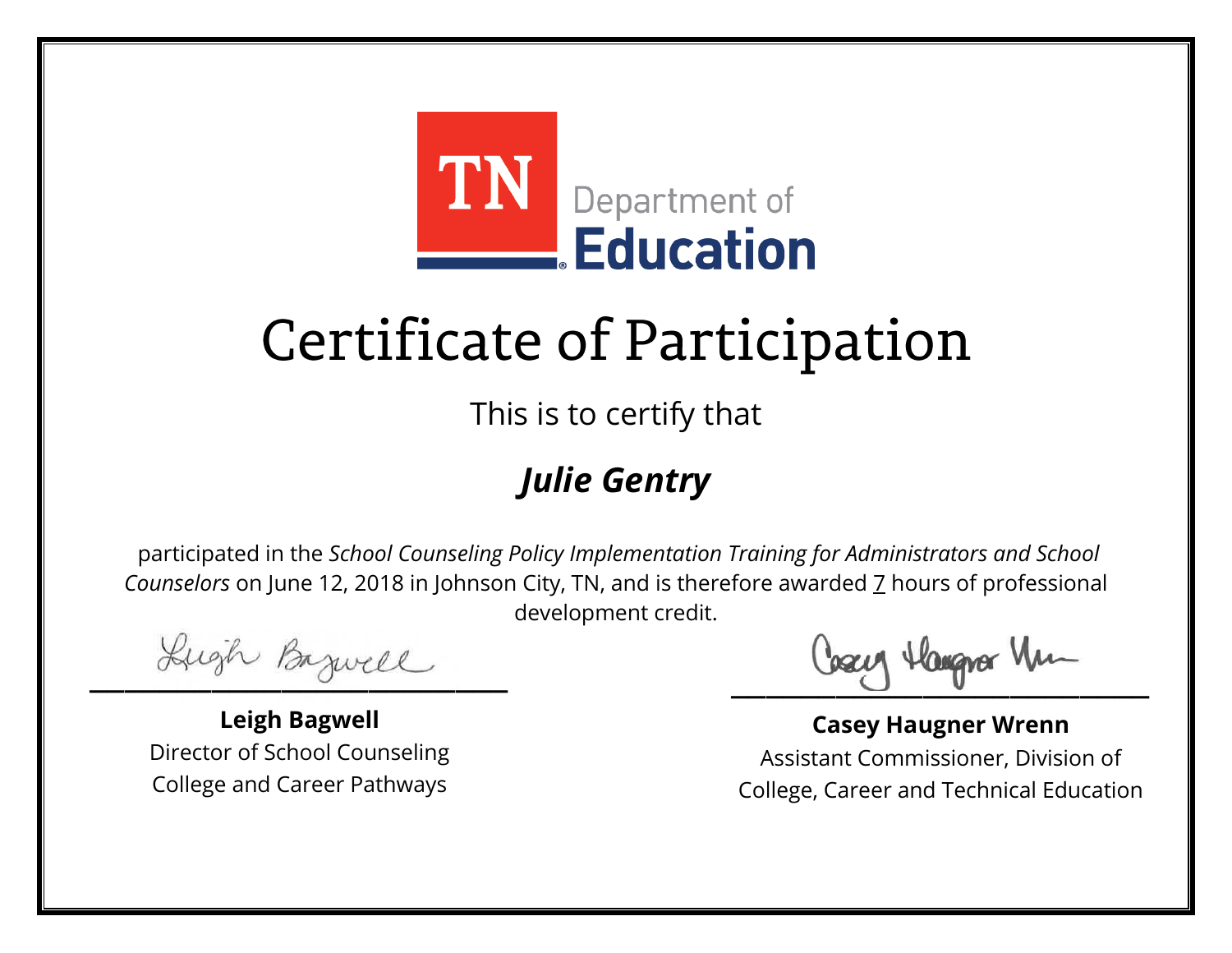

This is to certify that

### *Stephanie Gibson*

Lugh Bazwell

**Leigh Bagwell** Director of School Counseling College and Career Pathways

Losey Hangra Vm

**Casey Haugner Wrenn** Assistant Commissioner, Division of College, Career and Technical Education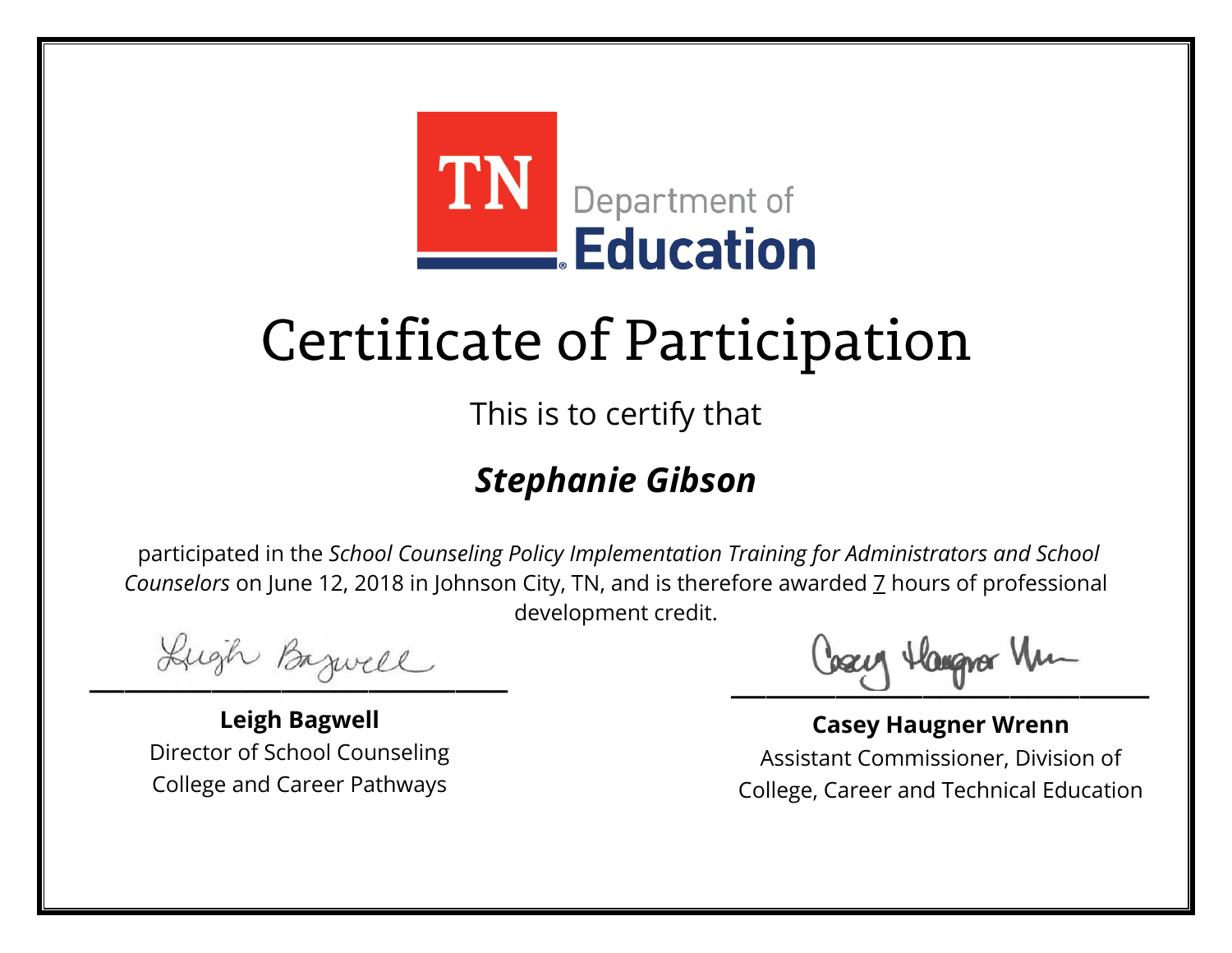

This is to certify that

### *Deborah Gibson*

Lugh Bazwell

**Leigh Bagwell** Director of School Counseling College and Career Pathways

Losey Hangra Vm

**Casey Haugner Wrenn** Assistant Commissioner, Division of College, Career and Technical Education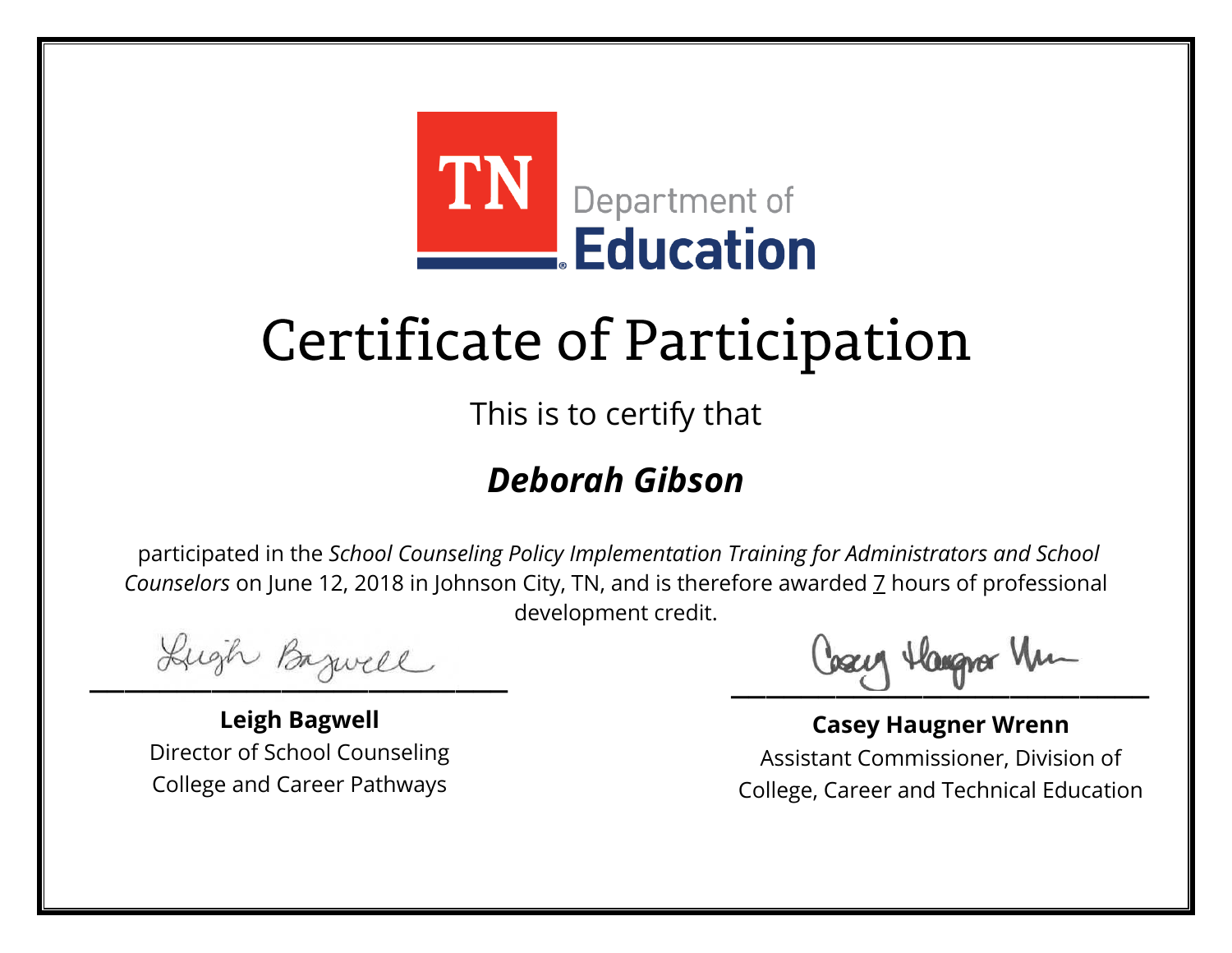

This is to certify that

#### *Casey Gray*

Lugh Bazwell

**Leigh Bagwell** Director of School Counseling College and Career Pathways

Losey Hangra Vm

**Casey Haugner Wrenn** Assistant Commissioner, Division of College, Career and Technical Education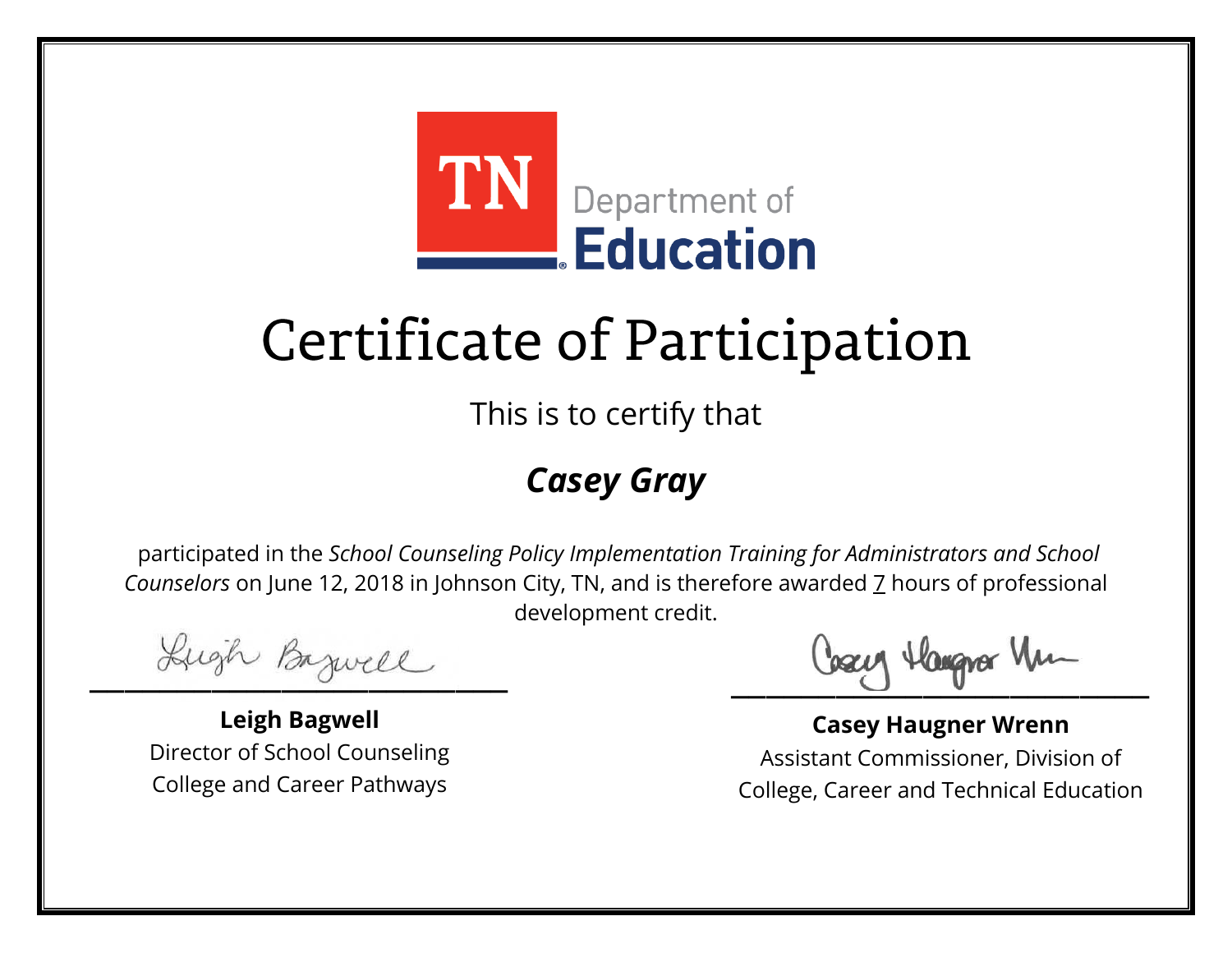

This is to certify that

### *Nancy Hall*

Lugh Bazwell

**Leigh Bagwell** Director of School Counseling College and Career Pathways

Losey Hangra Vm

**Casey Haugner Wrenn** Assistant Commissioner, Division of College, Career and Technical Education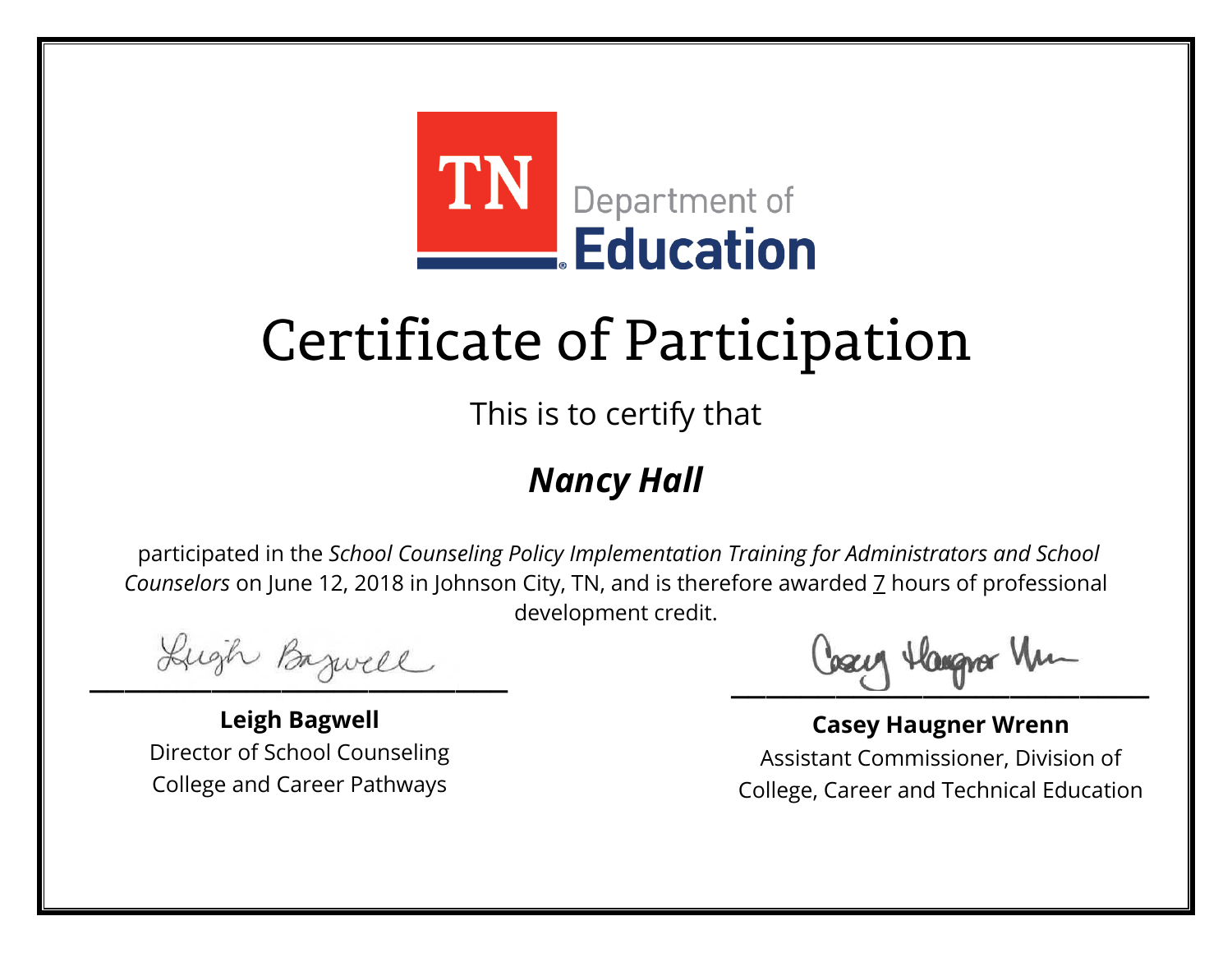

This is to certify that

### *Stella Hamilton*

Lugh Bazwell

**Leigh Bagwell** Director of School Counseling College and Career Pathways

Losey Hangra Vm

**Casey Haugner Wrenn** Assistant Commissioner, Division of College, Career and Technical Education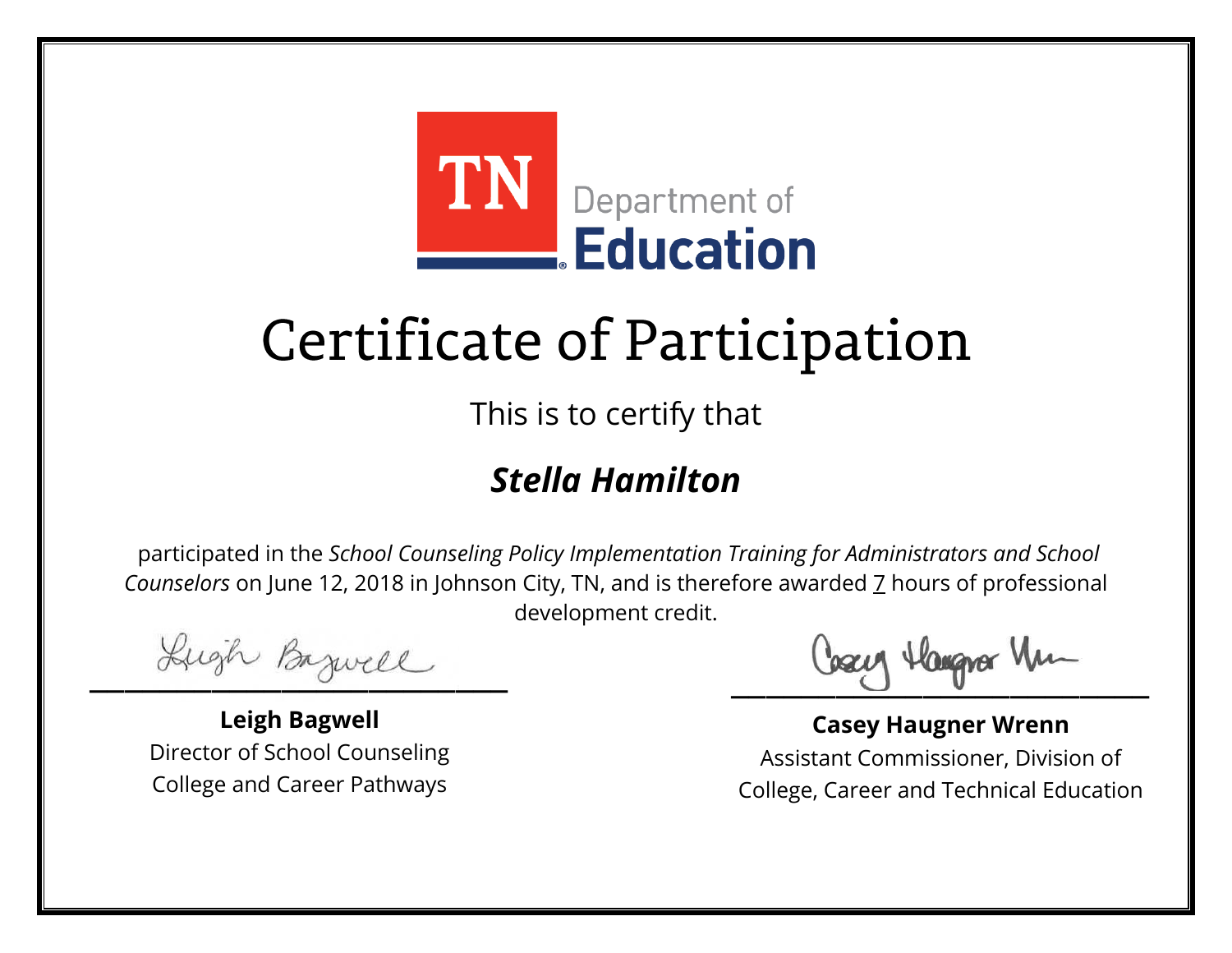

This is to certify that

### *Regina Harrell*

Lugh Bazwell

**Leigh Bagwell** Director of School Counseling College and Career Pathways

Losey Hangra Vm

**Casey Haugner Wrenn** Assistant Commissioner, Division of College, Career and Technical Education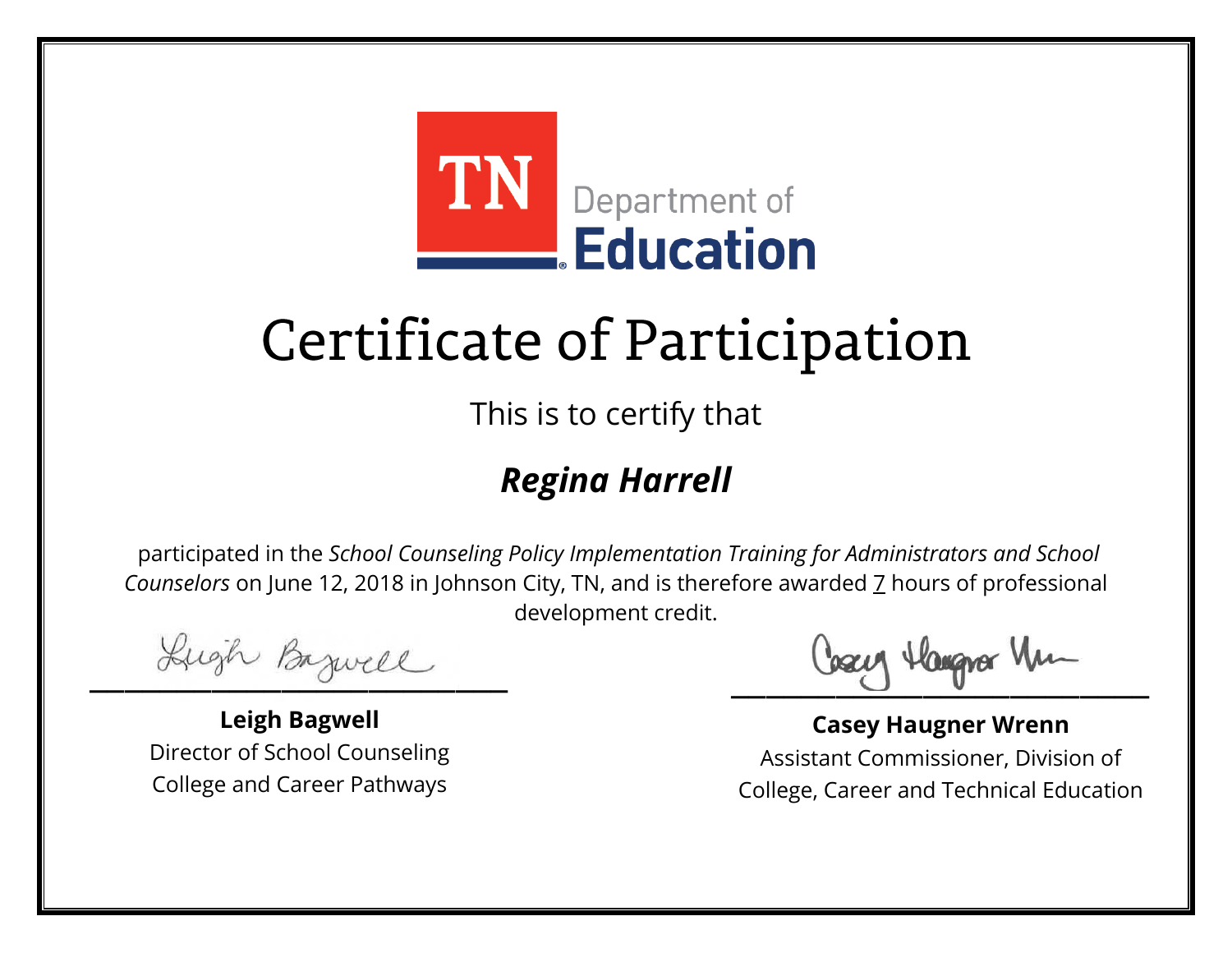

This is to certify that

### *Melanie Hartley*

Lugh Bazwell

**Leigh Bagwell** Director of School Counseling College and Career Pathways

Losey Hangra Vm

**Casey Haugner Wrenn** Assistant Commissioner, Division of College, Career and Technical Education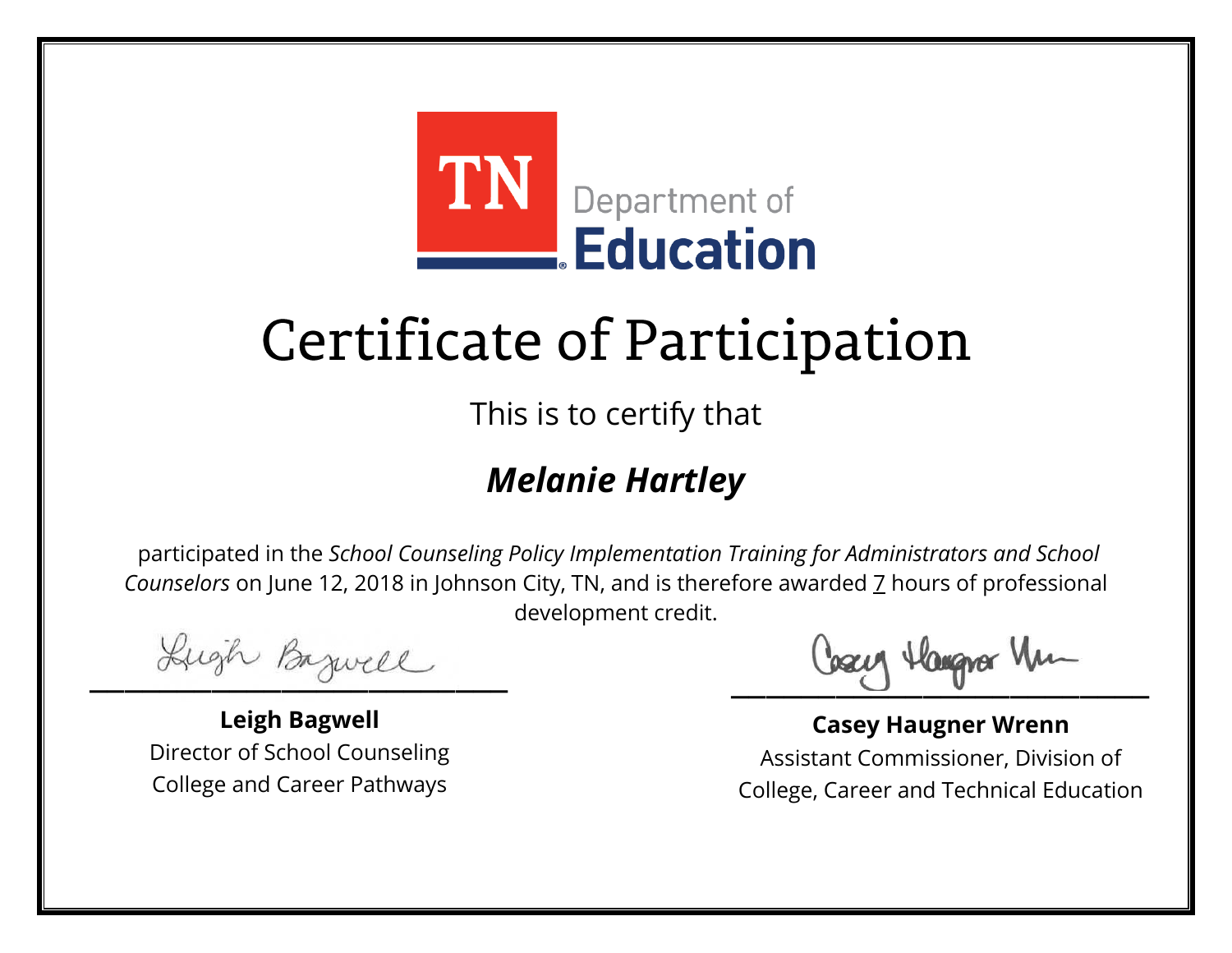

This is to certify that

### *Tiffany Herrick*

Lugh Bazwell

**Leigh Bagwell** Director of School Counseling College and Career Pathways

Losey Hangra Vm

**Casey Haugner Wrenn** Assistant Commissioner, Division of College, Career and Technical Education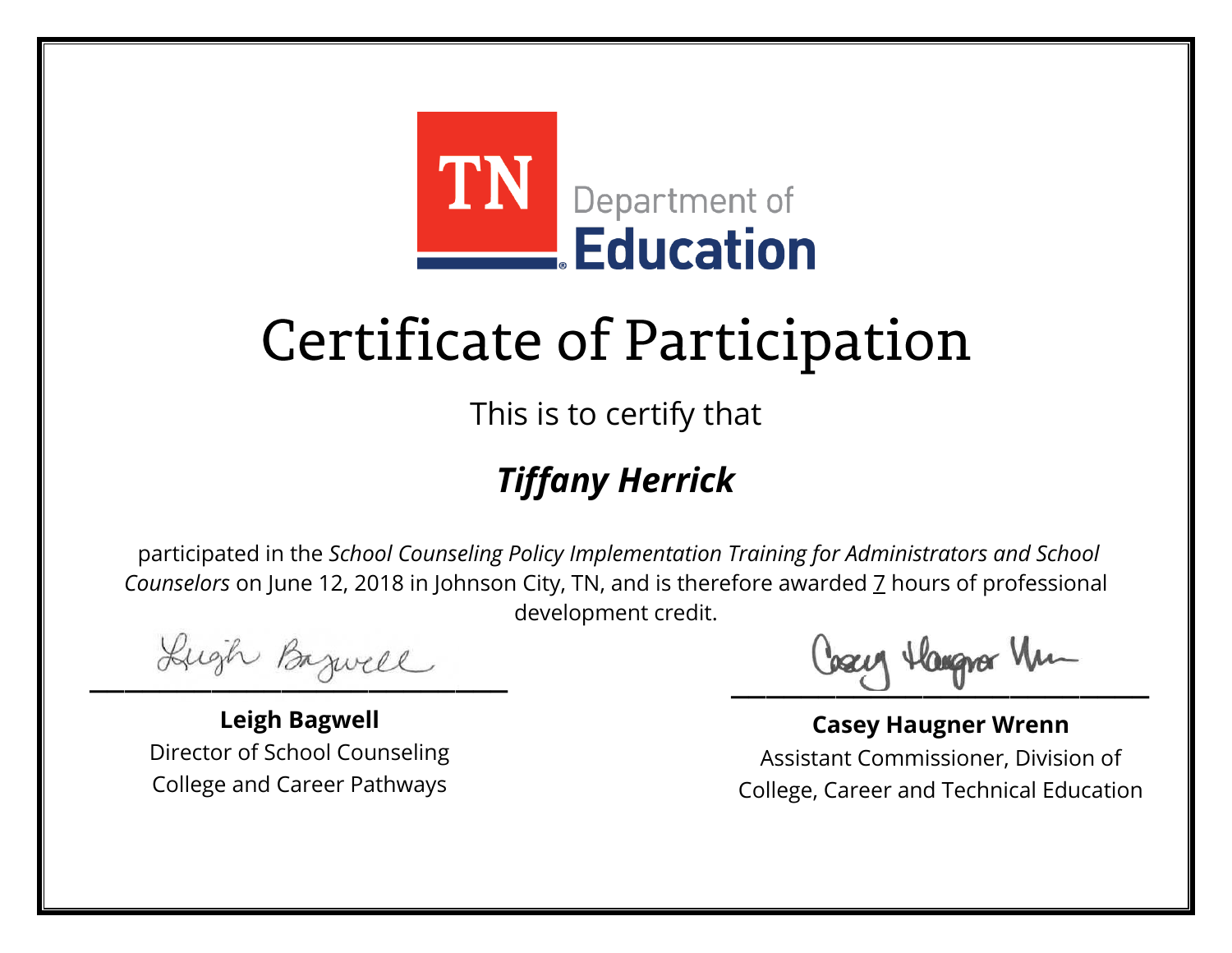

This is to certify that

#### *Bronwyn Hogan*

Lugh Bazwell

**Leigh Bagwell** Director of School Counseling College and Career Pathways

Losey Hangra Vm

**Casey Haugner Wrenn** Assistant Commissioner, Division of College, Career and Technical Education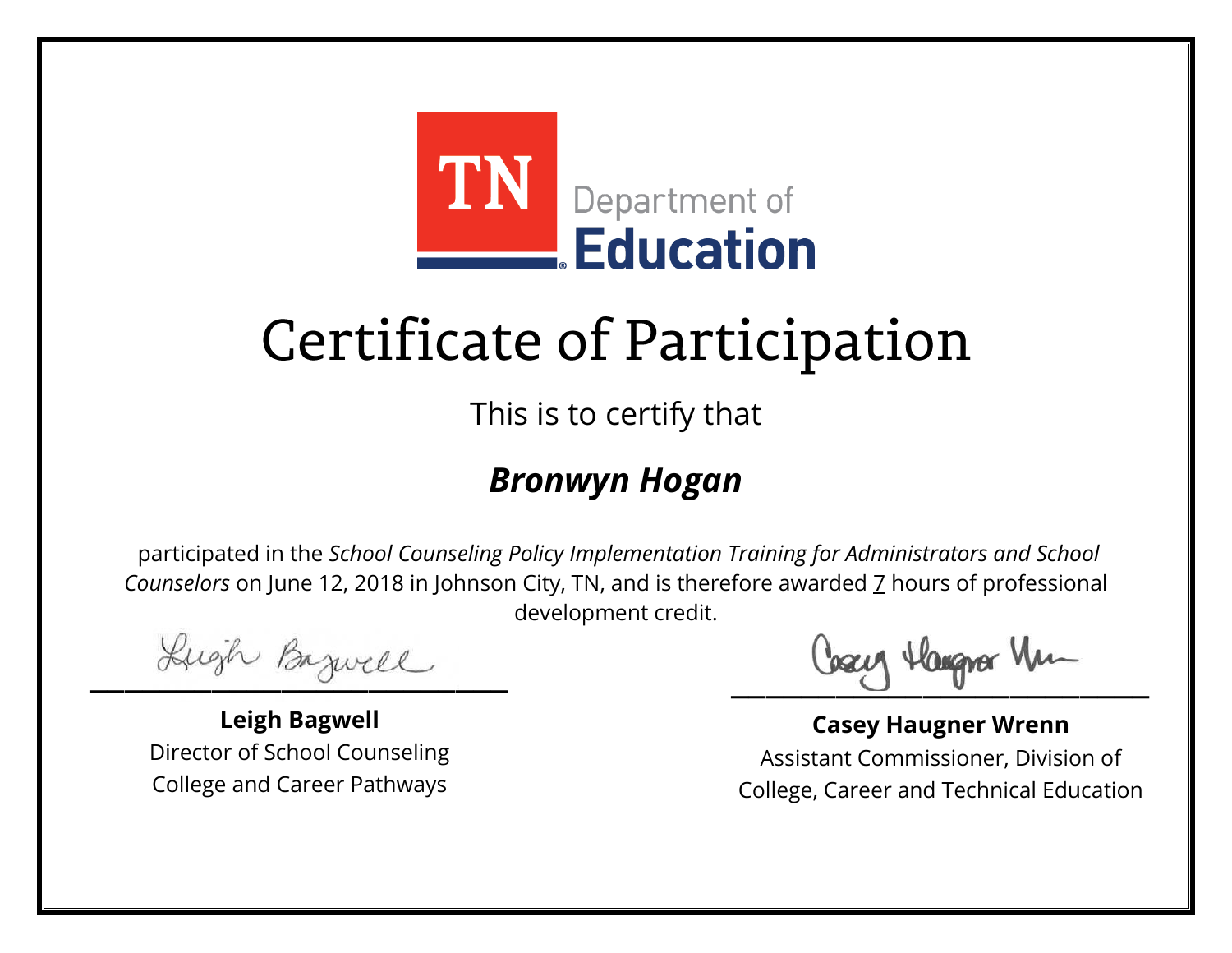

This is to certify that

### *Polly Holtkamp*

Lugh Bazwell

**Leigh Bagwell** Director of School Counseling College and Career Pathways

Losey Hangra Vm

**Casey Haugner Wrenn** Assistant Commissioner, Division of College, Career and Technical Education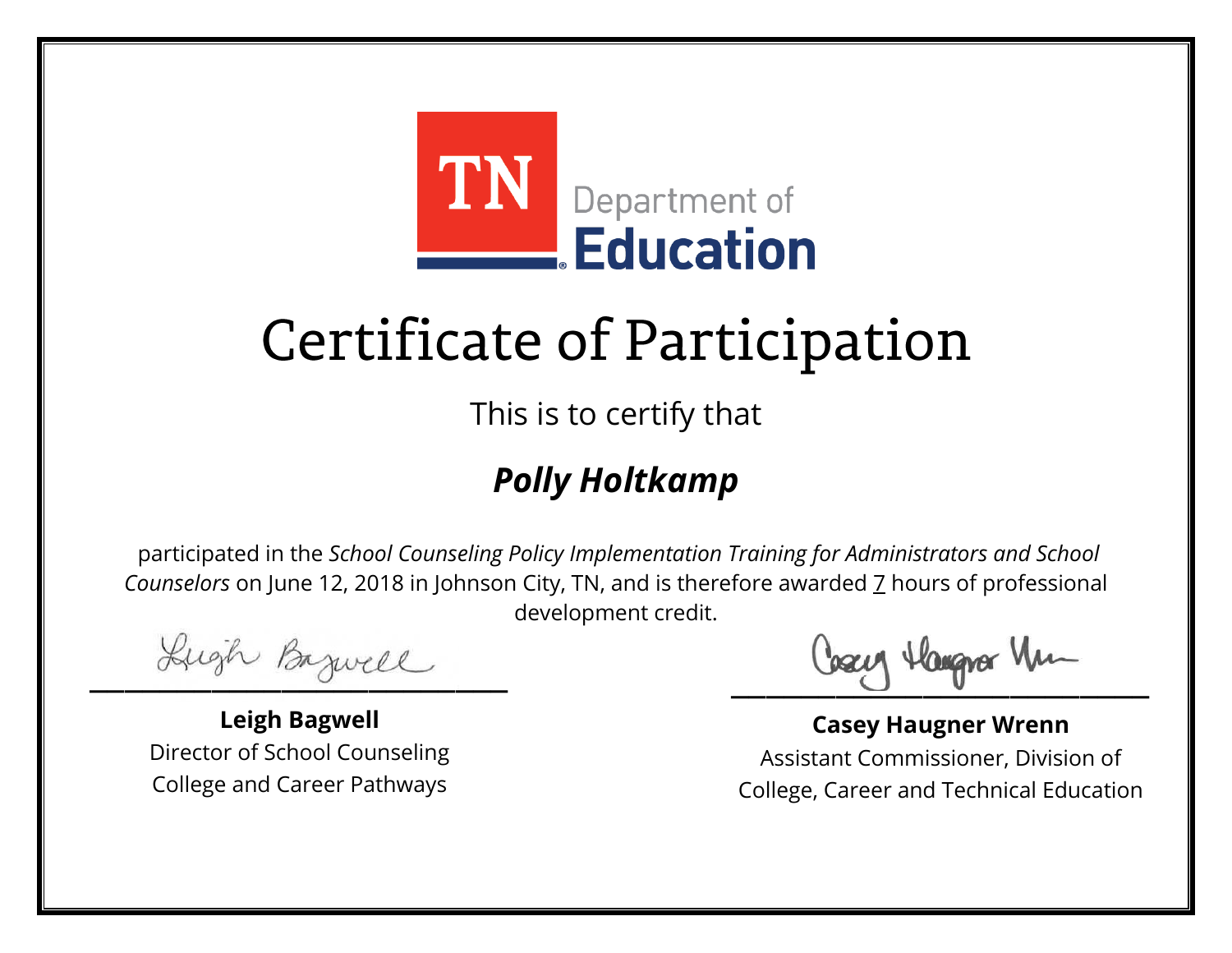

This is to certify that

#### *Summer Hughes*

Lugh Bazwell

**Leigh Bagwell** Director of School Counseling College and Career Pathways

Losey Hangra Vm

**Casey Haugner Wrenn** Assistant Commissioner, Division of College, Career and Technical Education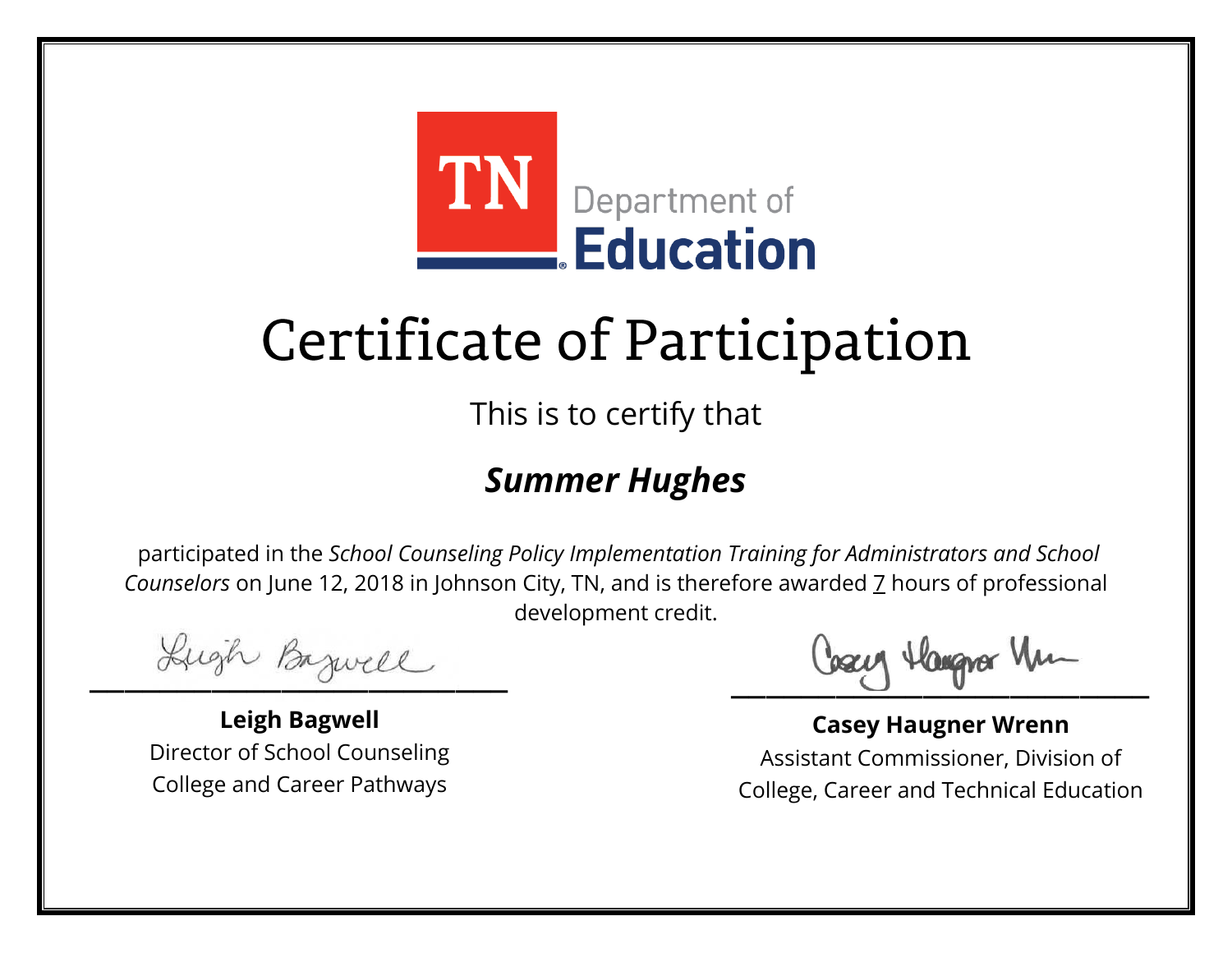

This is to certify that

### *Mary Jacobs*

Lugh Bazwell

**Leigh Bagwell** Director of School Counseling College and Career Pathways

Losey Hangra Vm

**Casey Haugner Wrenn** Assistant Commissioner, Division of College, Career and Technical Education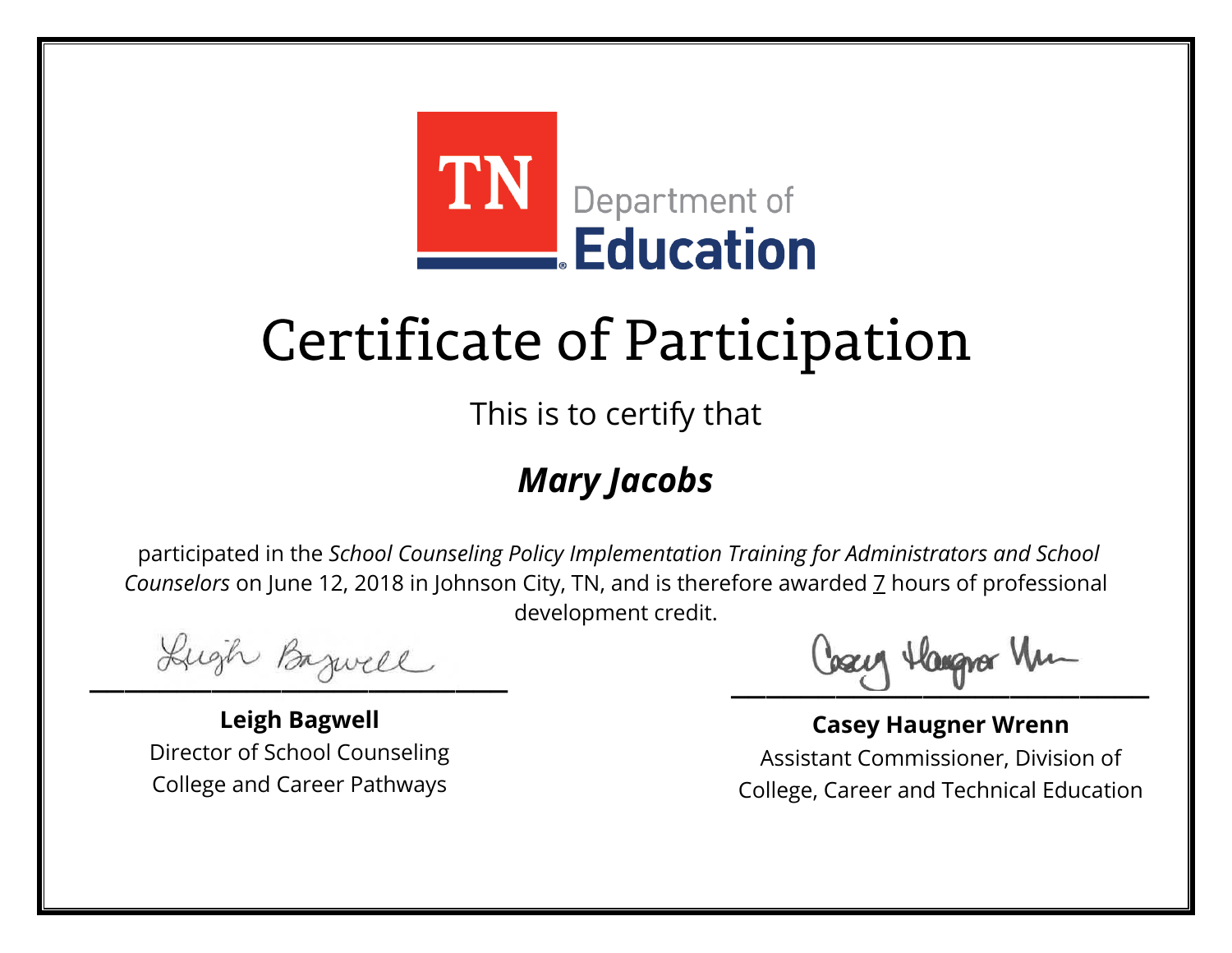

This is to certify that

### *Rachel James*

Lugh Bazwell

**Leigh Bagwell** Director of School Counseling College and Career Pathways

Losey Hangra Vm

**Casey Haugner Wrenn** Assistant Commissioner, Division of College, Career and Technical Education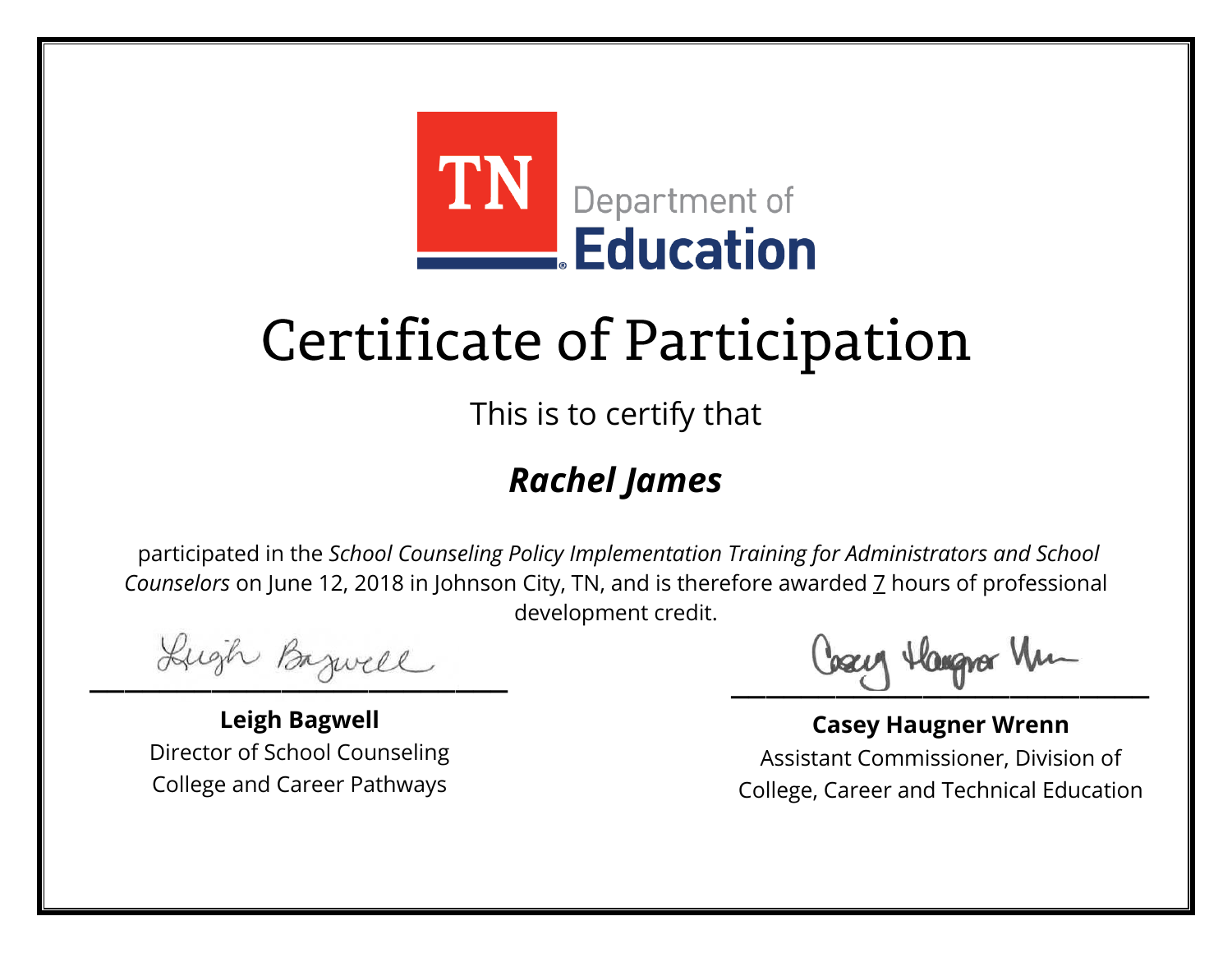

This is to certify that

### *Joshua Jarnigan*

Lugh Bazwell

**Leigh Bagwell** Director of School Counseling College and Career Pathways

Losey Hangra Vm

**Casey Haugner Wrenn** Assistant Commissioner, Division of College, Career and Technical Education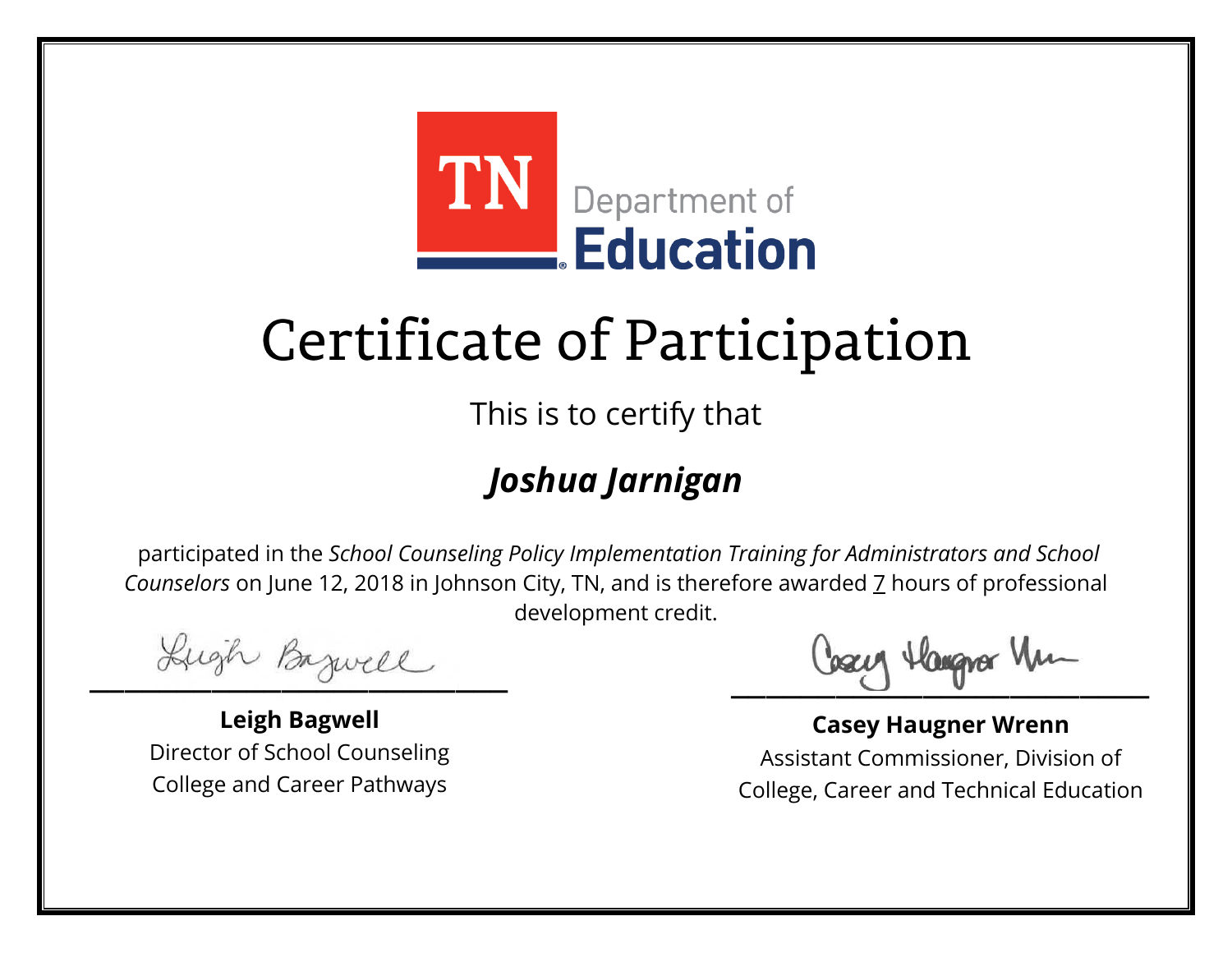

This is to certify that

### *Seth Johns*

Lugh Bazwell

**Leigh Bagwell** Director of School Counseling College and Career Pathways

Losey Hangra Vm

**Casey Haugner Wrenn** Assistant Commissioner, Division of College, Career and Technical Education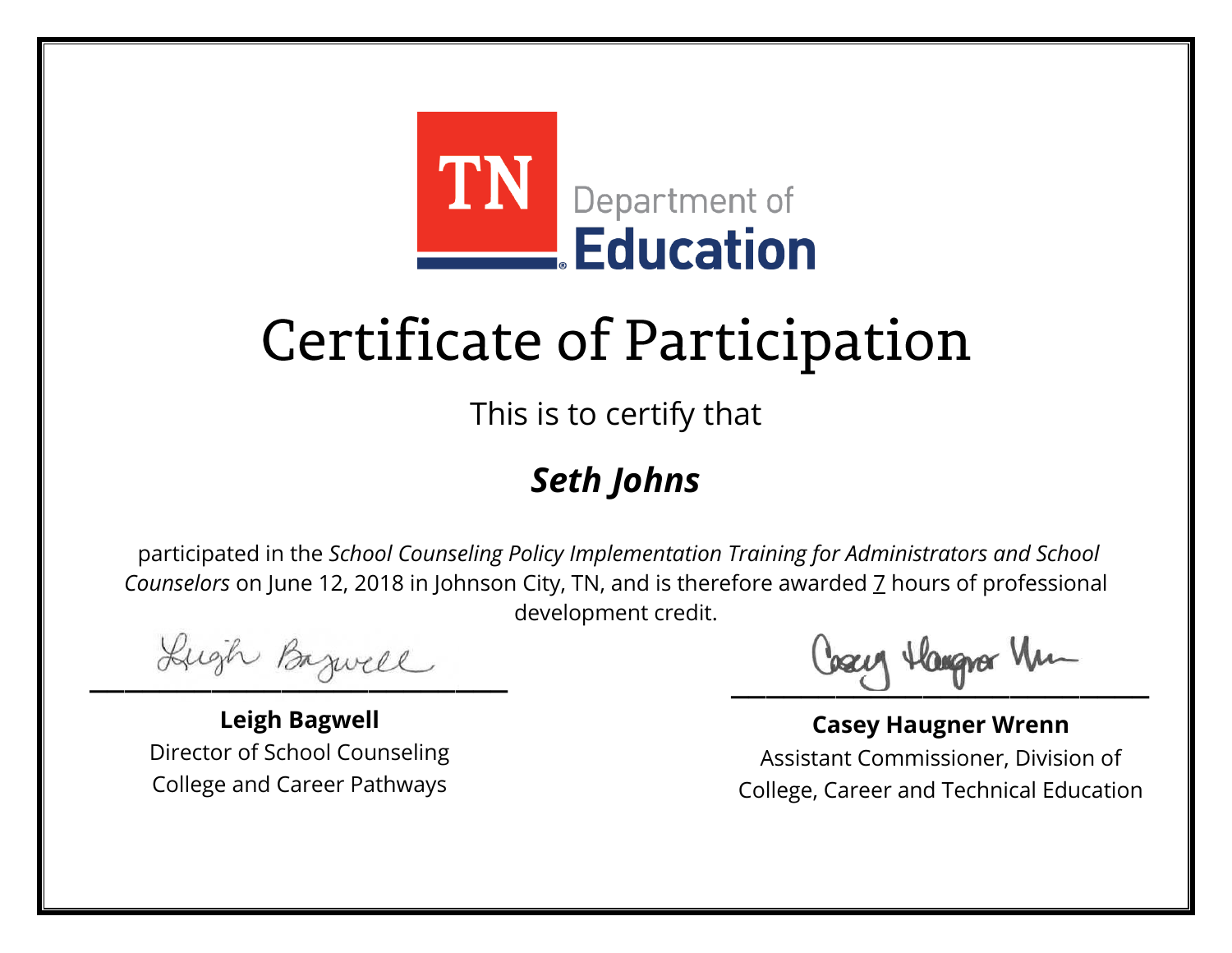

This is to certify that

### *Kristi Johnson*

Lugh Bazwell

**Leigh Bagwell** Director of School Counseling College and Career Pathways

Losey Hangra Vm

**Casey Haugner Wrenn** Assistant Commissioner, Division of College, Career and Technical Education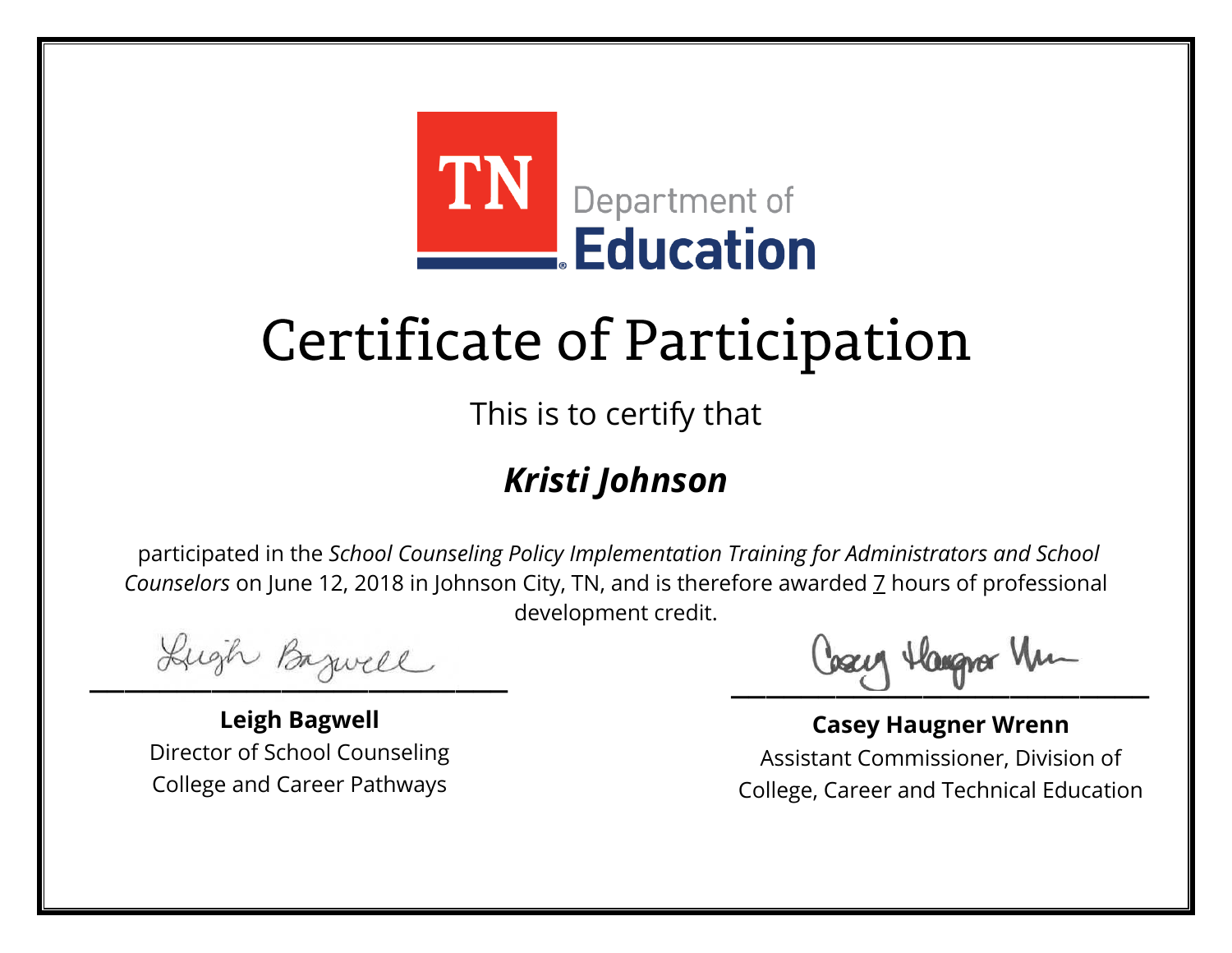

This is to certify that

### *Christian Johnson*

Lugh Bazwell

**Leigh Bagwell** Director of School Counseling College and Career Pathways

Losey Hangra Vm

**Casey Haugner Wrenn** Assistant Commissioner, Division of College, Career and Technical Education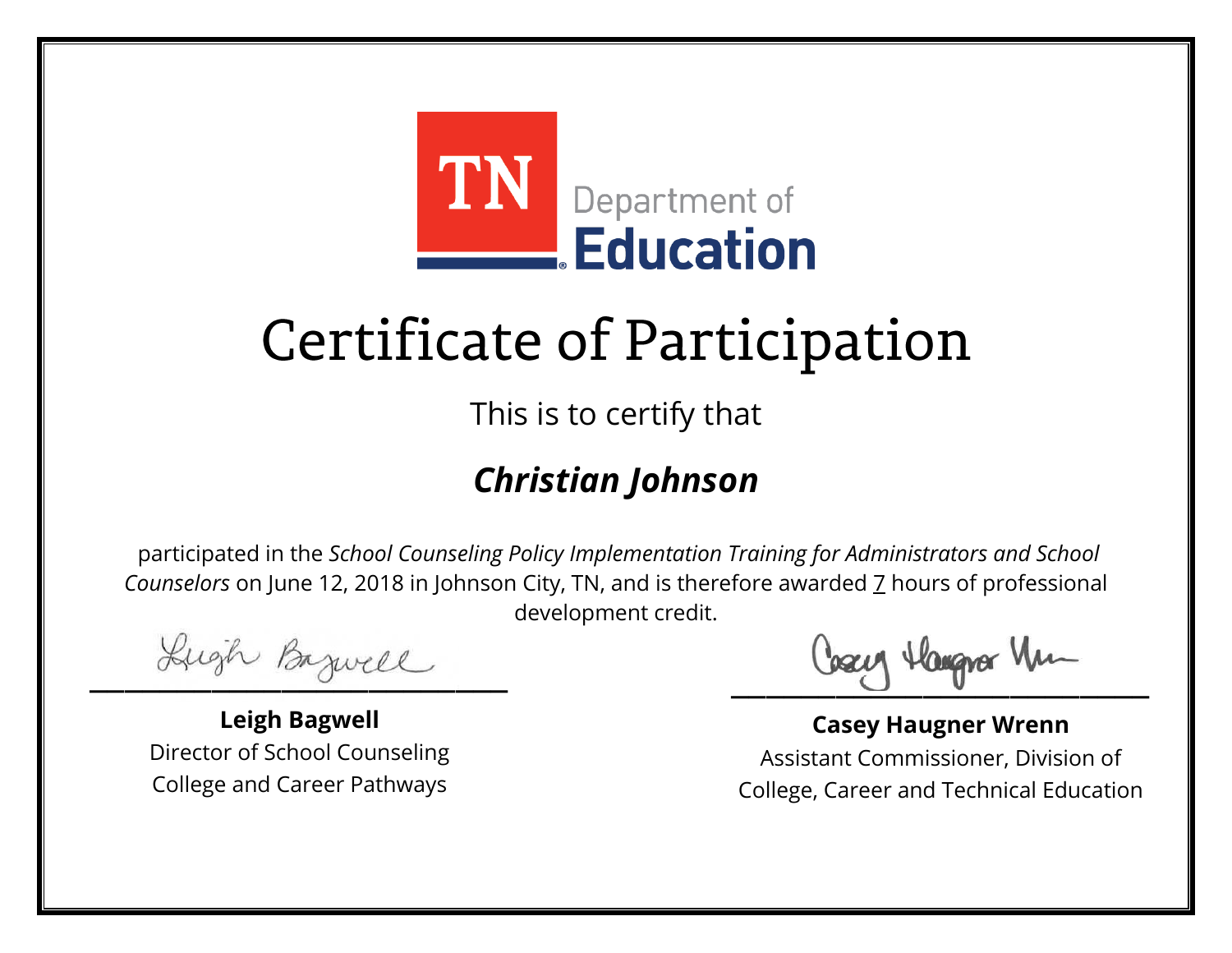

This is to certify that

#### *Amy Kenner*

Lugh Bazwell

**Leigh Bagwell** Director of School Counseling College and Career Pathways

Losey Hangra Vm

**Casey Haugner Wrenn** Assistant Commissioner, Division of College, Career and Technical Education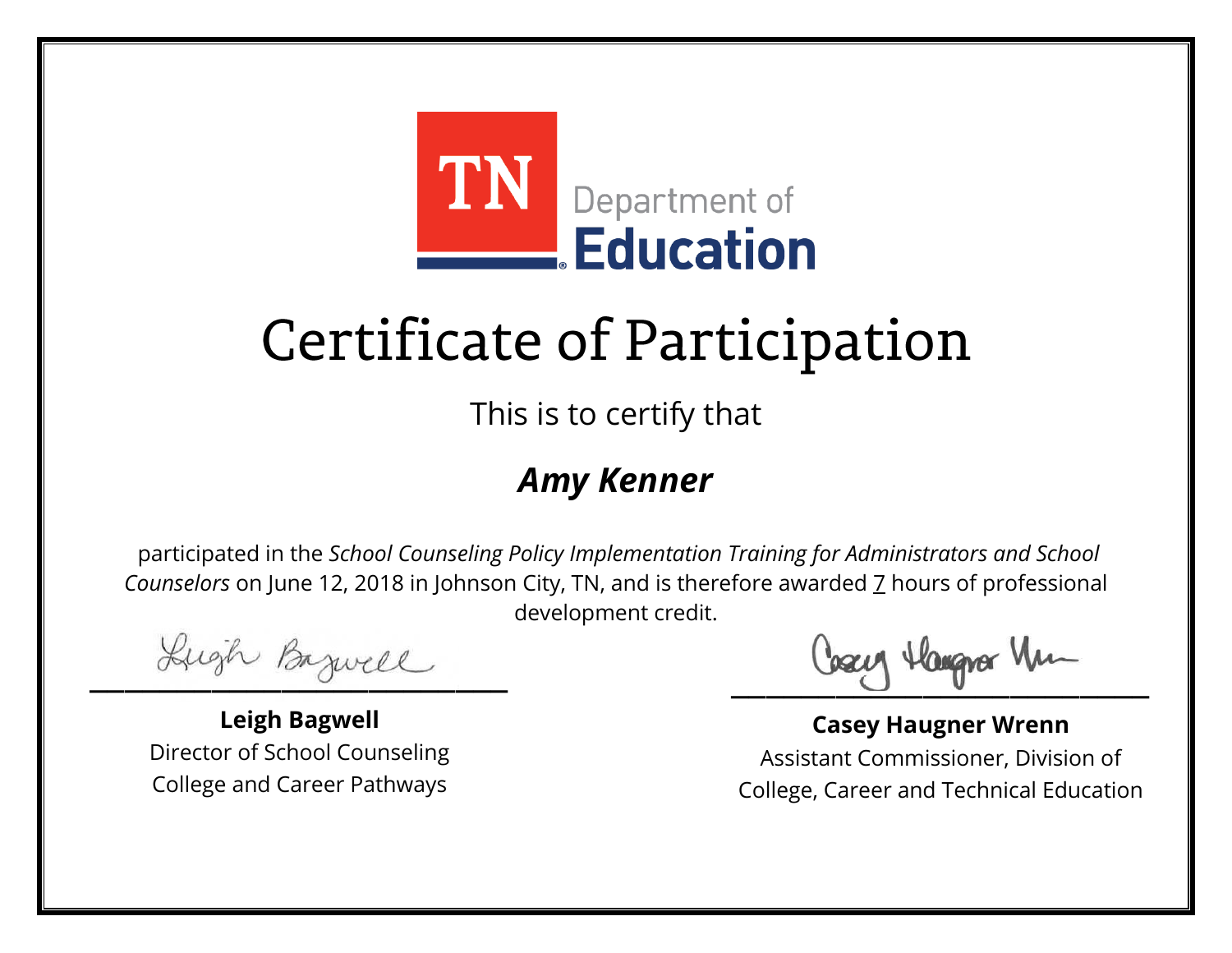

This is to certify that

### *Jenifer Lewis*

Lugh Bazwell

**Leigh Bagwell** Director of School Counseling College and Career Pathways

Losey Hangra Vm

**Casey Haugner Wrenn** Assistant Commissioner, Division of College, Career and Technical Education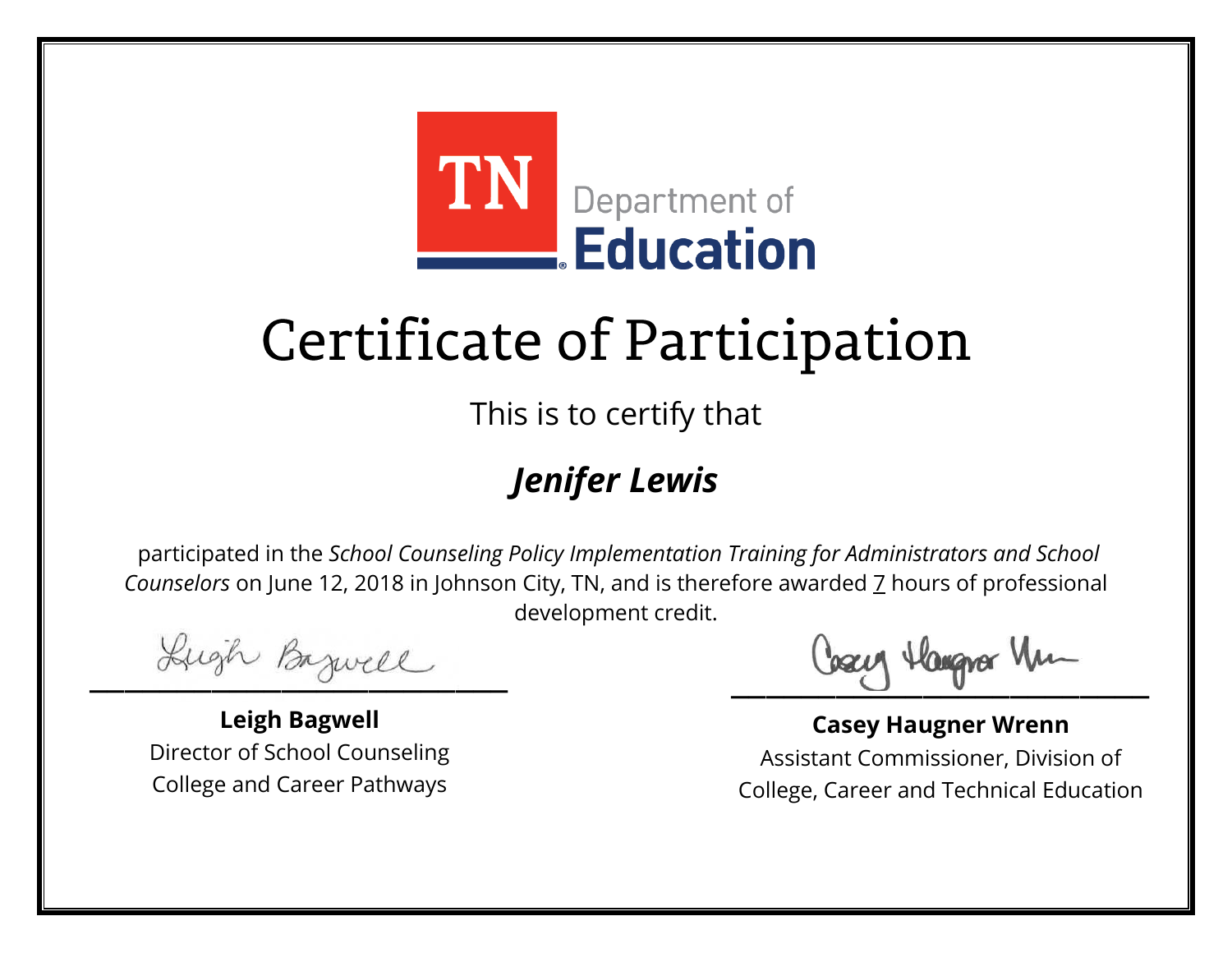

This is to certify that

### *Mary Lipford*

Lugh Bazwell

**Leigh Bagwell** Director of School Counseling College and Career Pathways

Losey Hangra Vm

**Casey Haugner Wrenn** Assistant Commissioner, Division of College, Career and Technical Education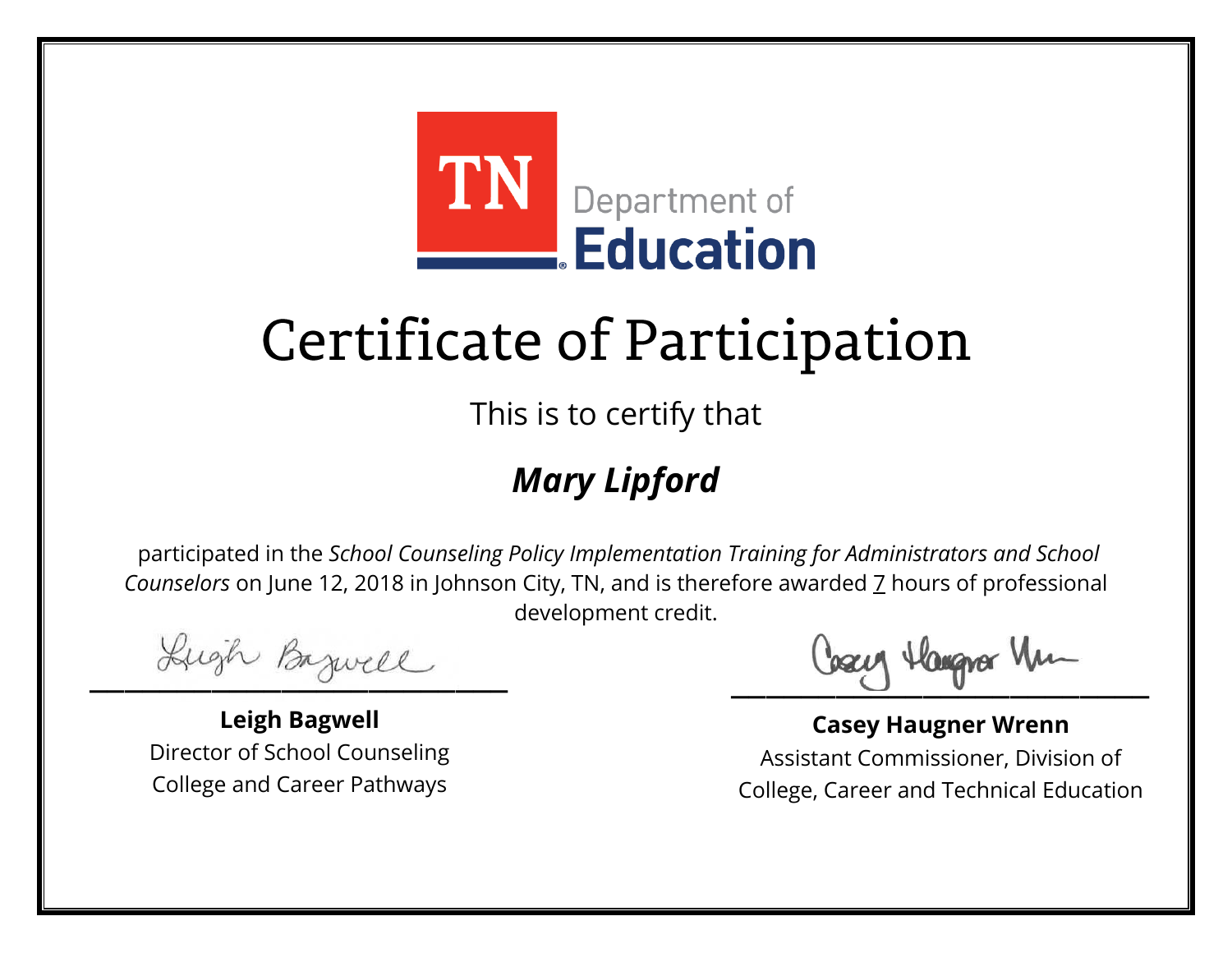

This is to certify that

#### *Tamara Lockner*

Lugh Bazwell

**Leigh Bagwell** Director of School Counseling College and Career Pathways

Losey Hangra Vm

**Casey Haugner Wrenn** Assistant Commissioner, Division of College, Career and Technical Education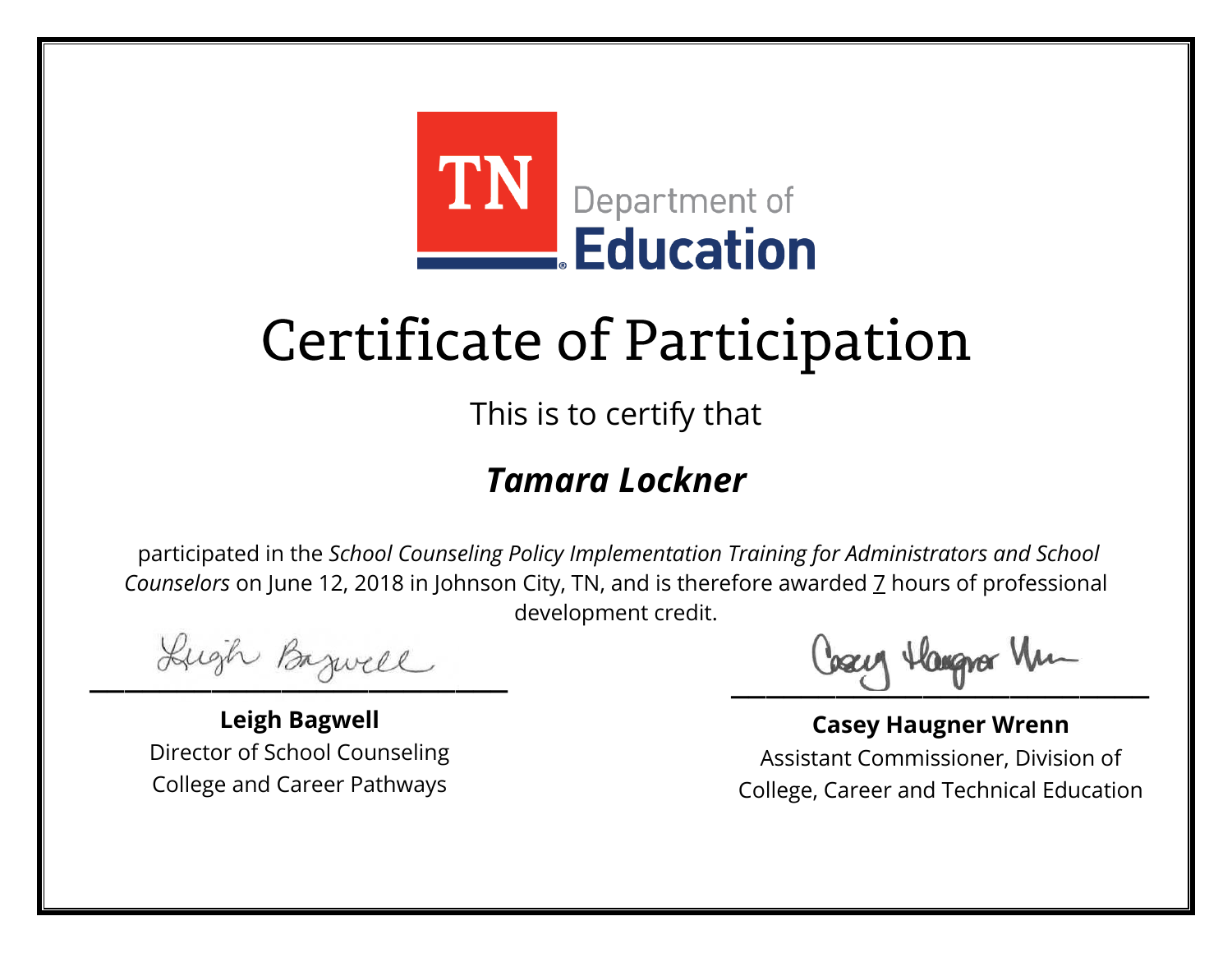

This is to certify that

### *Megan Loving*

Lugh Bazwell

**Leigh Bagwell** Director of School Counseling College and Career Pathways

Losey Hangra Vm

**Casey Haugner Wrenn** Assistant Commissioner, Division of College, Career and Technical Education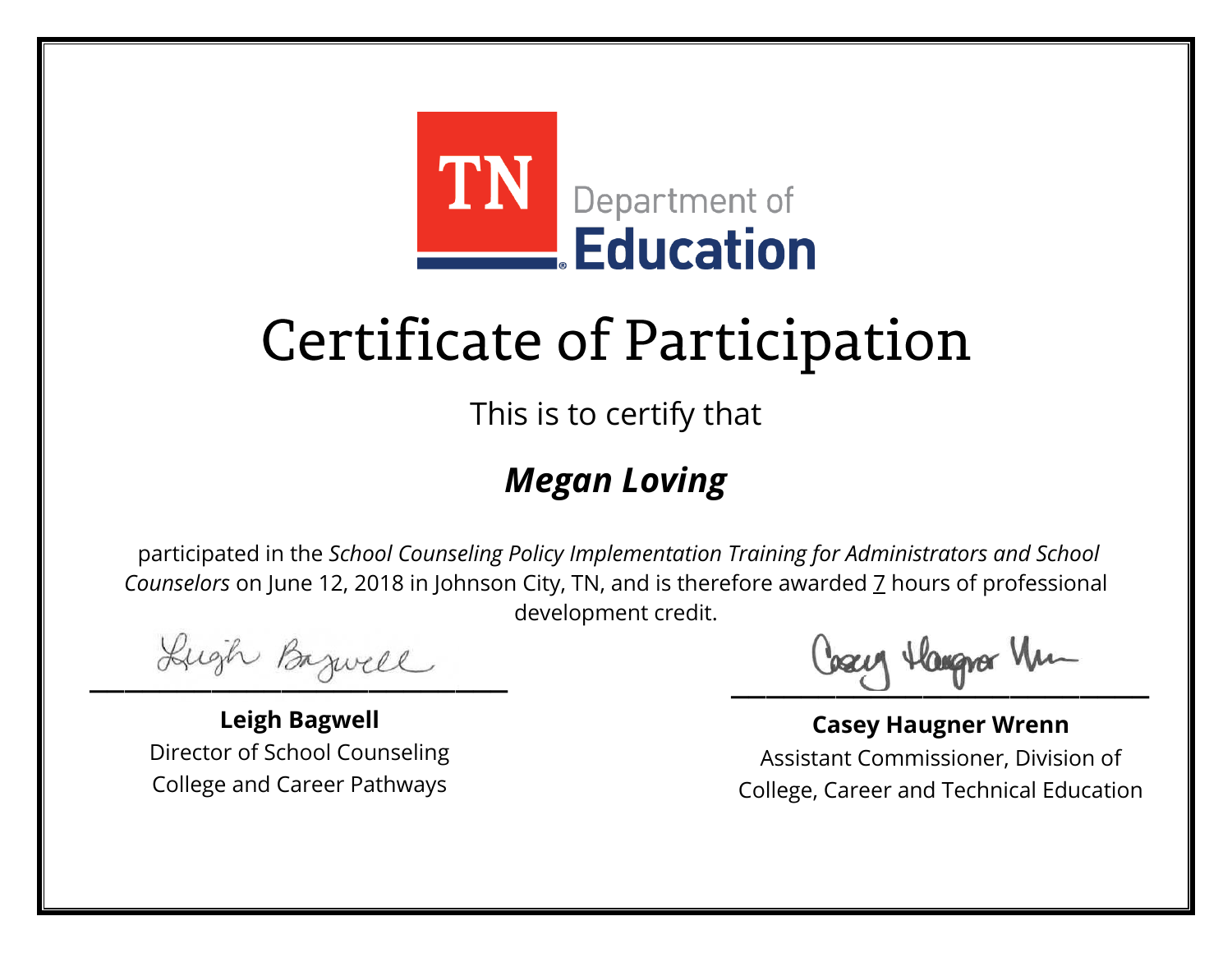

This is to certify that

### *Mary Loyd*

Lugh Bazwell

**Leigh Bagwell** Director of School Counseling College and Career Pathways

Losey Hangra Vm

**Casey Haugner Wrenn** Assistant Commissioner, Division of College, Career and Technical Education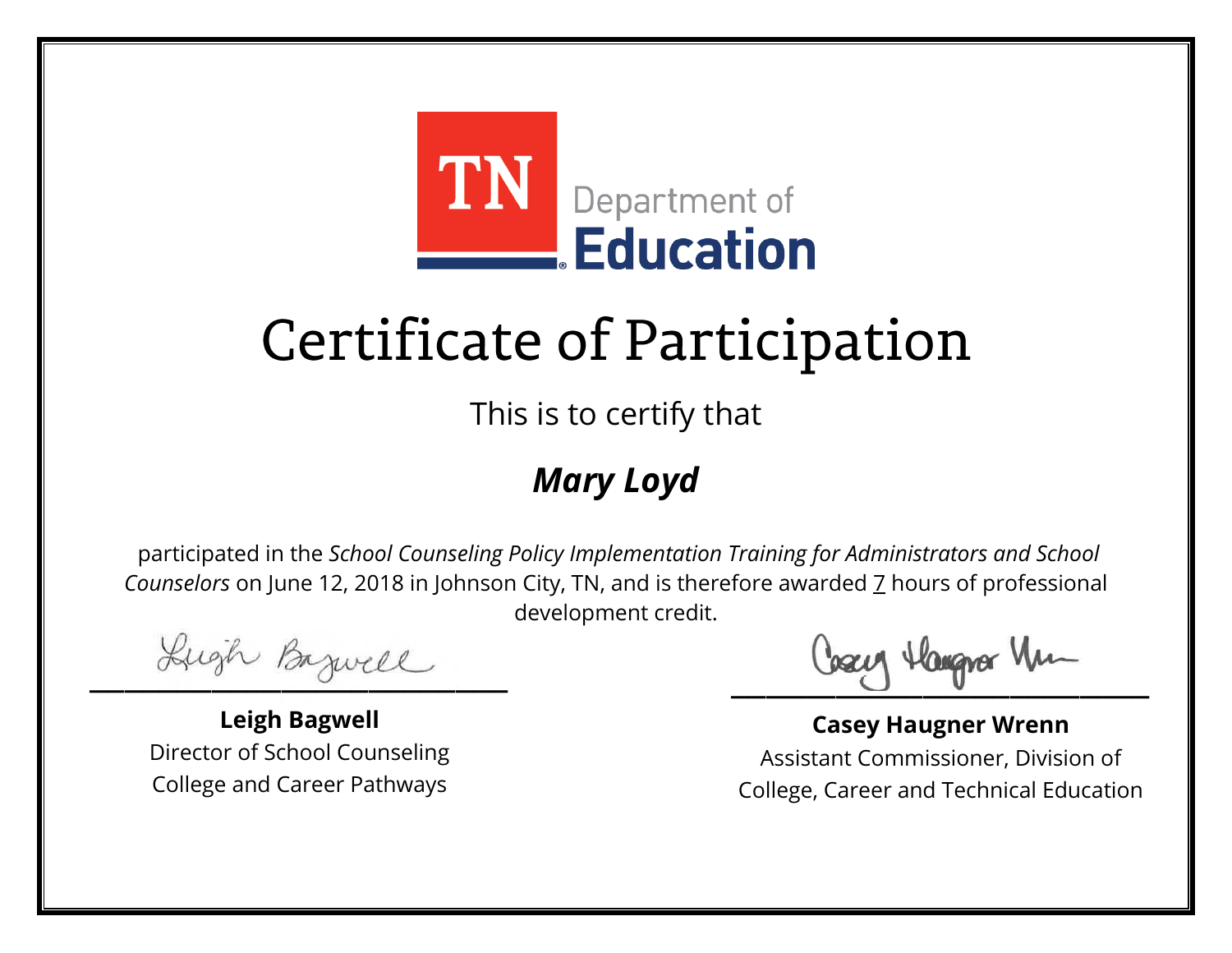

This is to certify that

### *Christie Maupin*

Lugh Bazwell

**Leigh Bagwell** Director of School Counseling College and Career Pathways

Losey Hangra Vm

**Casey Haugner Wrenn** Assistant Commissioner, Division of College, Career and Technical Education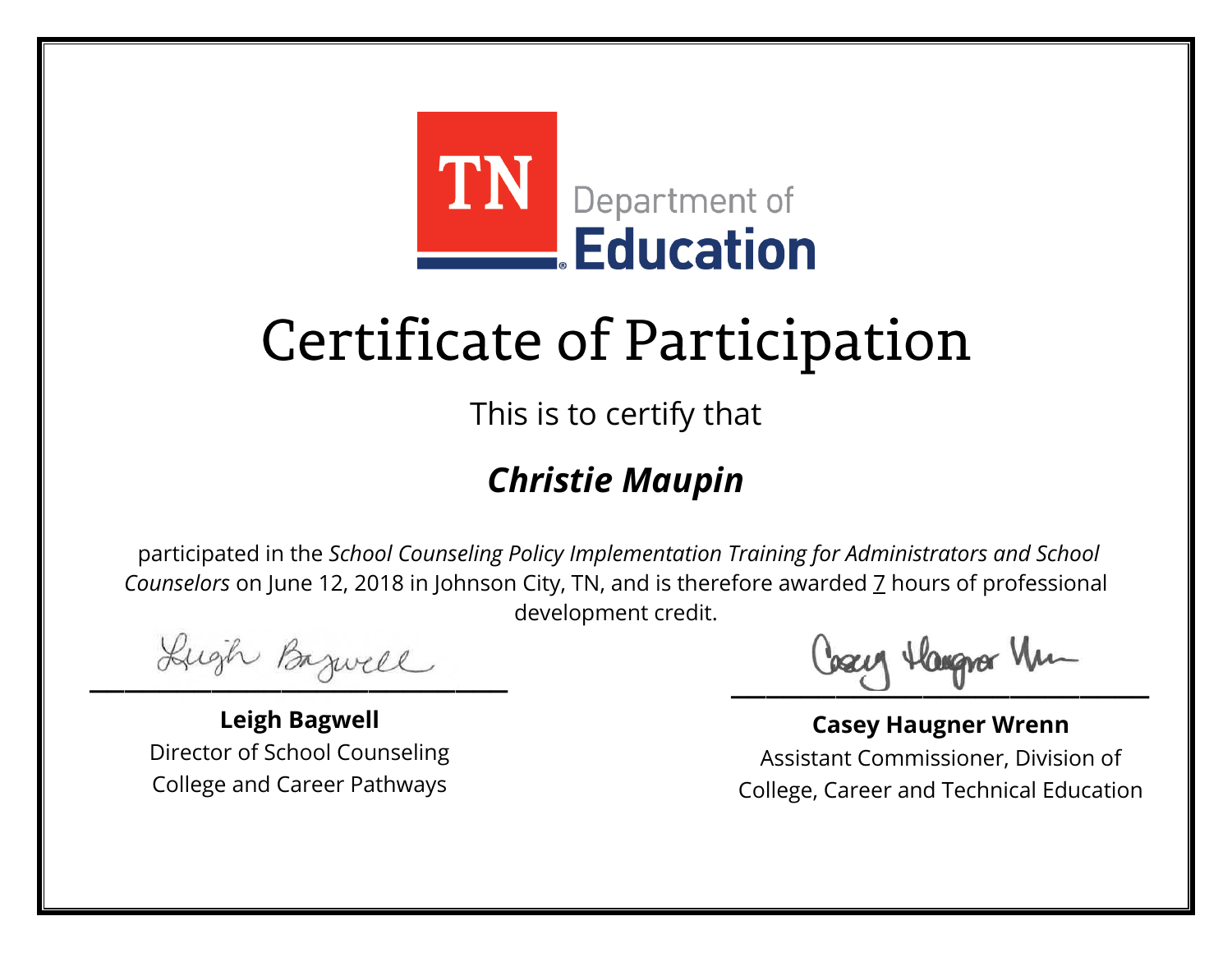

This is to certify that

### *Julie McAmis*

Lugh Bazwell

**Leigh Bagwell** Director of School Counseling College and Career Pathways

Losey Hangra Vm

**Casey Haugner Wrenn** Assistant Commissioner, Division of College, Career and Technical Education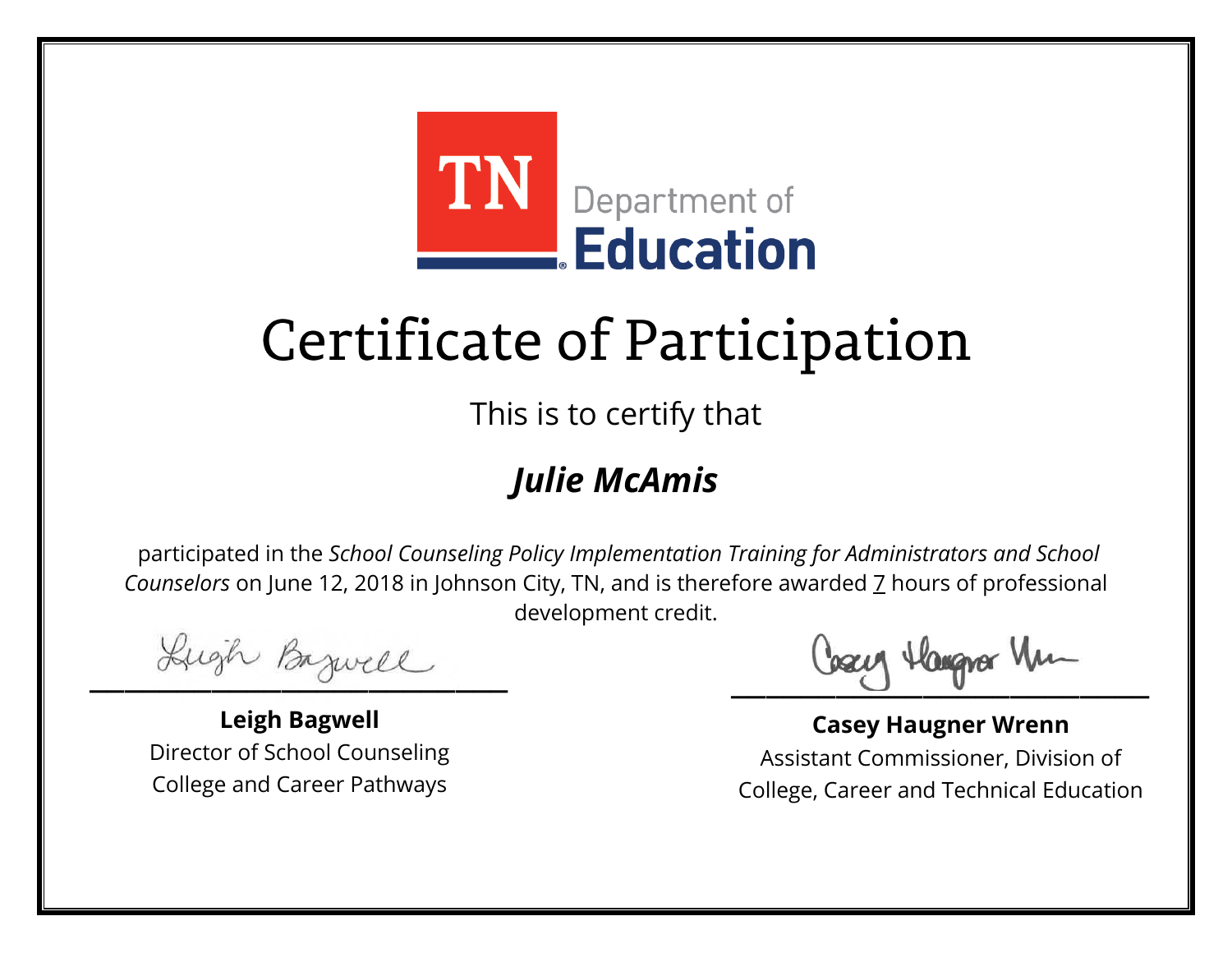

This is to certify that

### *Jenny McCloud*

Lugh Bazwell

**Leigh Bagwell** Director of School Counseling College and Career Pathways

Losey Hangra Vm

**Casey Haugner Wrenn** Assistant Commissioner, Division of College, Career and Technical Education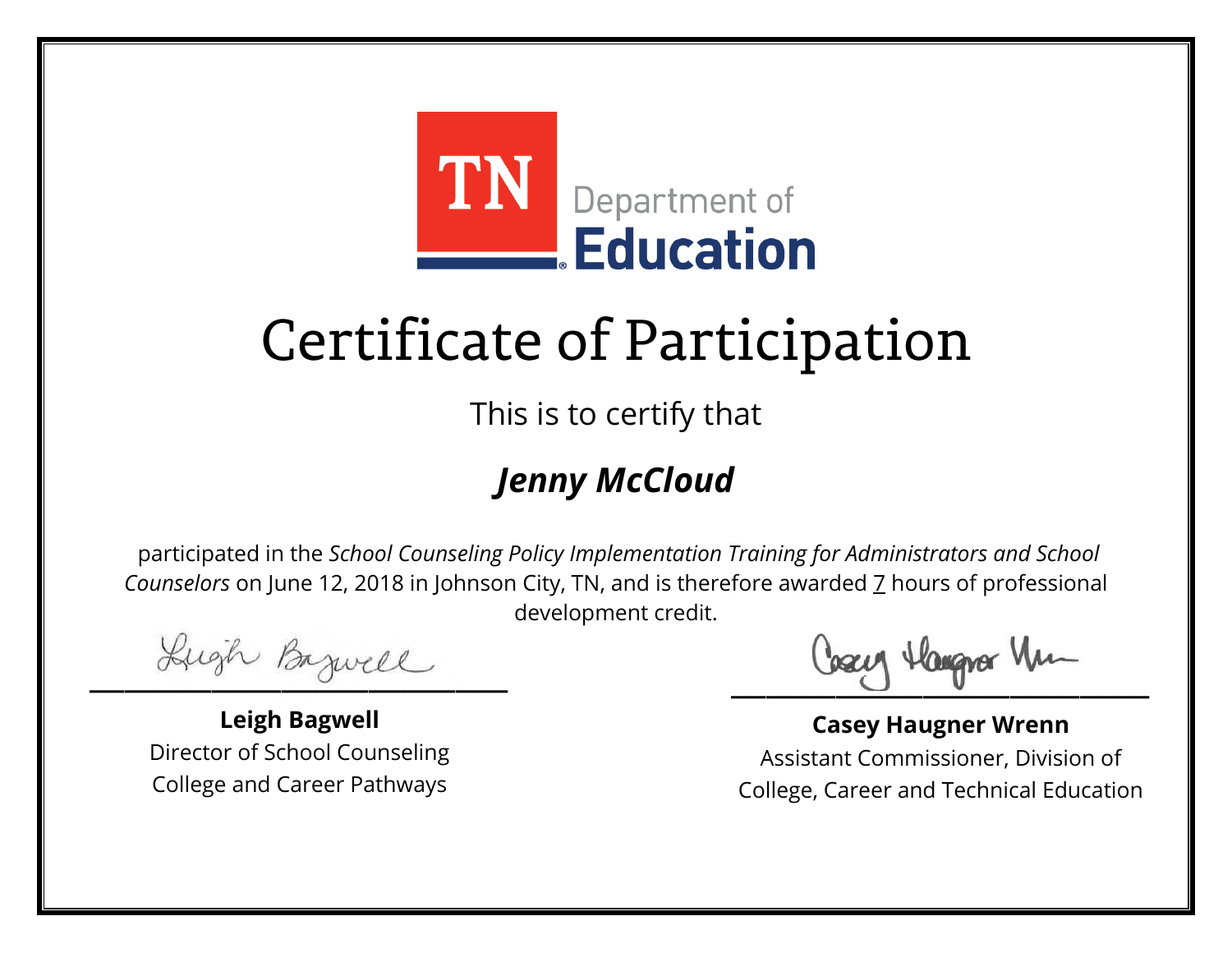

This is to certify that

### *Lorie McCorkle*

Lugh Bazwell

**Leigh Bagwell** Director of School Counseling College and Career Pathways

Losey Hangra Vm

**Casey Haugner Wrenn** Assistant Commissioner, Division of College, Career and Technical Education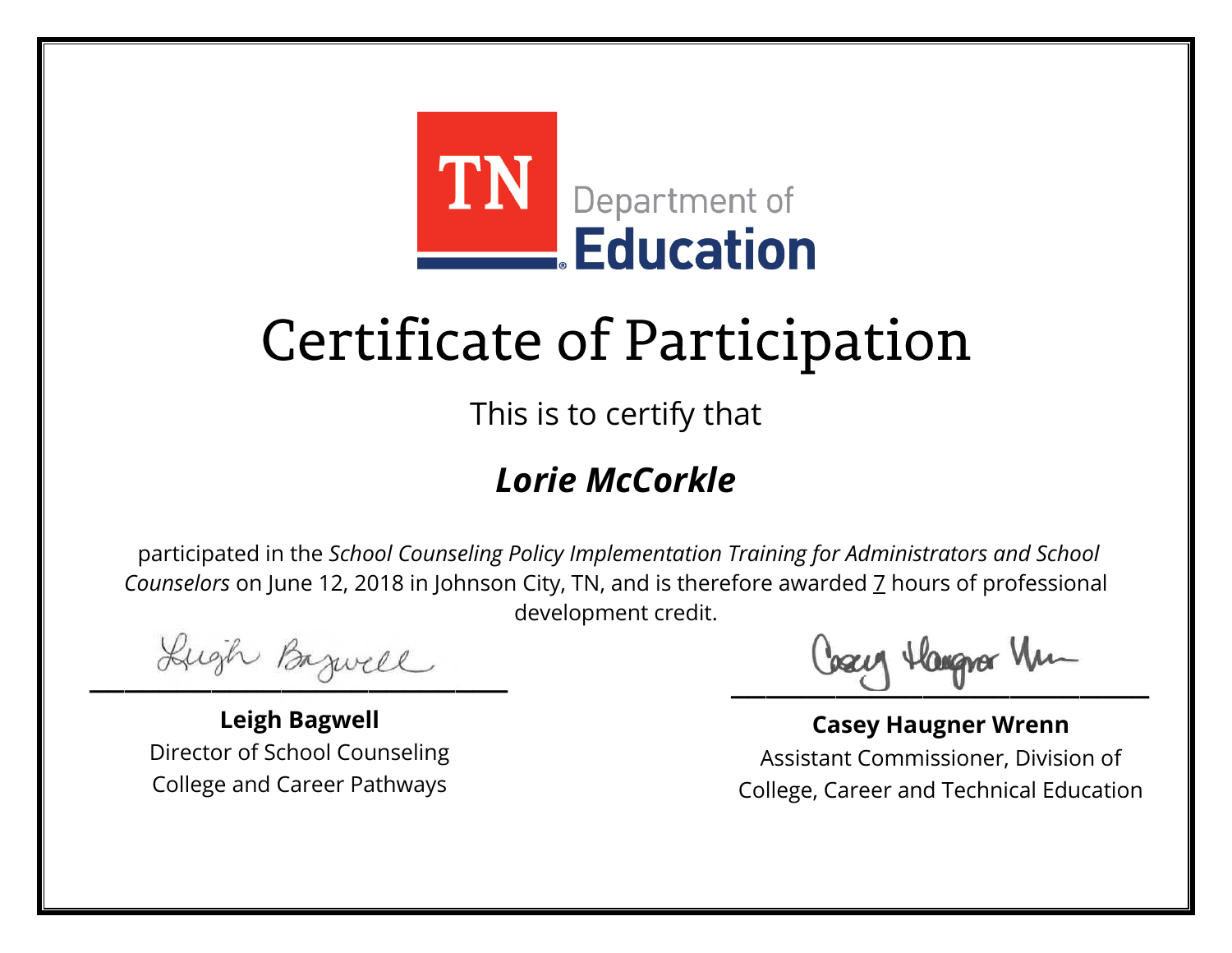

This is to certify that

### *Crystal McGaha*

Lugh Bazwell

**Leigh Bagwell** Director of School Counseling College and Career Pathways

Losey Hangra Vm

**Casey Haugner Wrenn** Assistant Commissioner, Division of College, Career and Technical Education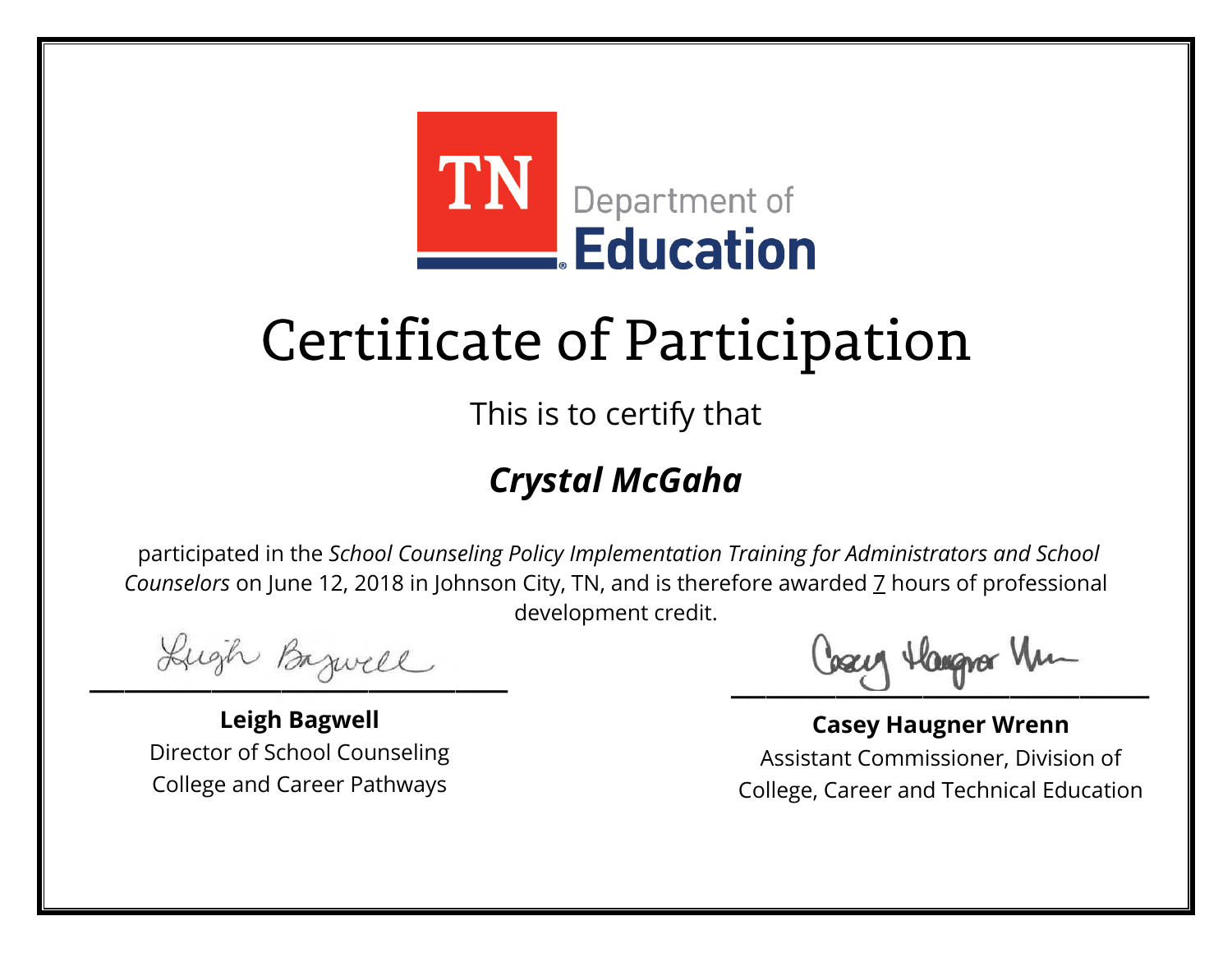

This is to certify that

#### *Joe McPherson*

Lugh Bazwell

**Leigh Bagwell** Director of School Counseling College and Career Pathways

Losey Hangra Vm

**Casey Haugner Wrenn** Assistant Commissioner, Division of College, Career and Technical Education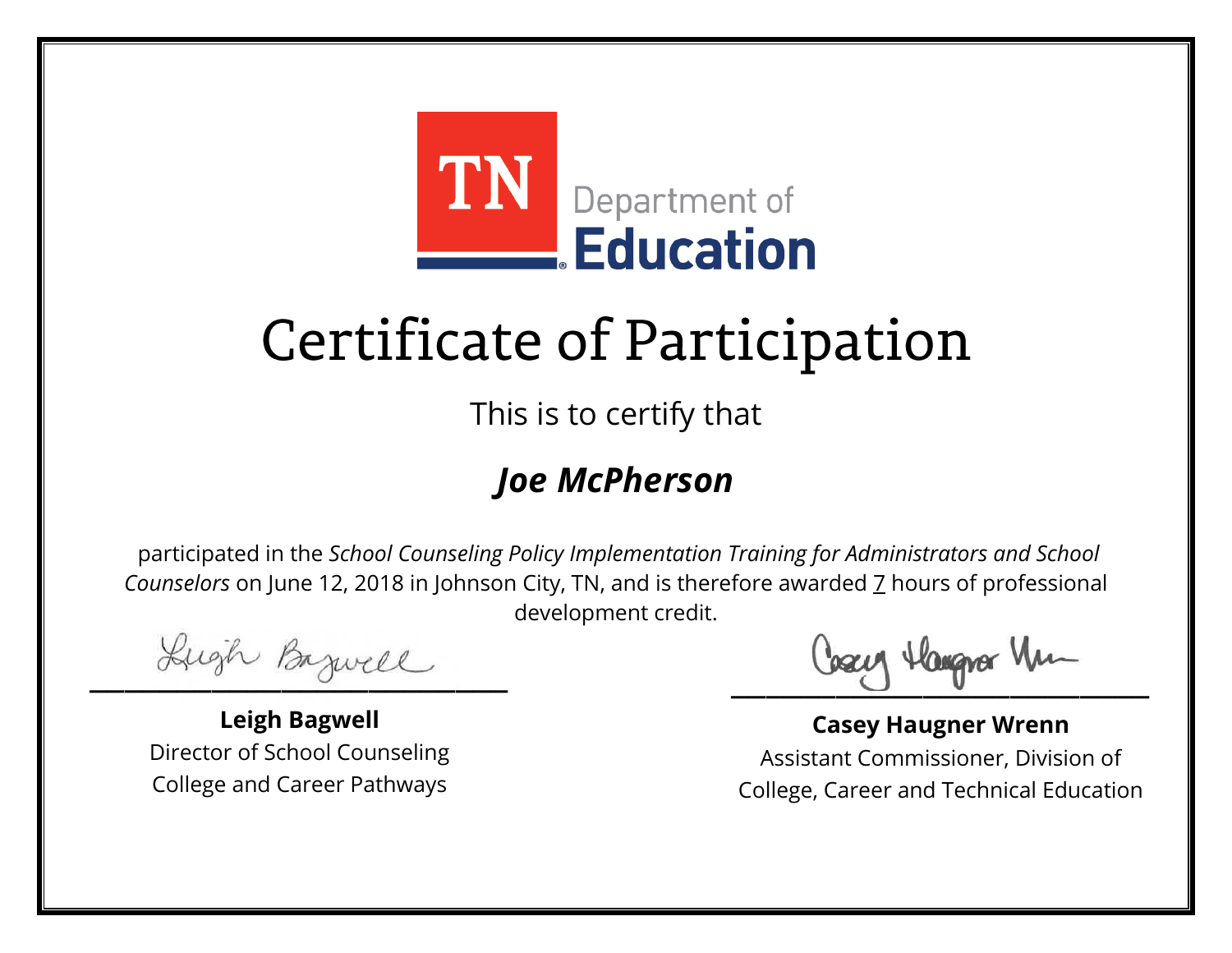

This is to certify that

### *Christy Miller*

Lugh Bazwell

**Leigh Bagwell** Director of School Counseling College and Career Pathways

Losey Hangra Vm

**Casey Haugner Wrenn** Assistant Commissioner, Division of College, Career and Technical Education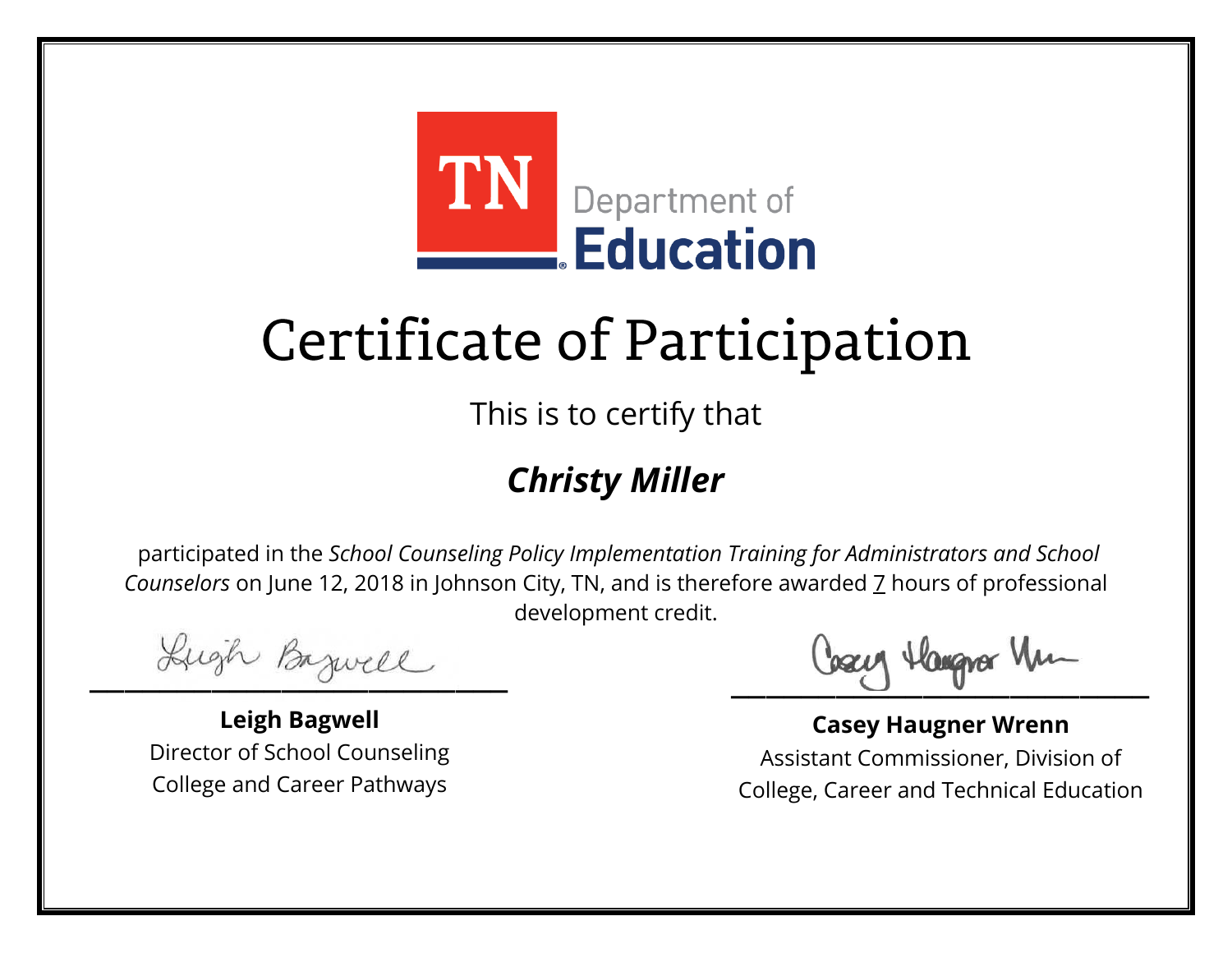

This is to certify that

### *Kelly Miller*

Lugh Bazwell

**Leigh Bagwell** Director of School Counseling College and Career Pathways

Losey Hangra Vm

**Casey Haugner Wrenn** Assistant Commissioner, Division of College, Career and Technical Education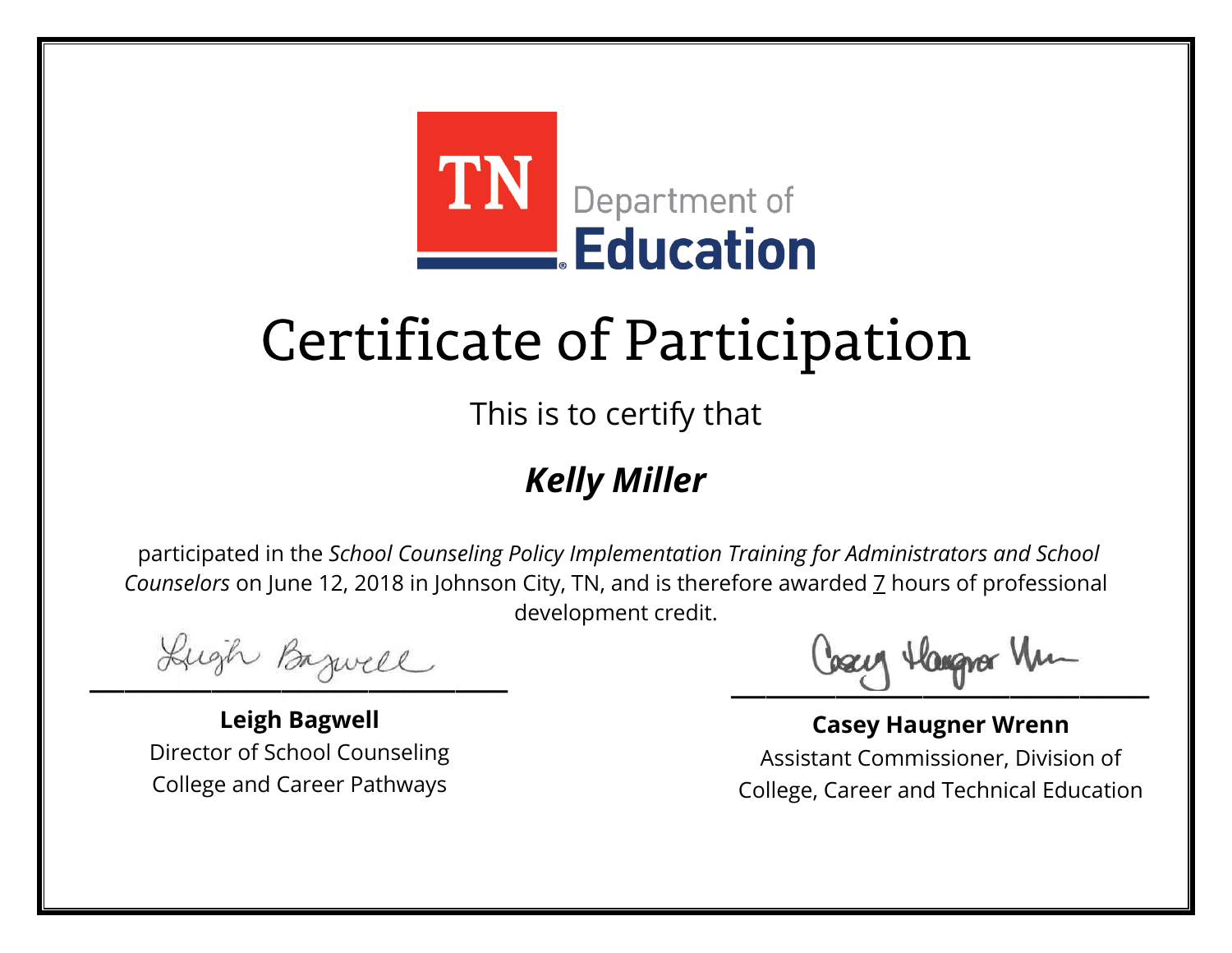

This is to certify that

#### *Penny Miller*

Lugh Bazwell

**Leigh Bagwell** Director of School Counseling College and Career Pathways

Losey Hangra Vm

**Casey Haugner Wrenn** Assistant Commissioner, Division of College, Career and Technical Education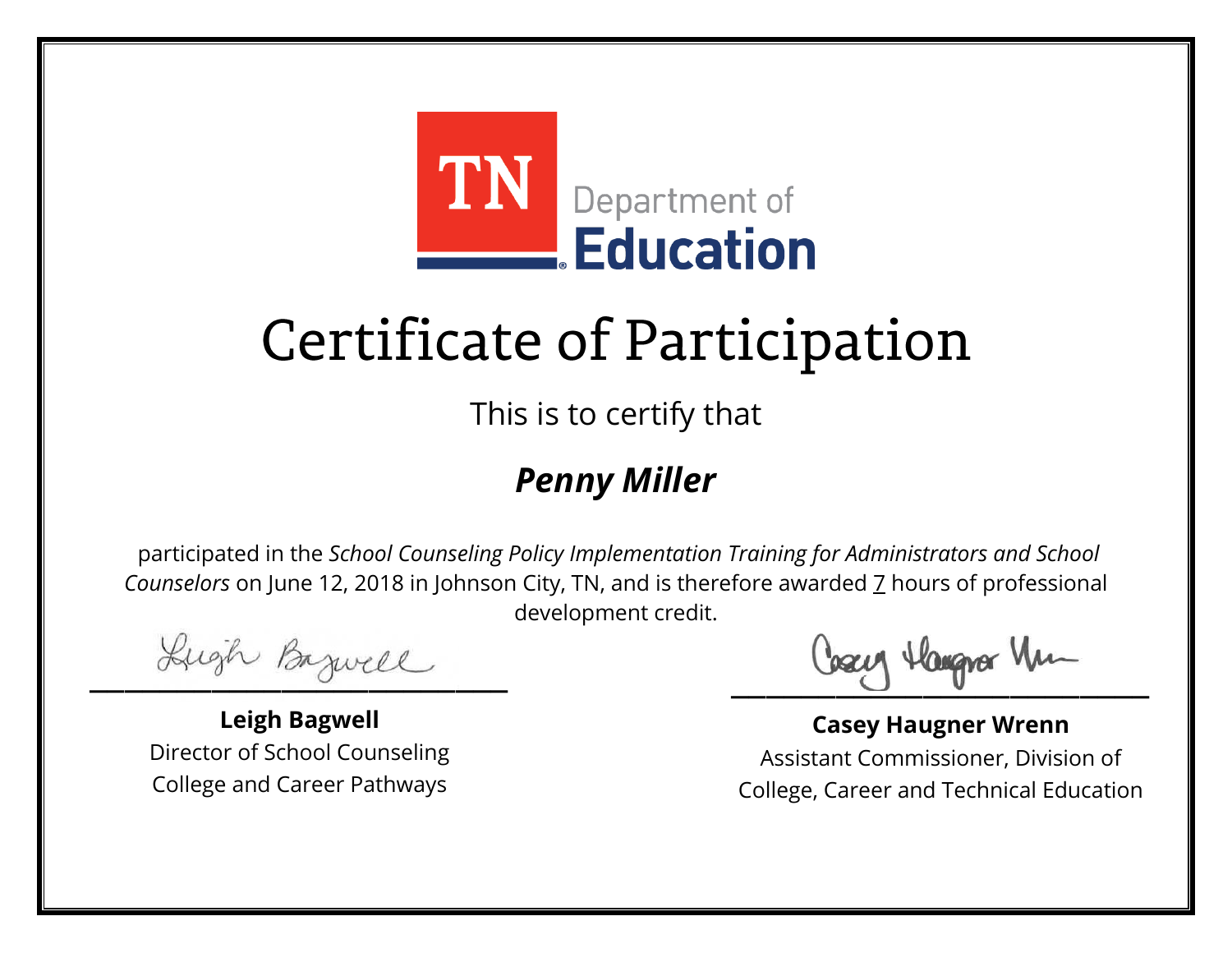

This is to certify that

### *Cassidy Minnick*

Lugh Bazwell

**Leigh Bagwell** Director of School Counseling College and Career Pathways

Losey Hangra Vm

**Casey Haugner Wrenn** Assistant Commissioner, Division of College, Career and Technical Education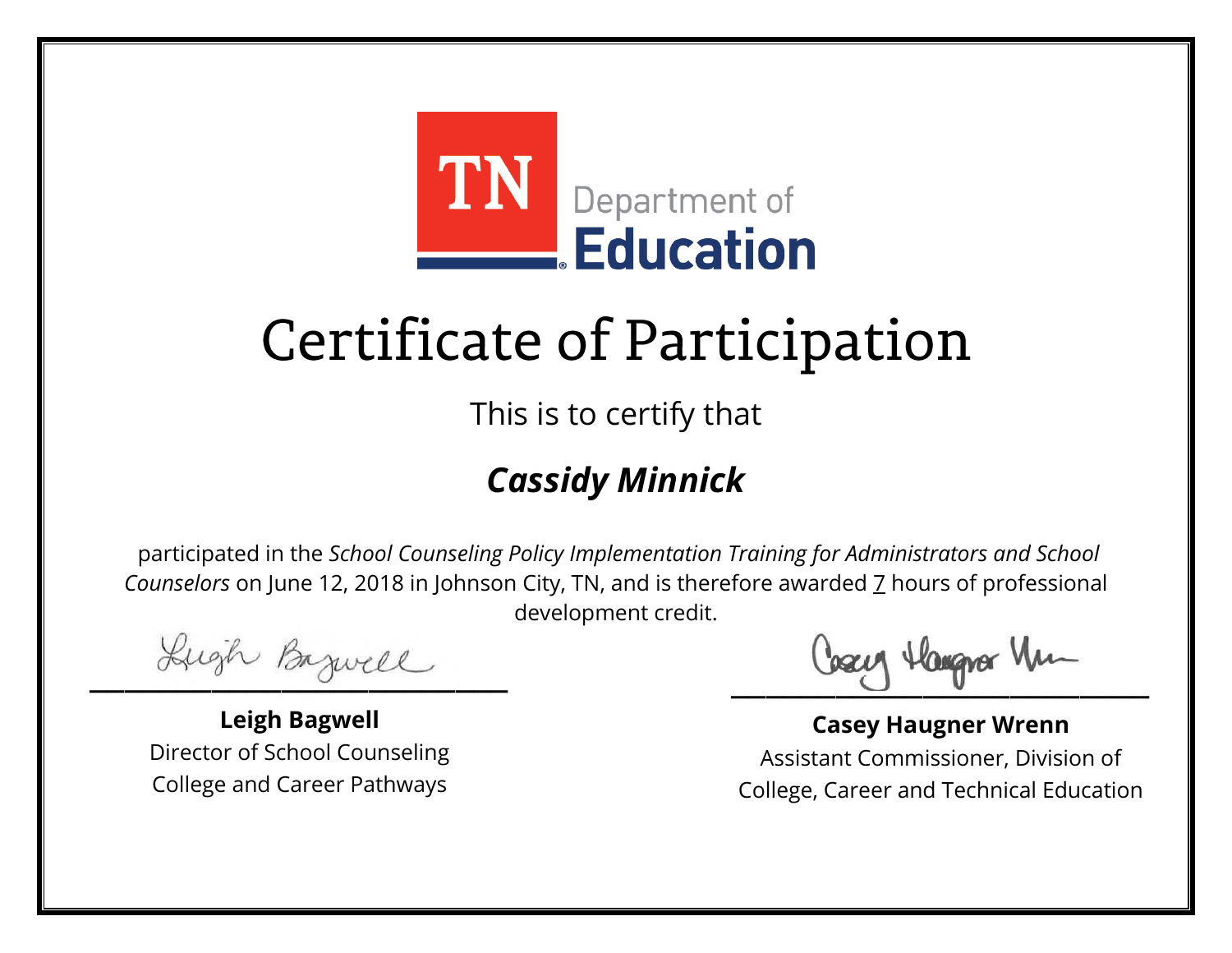

This is to certify that

#### *Angela Moore*

Lugh Bazwell

**Leigh Bagwell** Director of School Counseling College and Career Pathways

Losey Hangra Vm

**Casey Haugner Wrenn** Assistant Commissioner, Division of College, Career and Technical Education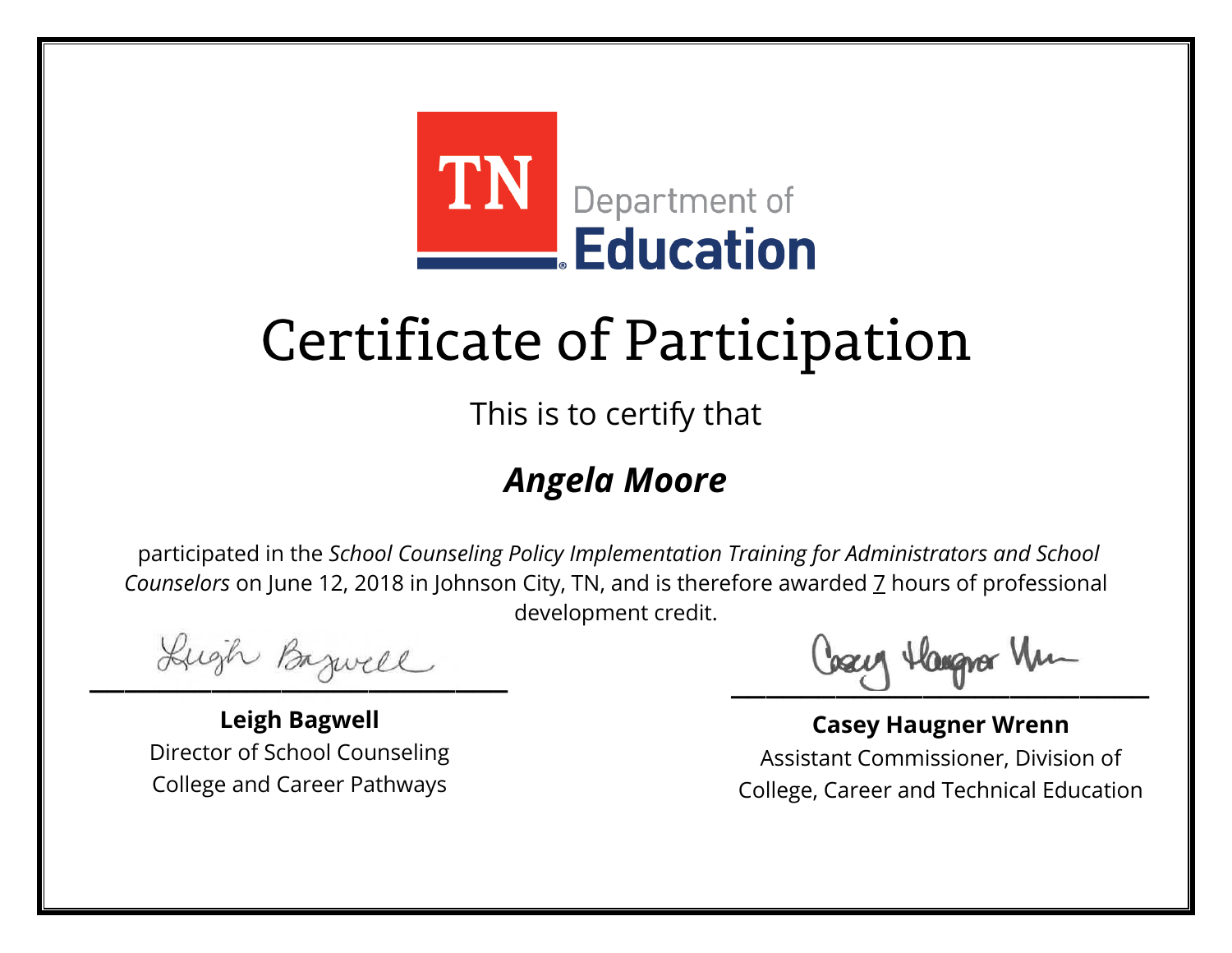

This is to certify that

#### *Leslie Mountain*

Lugh Bazwell

**Leigh Bagwell** Director of School Counseling College and Career Pathways

Losey Hangra Vm

**Casey Haugner Wrenn** Assistant Commissioner, Division of College, Career and Technical Education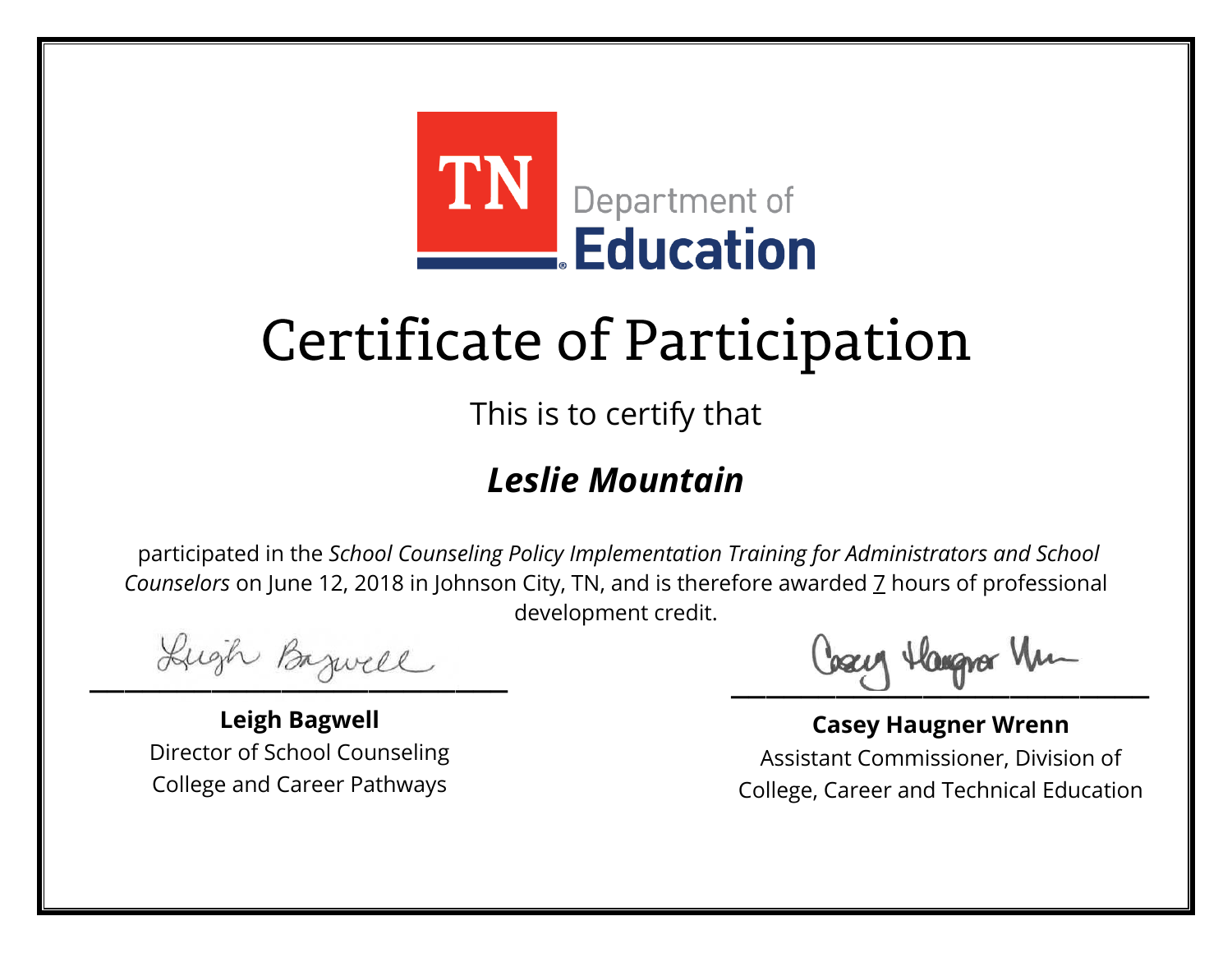

This is to certify that

#### *Amanda Mullins*

Lugh Bazwell

**Leigh Bagwell** Director of School Counseling College and Career Pathways

Losey Hangra Vm

**Casey Haugner Wrenn** Assistant Commissioner, Division of College, Career and Technical Education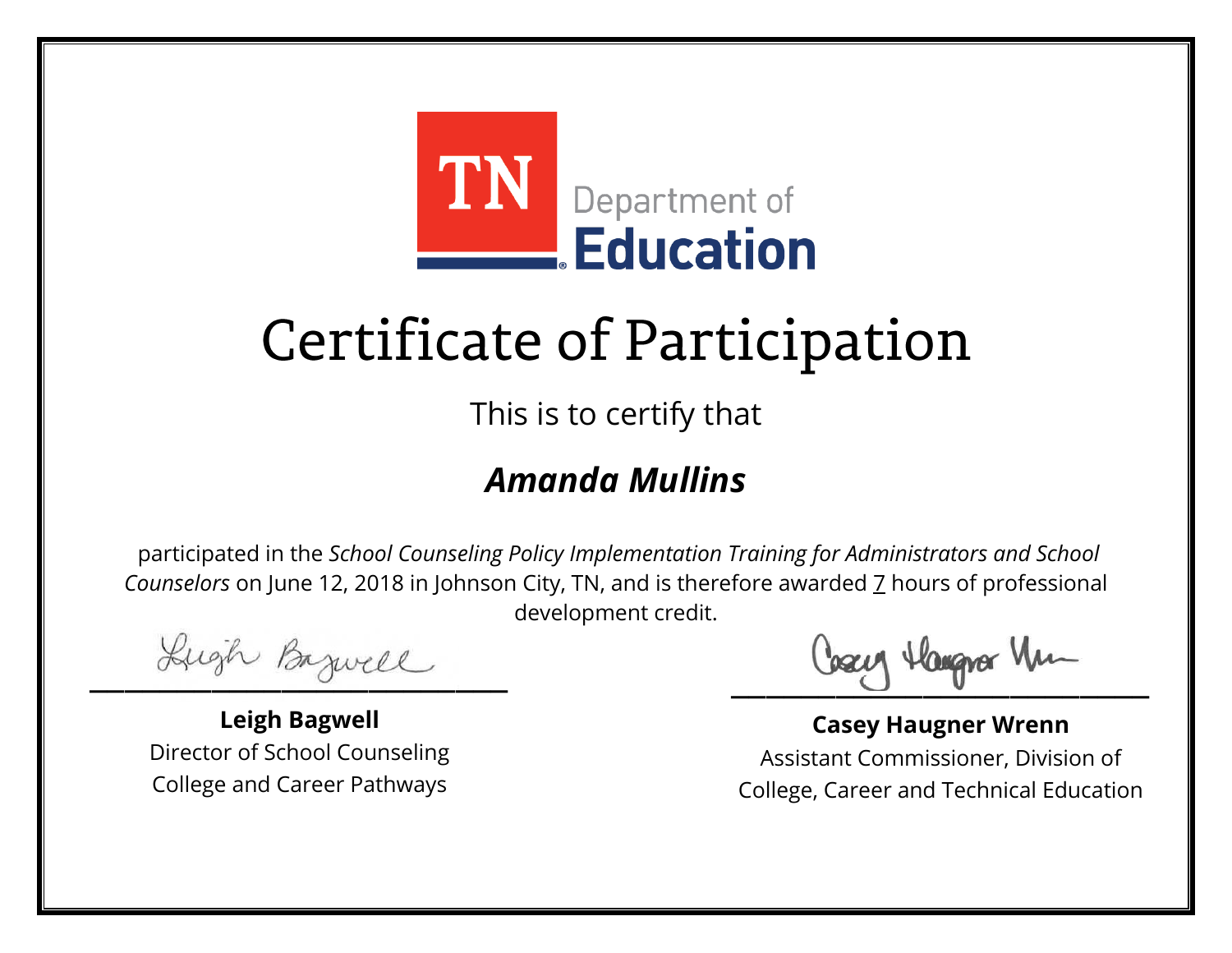

This is to certify that

### *Jessica Muncy*

Lugh Bazwell

**Leigh Bagwell** Director of School Counseling College and Career Pathways

Losey Hangra Vm

**Casey Haugner Wrenn** Assistant Commissioner, Division of College, Career and Technical Education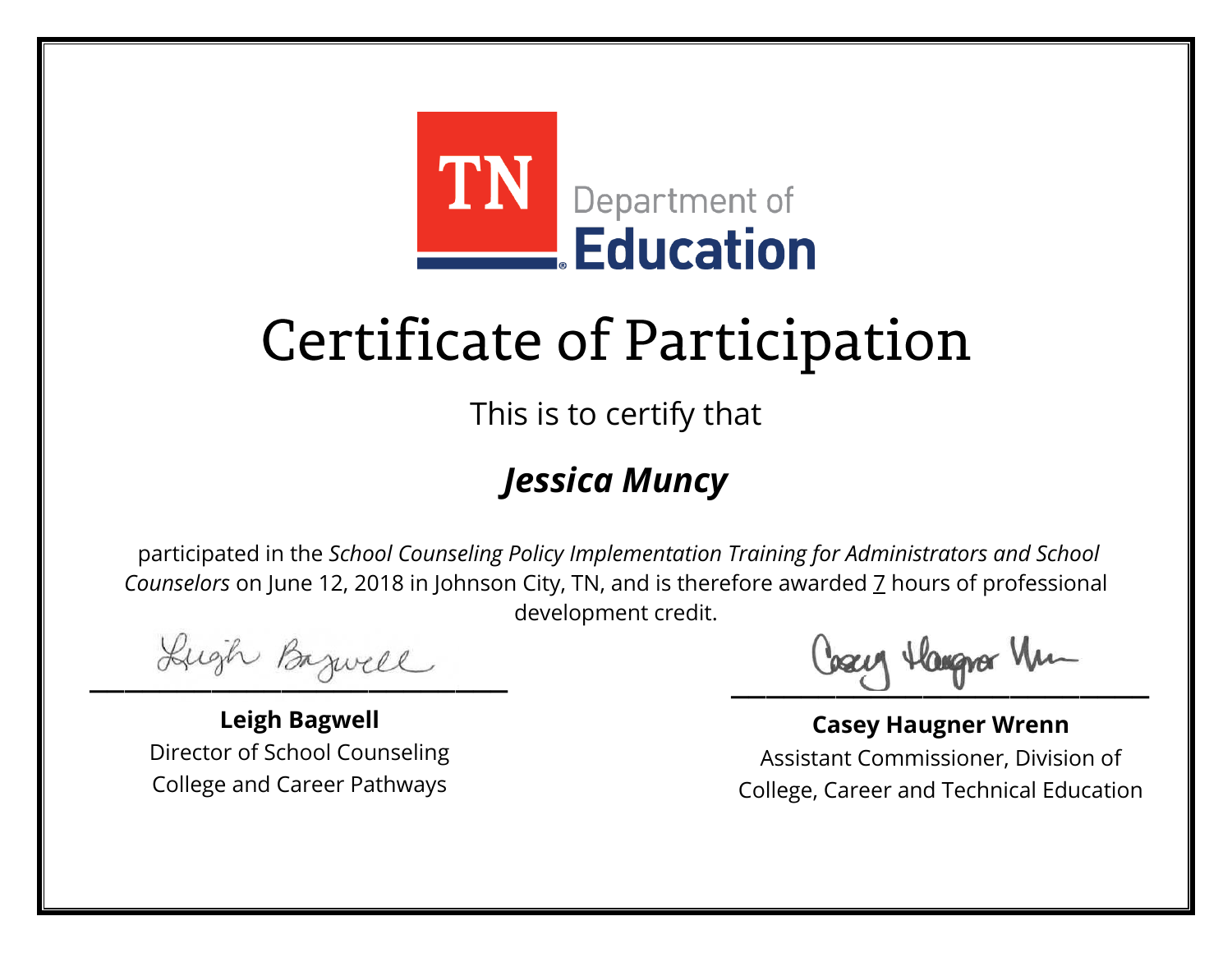

This is to certify that

#### *Bree Nelson*

Lugh Bazwell

**Leigh Bagwell** Director of School Counseling College and Career Pathways

Losey Hangra Vm

**Casey Haugner Wrenn** Assistant Commissioner, Division of College, Career and Technical Education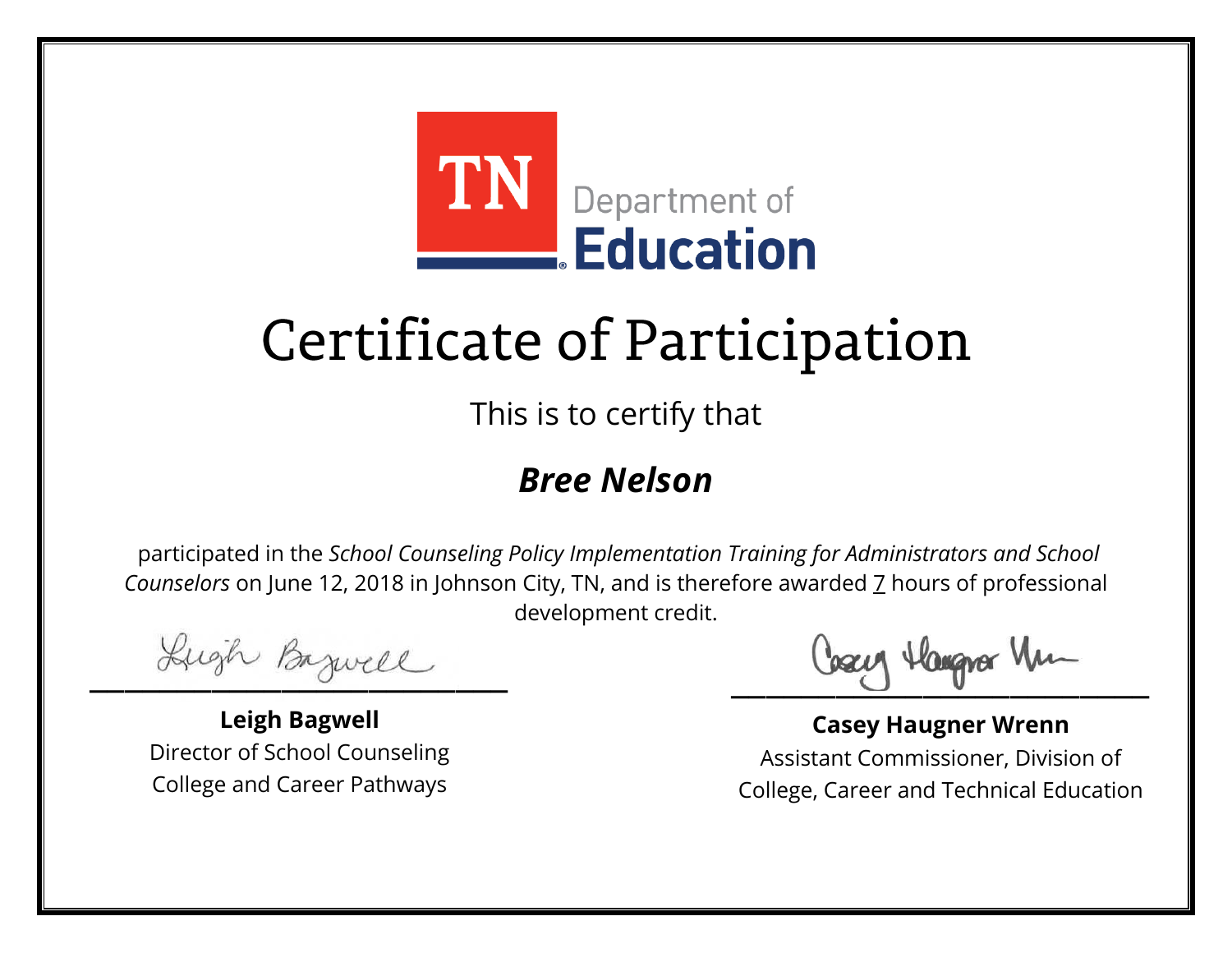

This is to certify that

#### *Kim Oaks-Blair*

Lugh Bazwell

**Leigh Bagwell** Director of School Counseling College and Career Pathways

Losey Hangra Vm

**Casey Haugner Wrenn** Assistant Commissioner, Division of College, Career and Technical Education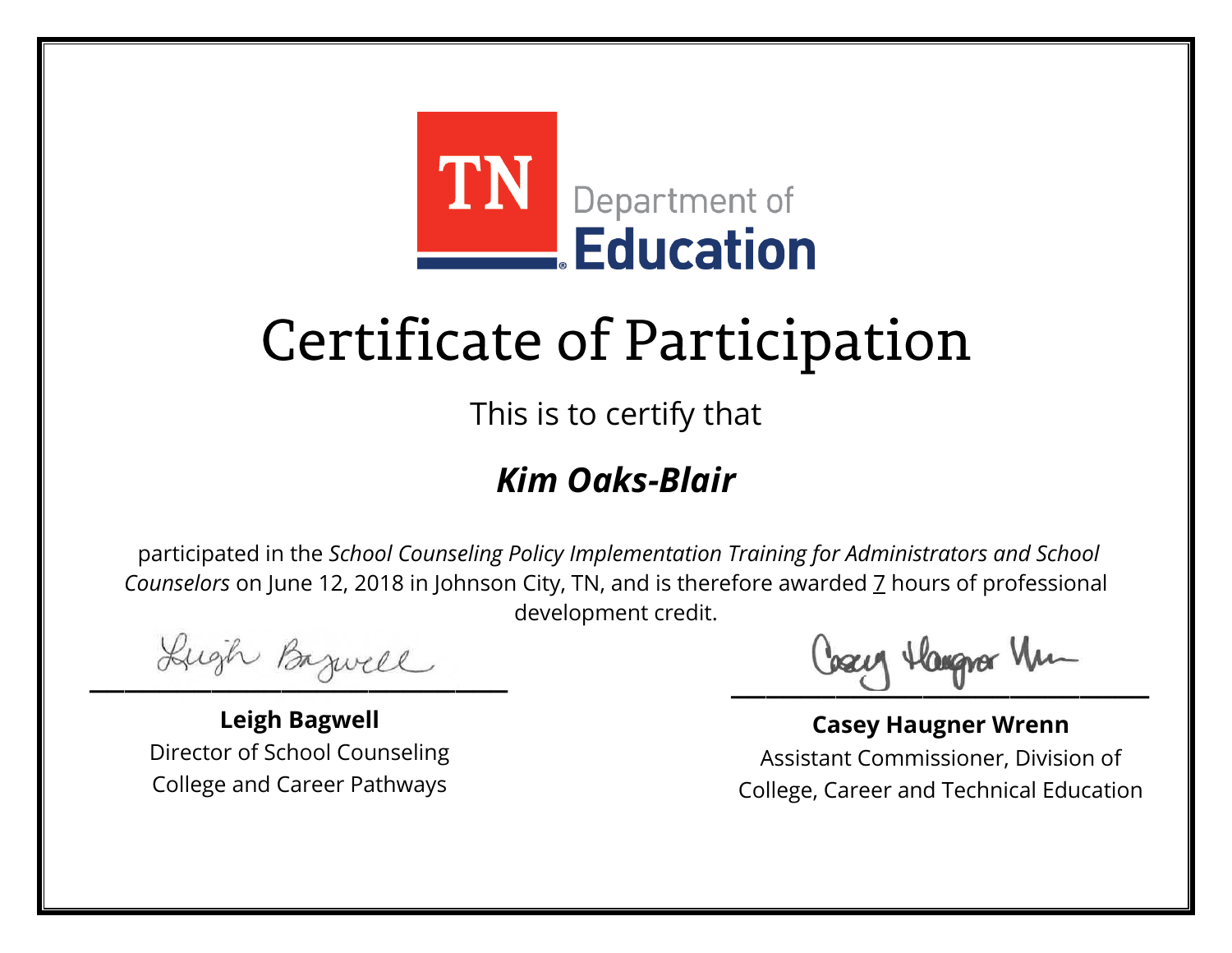

This is to certify that

#### *Russell O'Barr*

Lugh Bazwell

**Leigh Bagwell** Director of School Counseling College and Career Pathways

Losey Hangra Vm

**Casey Haugner Wrenn** Assistant Commissioner, Division of College, Career and Technical Education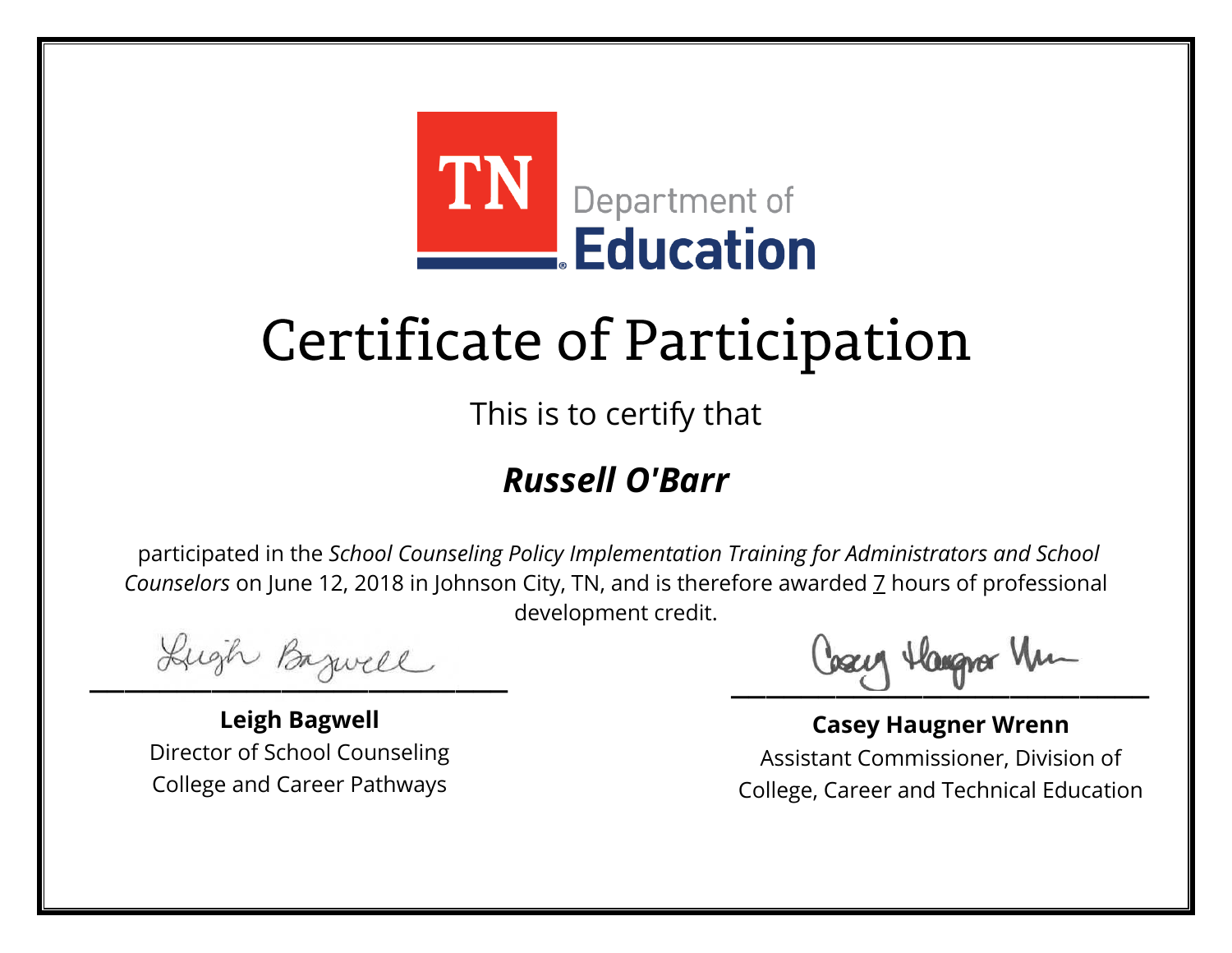

This is to certify that

### *Jonathan Odom*

Lugh Bazwell

**Leigh Bagwell** Director of School Counseling College and Career Pathways

Losey Hangra Vm

**Casey Haugner Wrenn** Assistant Commissioner, Division of College, Career and Technical Education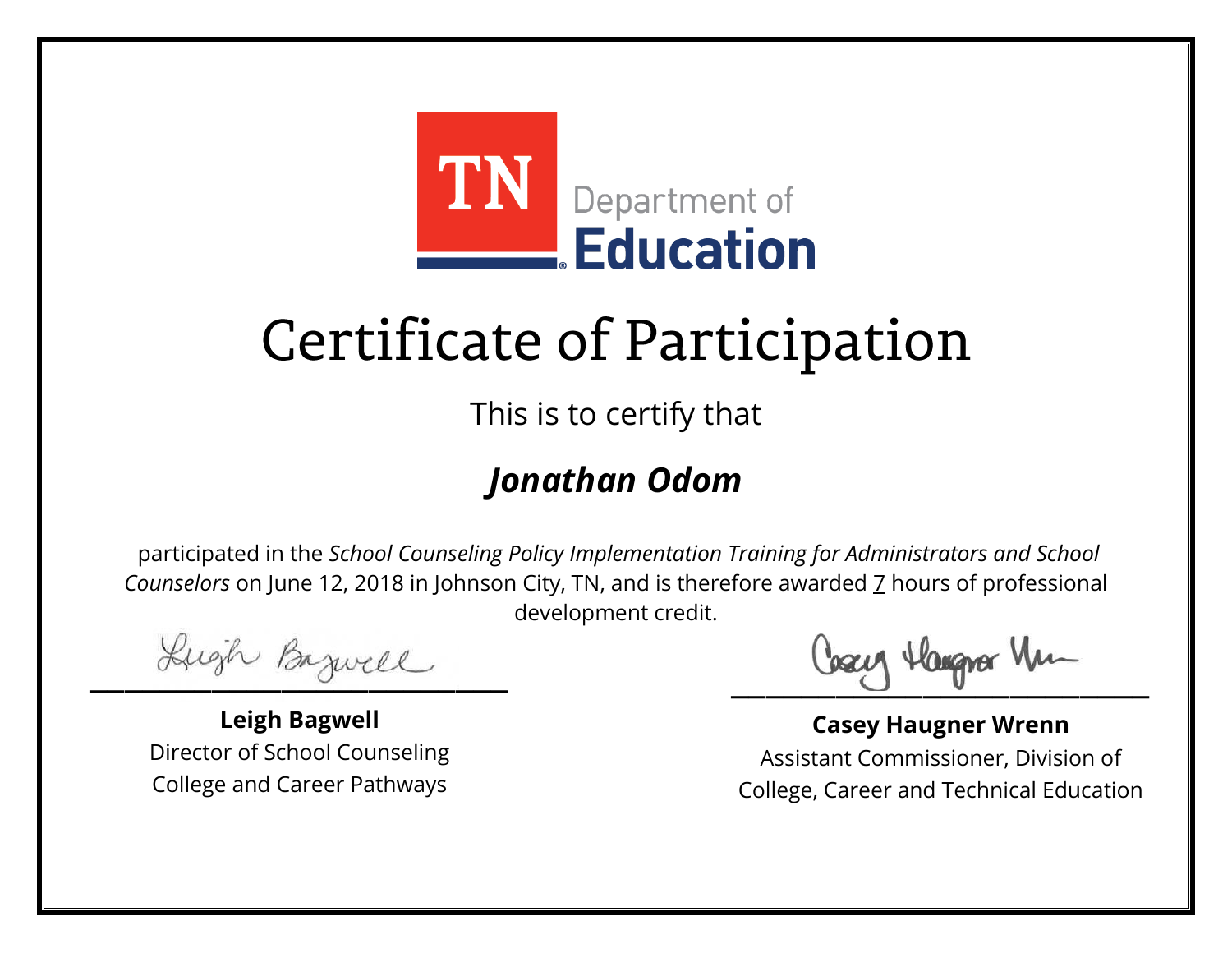

This is to certify that

#### *JoAnna Orr*

Lugh Bazwell

**Leigh Bagwell** Director of School Counseling College and Career Pathways

Losey Hangra Vm

**Casey Haugner Wrenn** Assistant Commissioner, Division of College, Career and Technical Education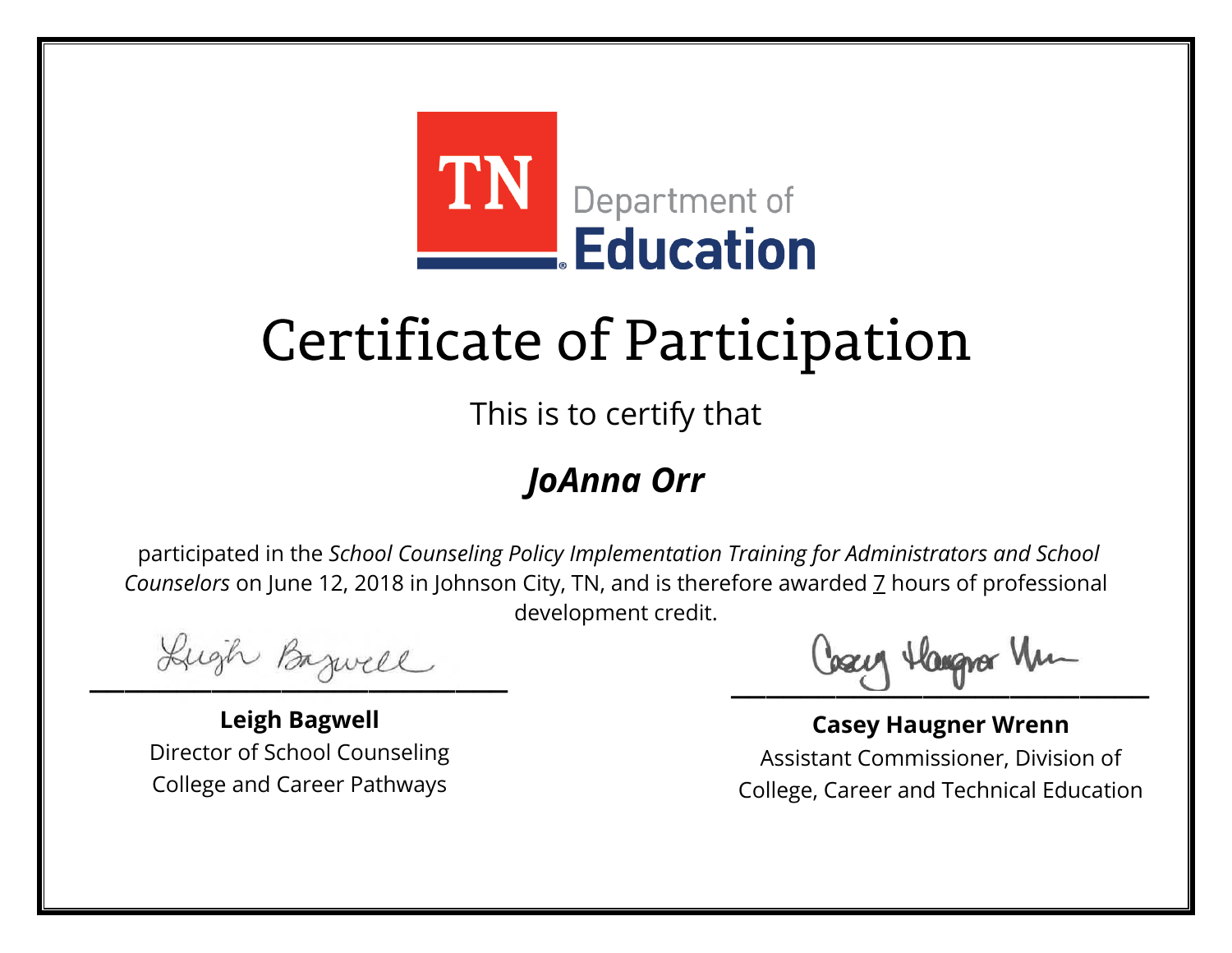

This is to certify that

### *Cindy Osborn*

Lugh Bazwell

**Leigh Bagwell** Director of School Counseling College and Career Pathways

Losey Hangra Vm

**Casey Haugner Wrenn** Assistant Commissioner, Division of College, Career and Technical Education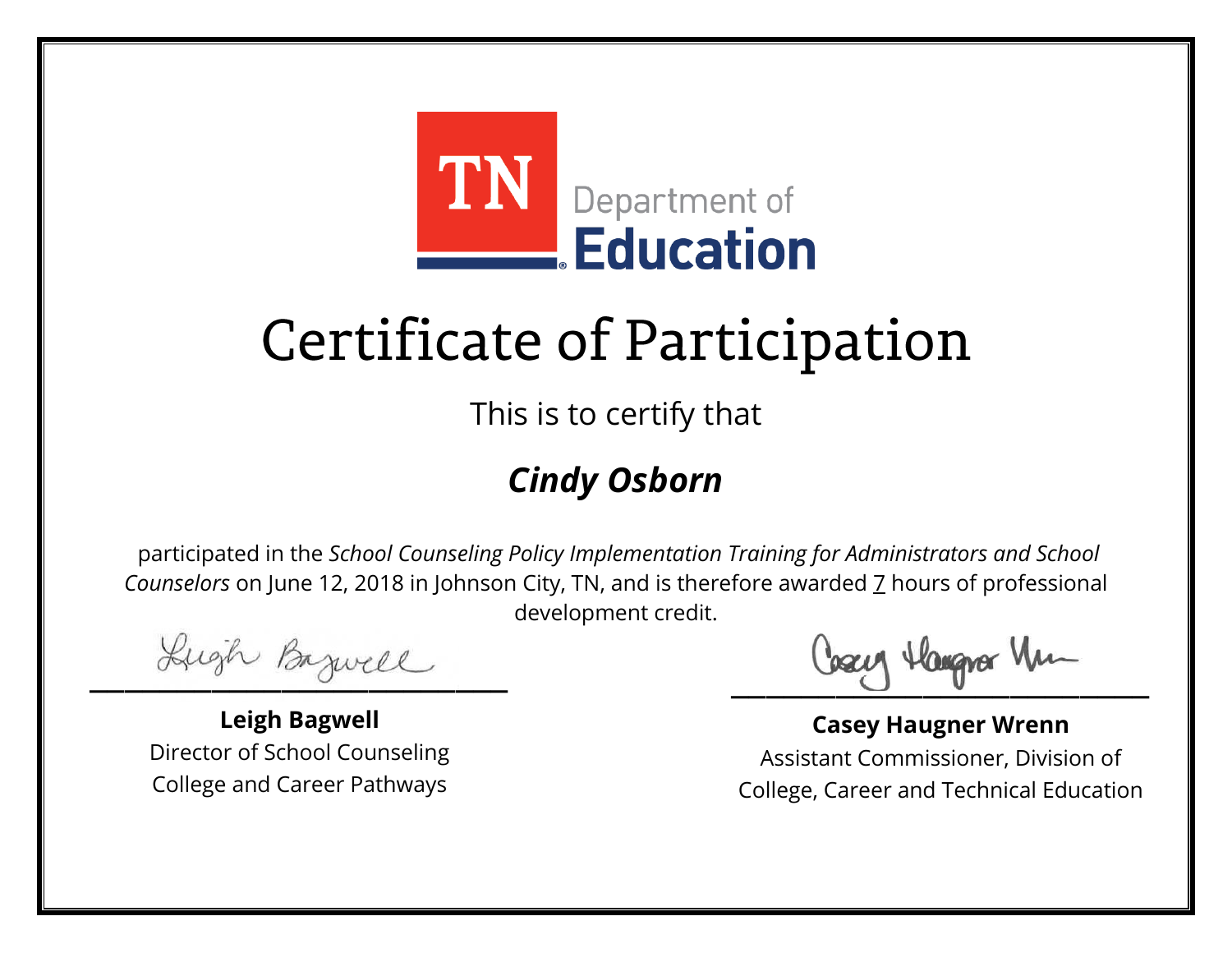

This is to certify that

### *Kelly Page*

Lugh Bazwell

**Leigh Bagwell** Director of School Counseling College and Career Pathways

Losey Hangra Vm

**Casey Haugner Wrenn** Assistant Commissioner, Division of College, Career and Technical Education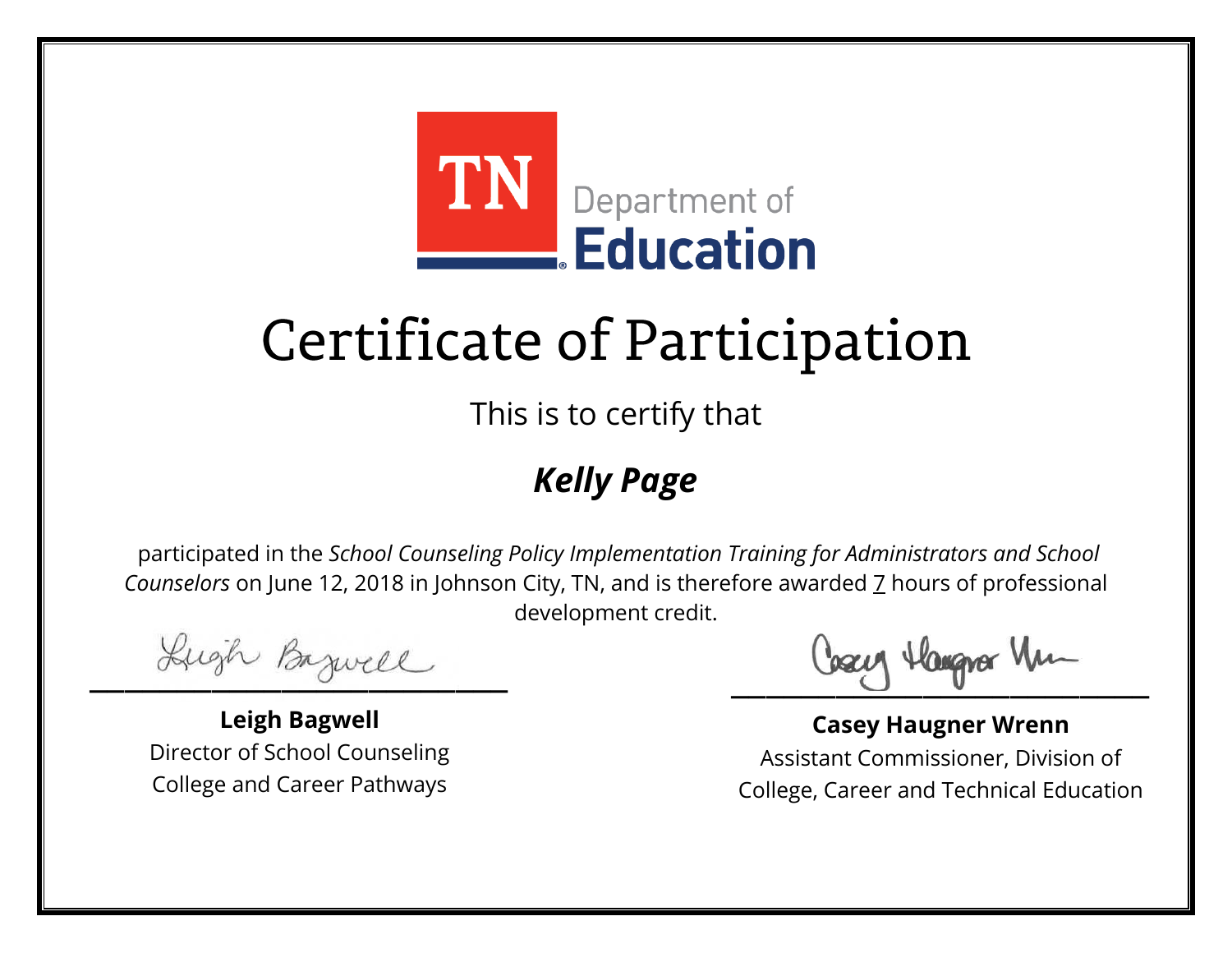

This is to certify that

### *Sarah Patrick*

Lugh Bazwell

**Leigh Bagwell** Director of School Counseling College and Career Pathways

Losey Hangra Vm

**Casey Haugner Wrenn** Assistant Commissioner, Division of College, Career and Technical Education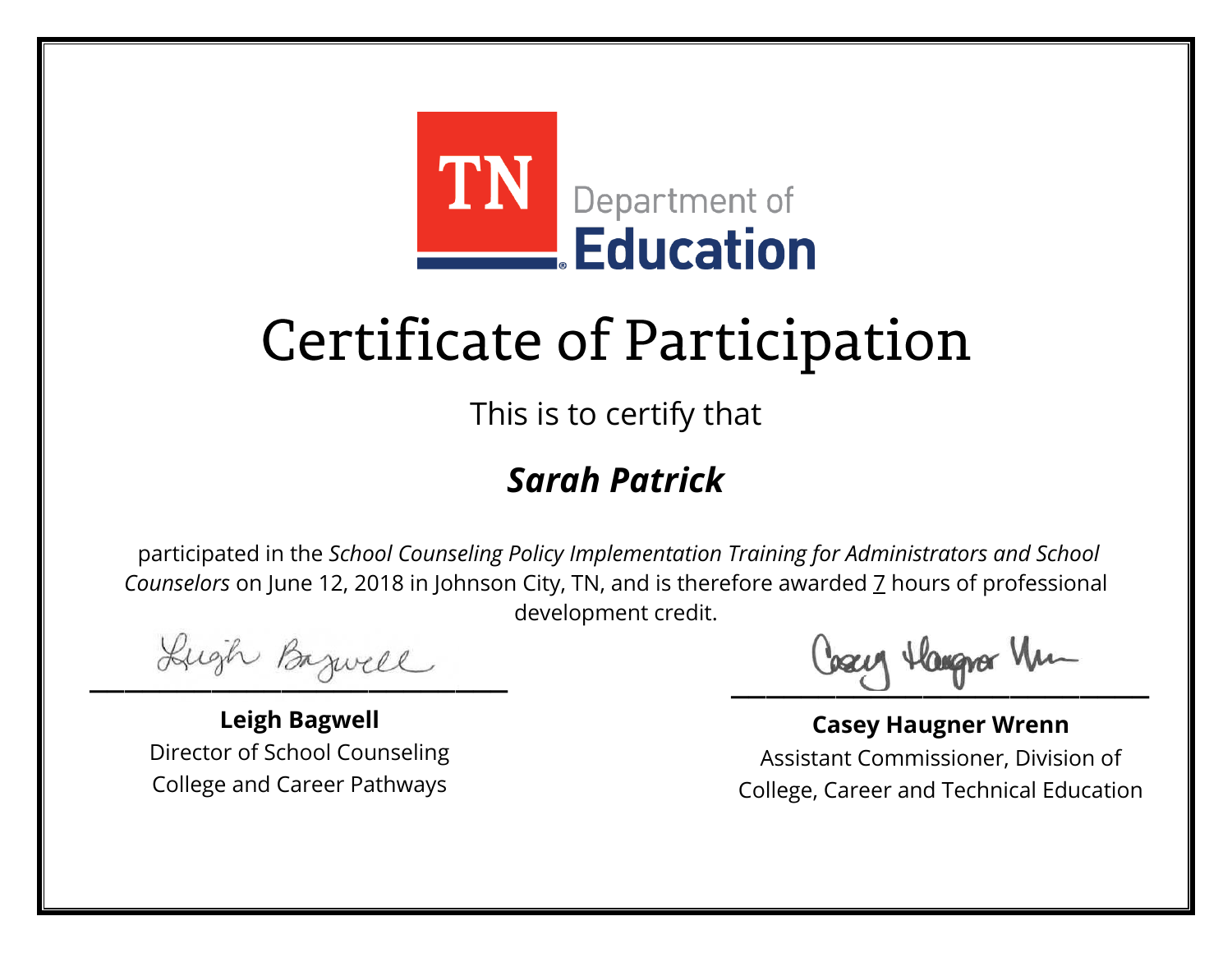

This is to certify that

### *Stacey Philbrick*

Lugh Bazwell

**Leigh Bagwell** Director of School Counseling College and Career Pathways

Losey Hangra Vm

**Casey Haugner Wrenn** Assistant Commissioner, Division of College, Career and Technical Education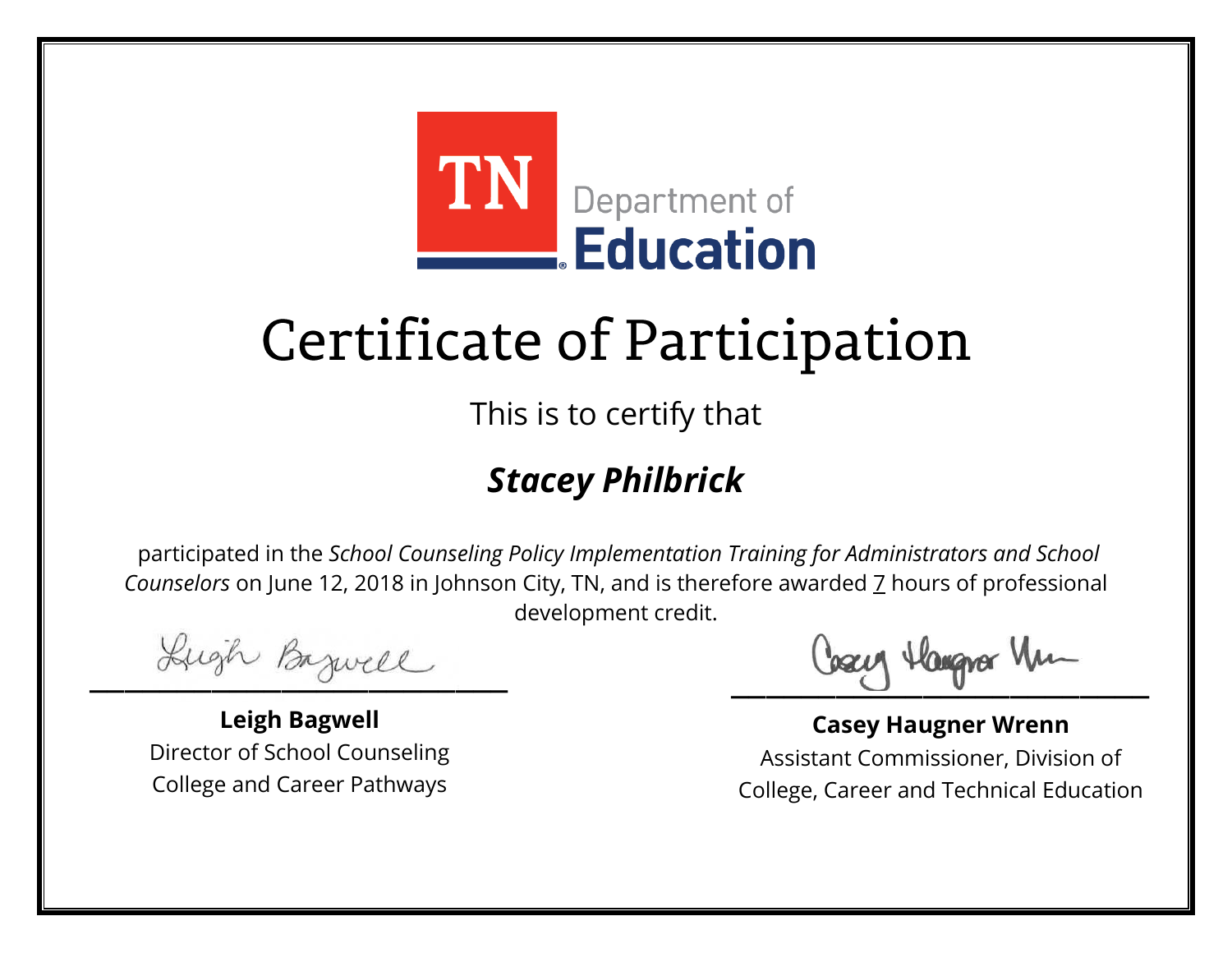

This is to certify that

### *Chad Plaisted*

Lugh Bazwell

**Leigh Bagwell** Director of School Counseling College and Career Pathways

Losey Hangra Vm

**Casey Haugner Wrenn** Assistant Commissioner, Division of College, Career and Technical Education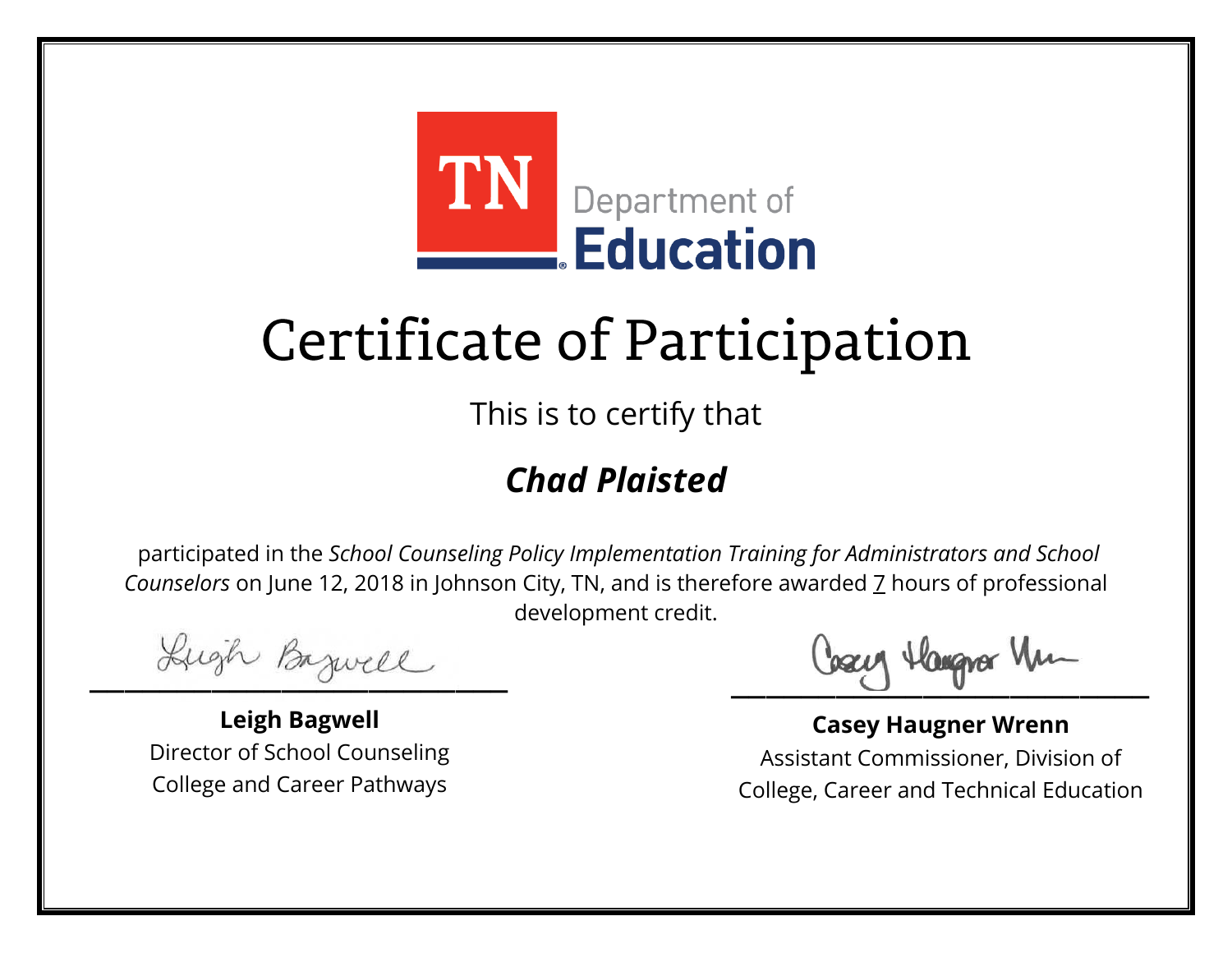

This is to certify that

#### *Andre Pratt*

Lugh Bazwell

**Leigh Bagwell** Director of School Counseling College and Career Pathways

Losey Hangra Vm

**Casey Haugner Wrenn** Assistant Commissioner, Division of College, Career and Technical Education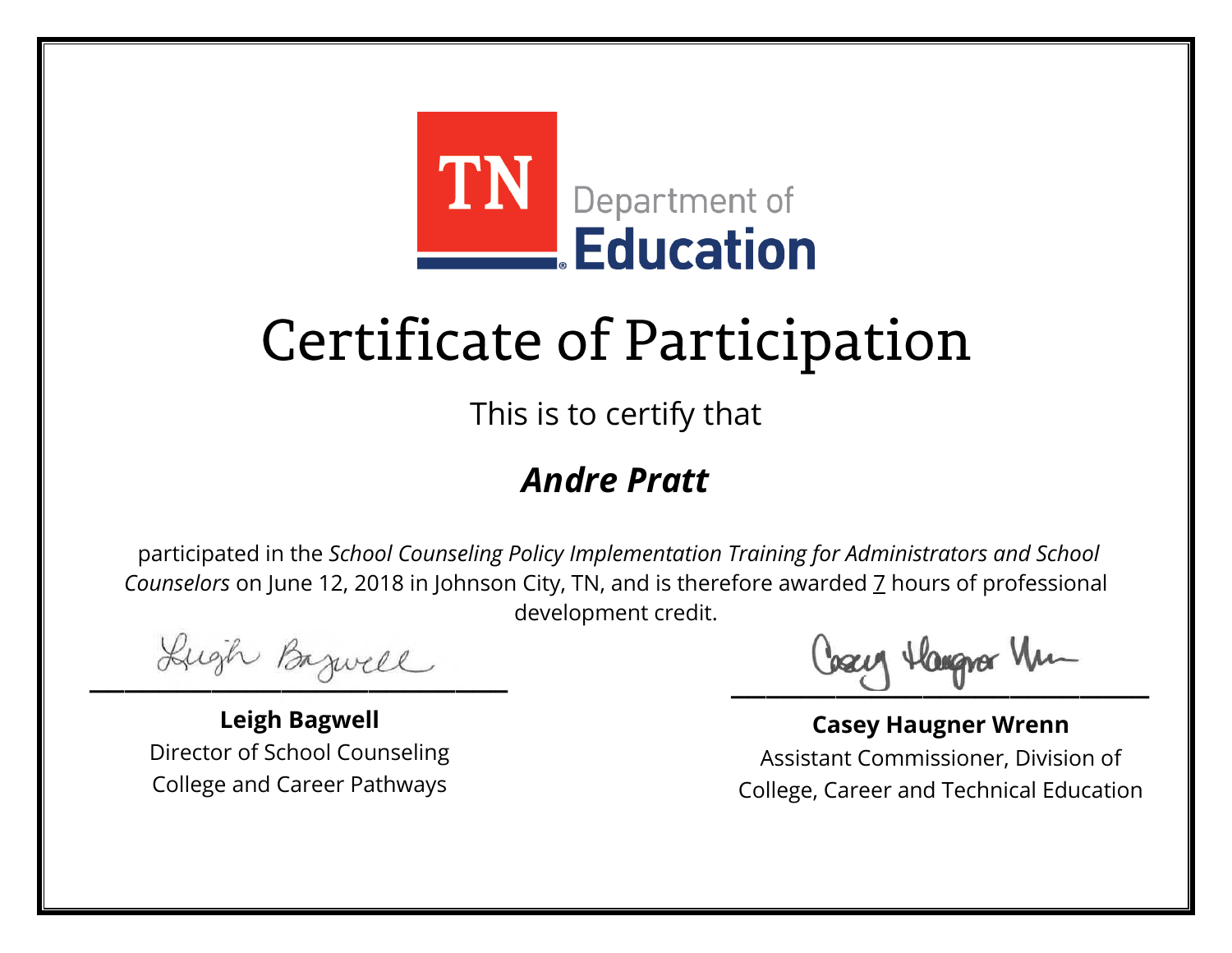

This is to certify that

#### *Vera Pratt*

Lugh Bazwell

**Leigh Bagwell** Director of School Counseling College and Career Pathways

Losey Hangra Vm

**Casey Haugner Wrenn** Assistant Commissioner, Division of College, Career and Technical Education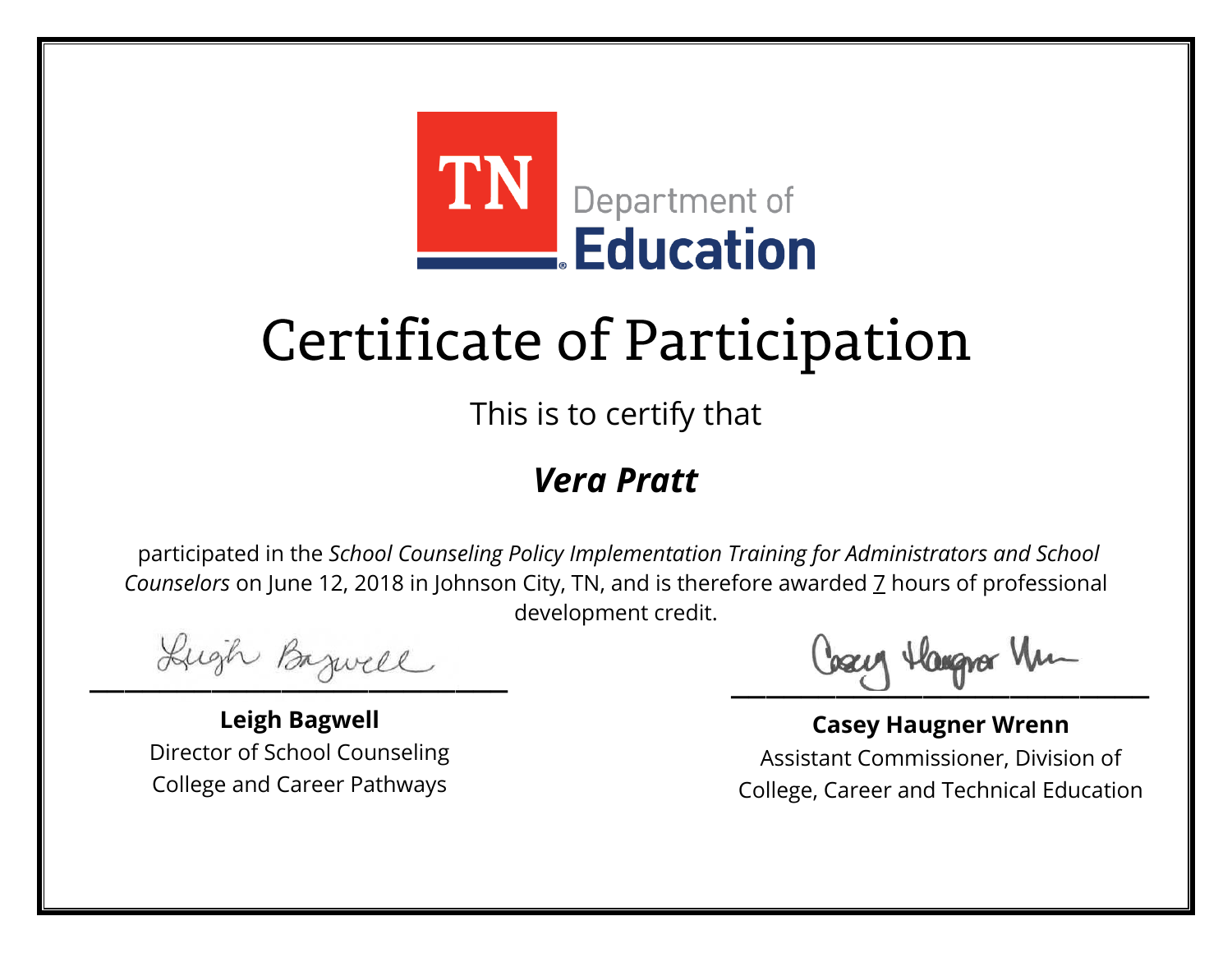

This is to certify that

### *Brooke Price*

Lugh Bazwell

**Leigh Bagwell** Director of School Counseling College and Career Pathways

Losey Hangra Vm

**Casey Haugner Wrenn** Assistant Commissioner, Division of College, Career and Technical Education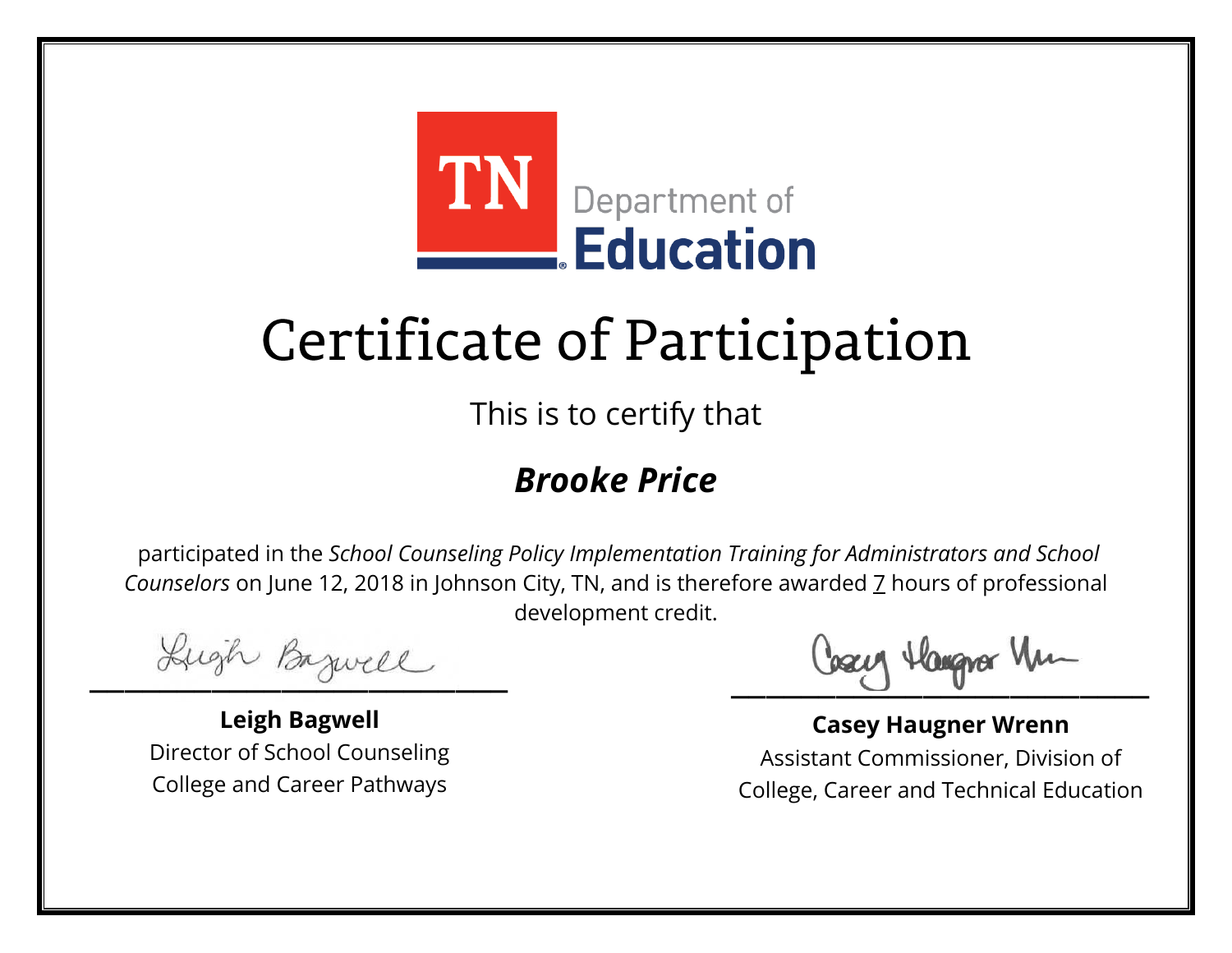

This is to certify that

#### *Eva Price*

Lugh Bazwell

**Leigh Bagwell** Director of School Counseling College and Career Pathways

Losey Hangra Vm

**Casey Haugner Wrenn** Assistant Commissioner, Division of College, Career and Technical Education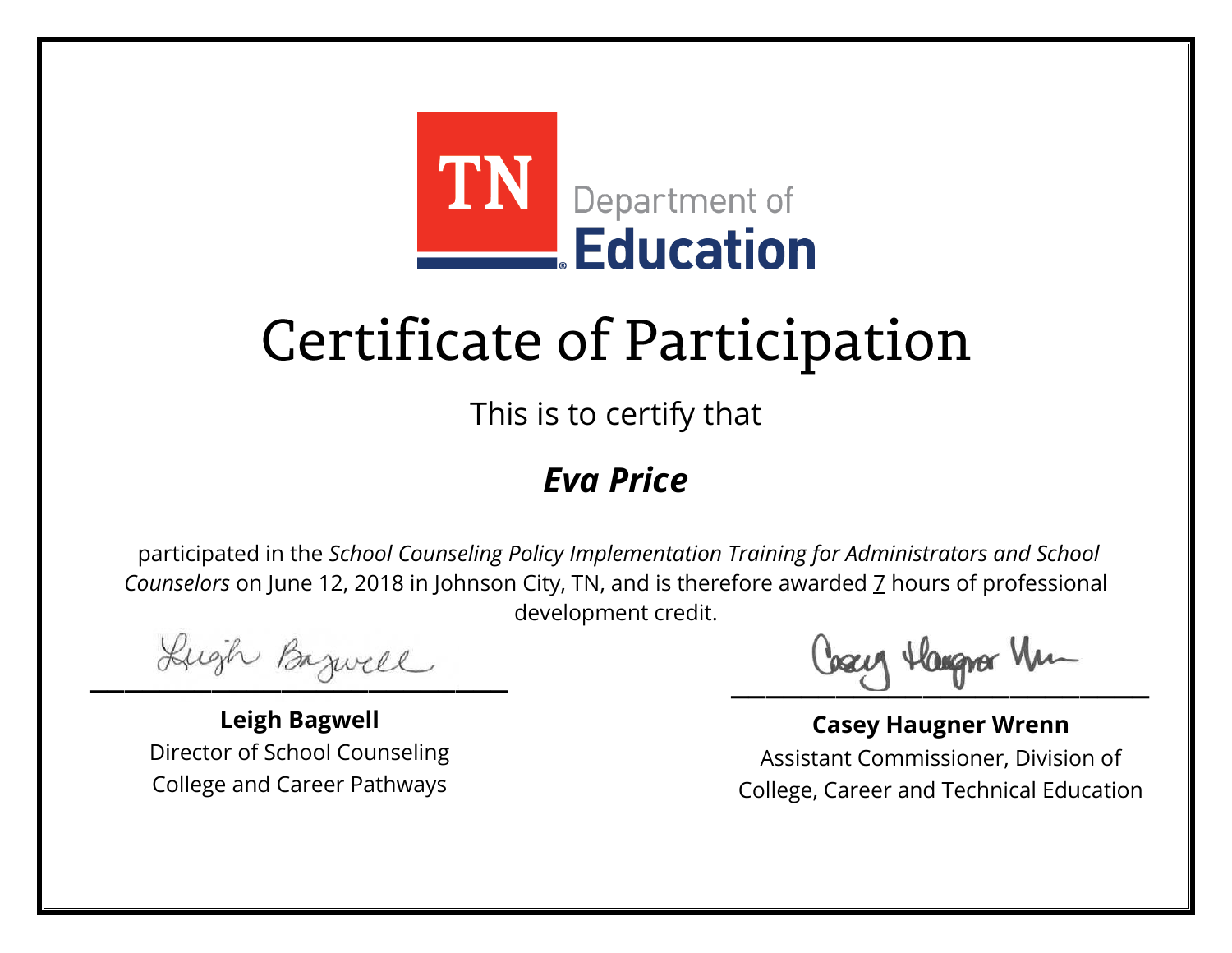

This is to certify that

#### *Suzanne Reaves*

Lugh Bazwell

**Leigh Bagwell** Director of School Counseling College and Career Pathways

Losey Hangra Vm

**Casey Haugner Wrenn** Assistant Commissioner, Division of College, Career and Technical Education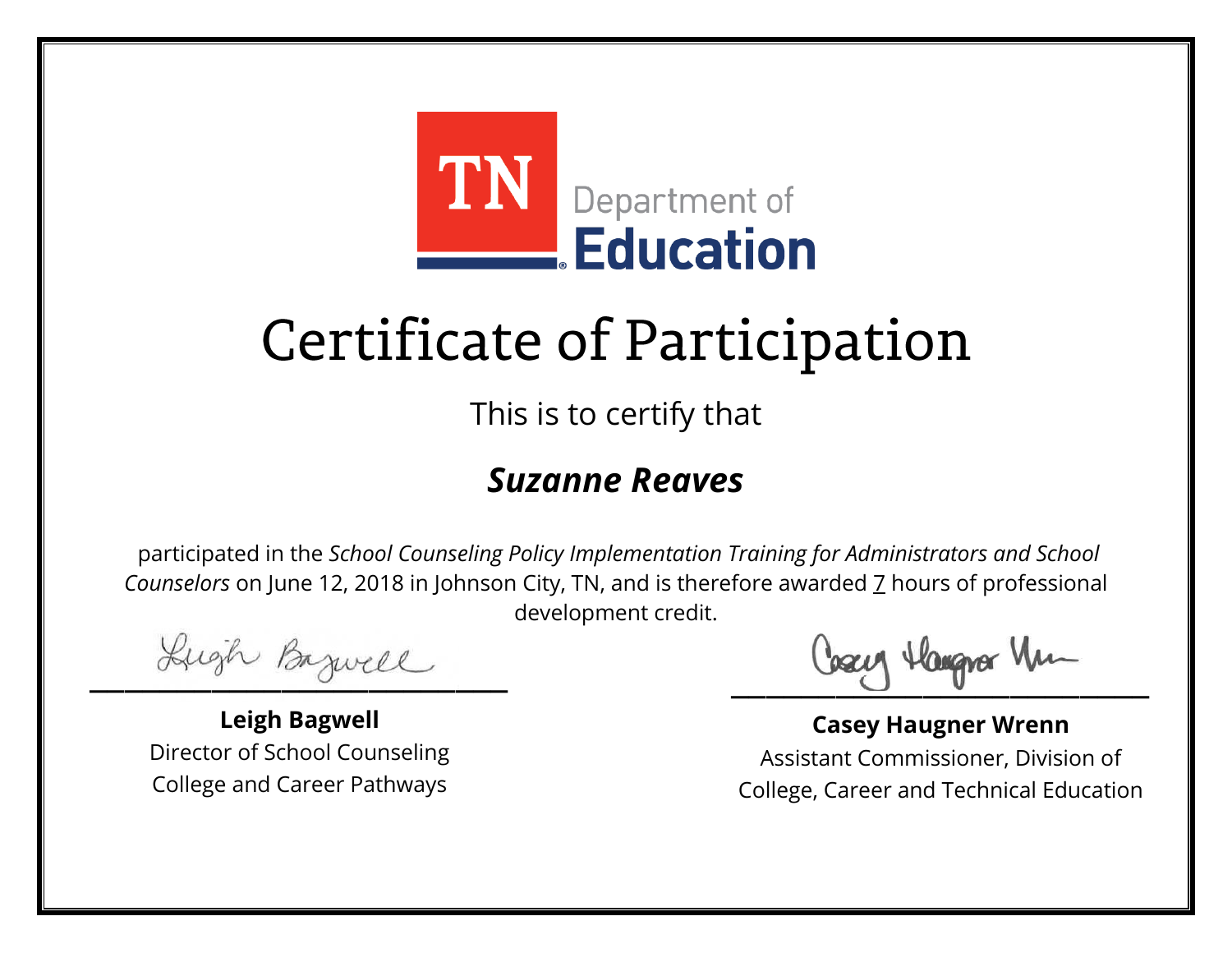

This is to certify that

### *Katie Reed*

Lugh Bazwell

**Leigh Bagwell** Director of School Counseling College and Career Pathways

Losey Hangra Vm

**Casey Haugner Wrenn** Assistant Commissioner, Division of College, Career and Technical Education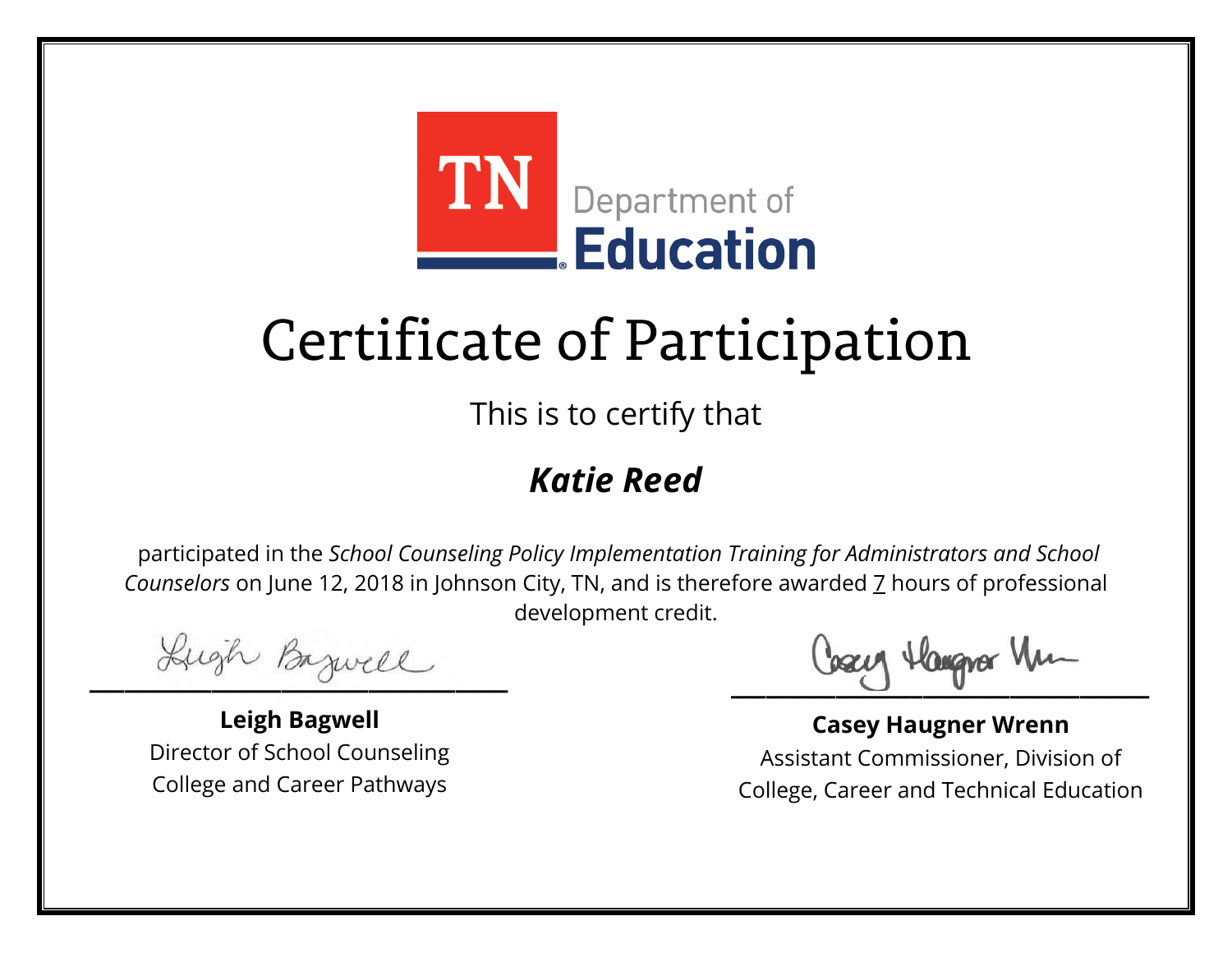

This is to certify that

#### *Miriam Robinson*

Lugh Bazwell

**Leigh Bagwell** Director of School Counseling College and Career Pathways

Losey Hangra Vm

**Casey Haugner Wrenn** Assistant Commissioner, Division of College, Career and Technical Education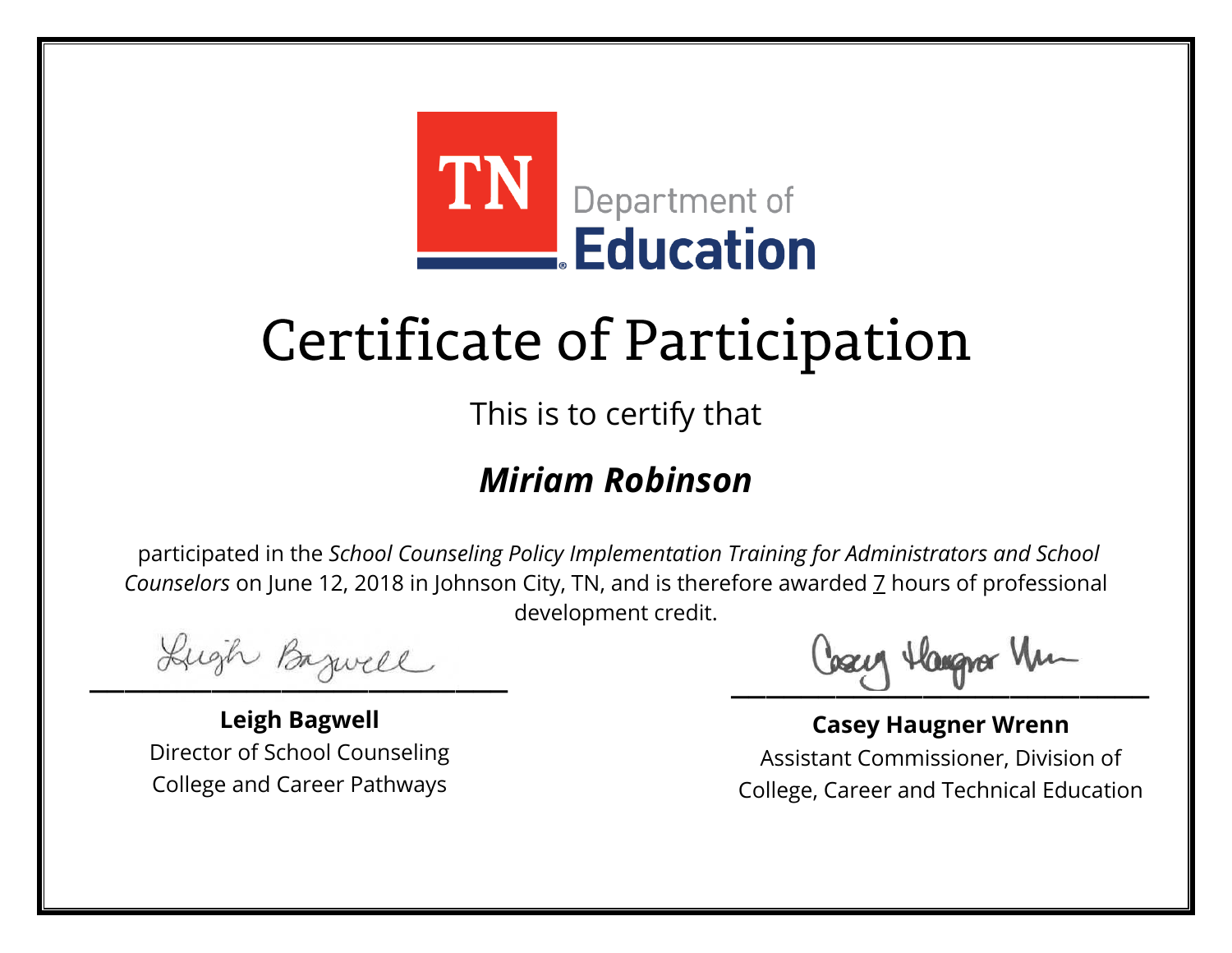

This is to certify that

### *Sarahfaye Sanford*

Lugh Bazwell

**Leigh Bagwell** Director of School Counseling College and Career Pathways

Losey Hangra Vm

**Casey Haugner Wrenn** Assistant Commissioner, Division of College, Career and Technical Education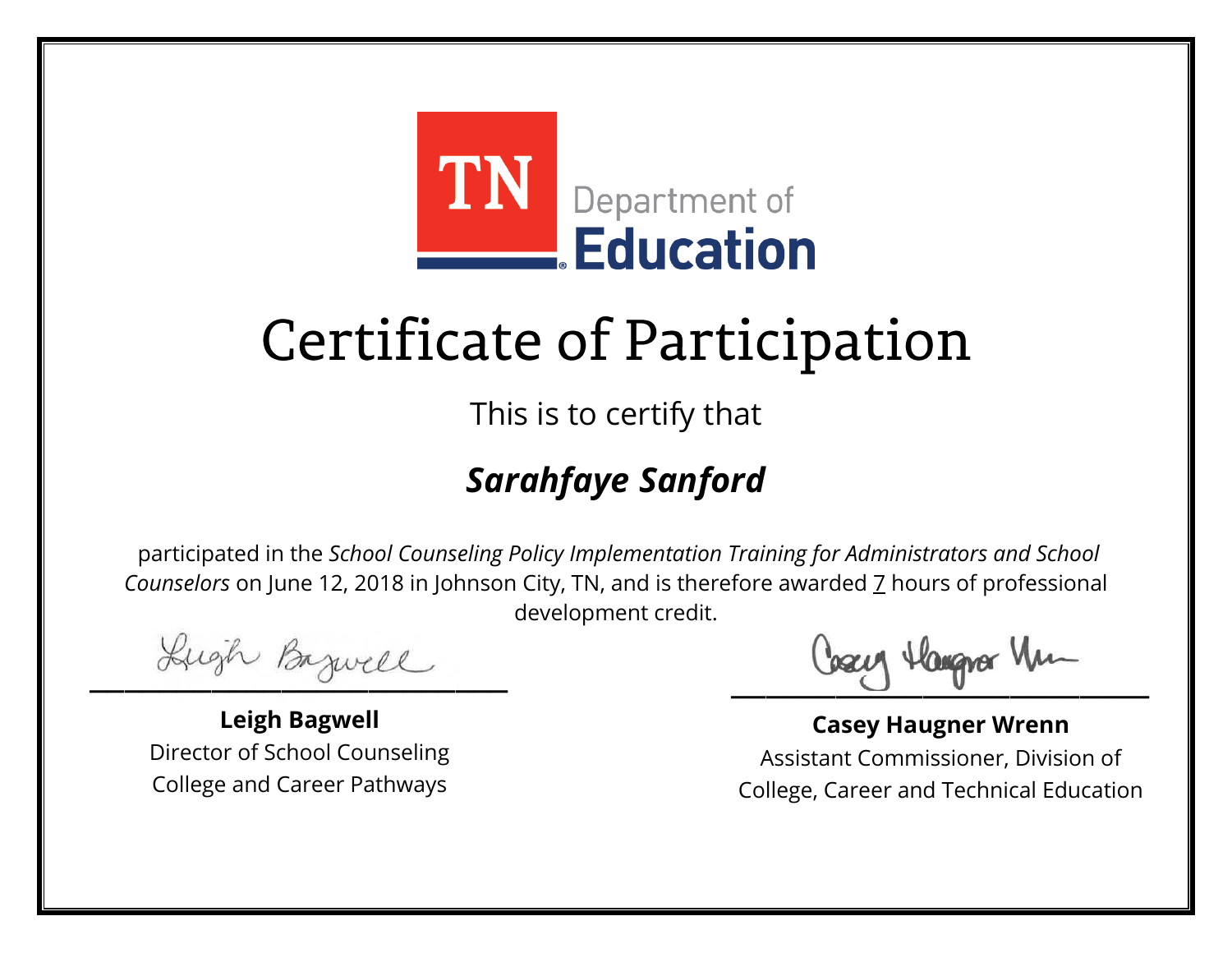

This is to certify that

#### *Aleeta Shaw*

Lugh Bazwell

**Leigh Bagwell** Director of School Counseling College and Career Pathways

Losey Hangra Vm

**Casey Haugner Wrenn** Assistant Commissioner, Division of College, Career and Technical Education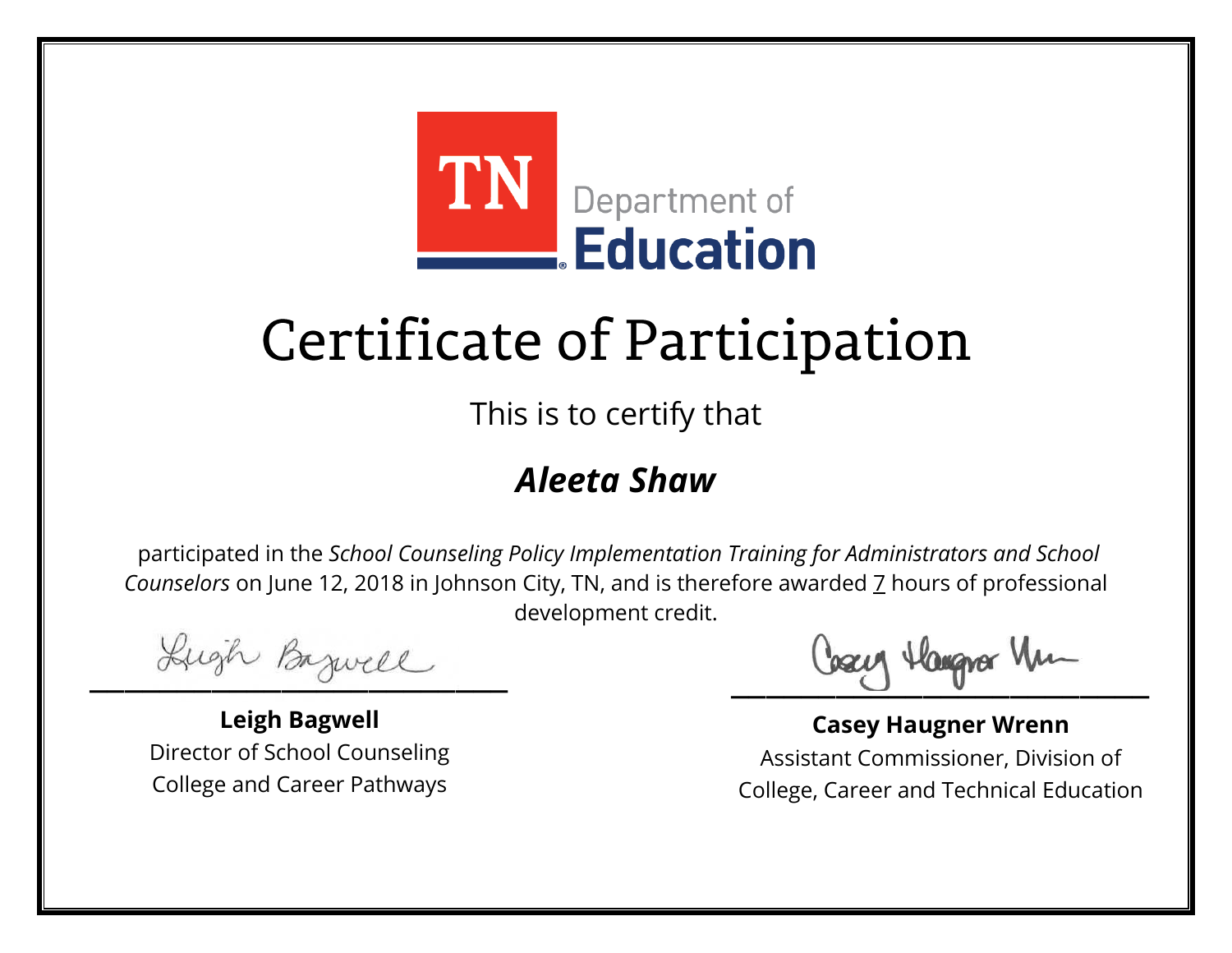

This is to certify that

### *Ashleigh Shv*

Lugh Bazwell

**Leigh Bagwell** Director of School Counseling College and Career Pathways

Losey Hangra Vm

**Casey Haugner Wrenn** Assistant Commissioner, Division of College, Career and Technical Education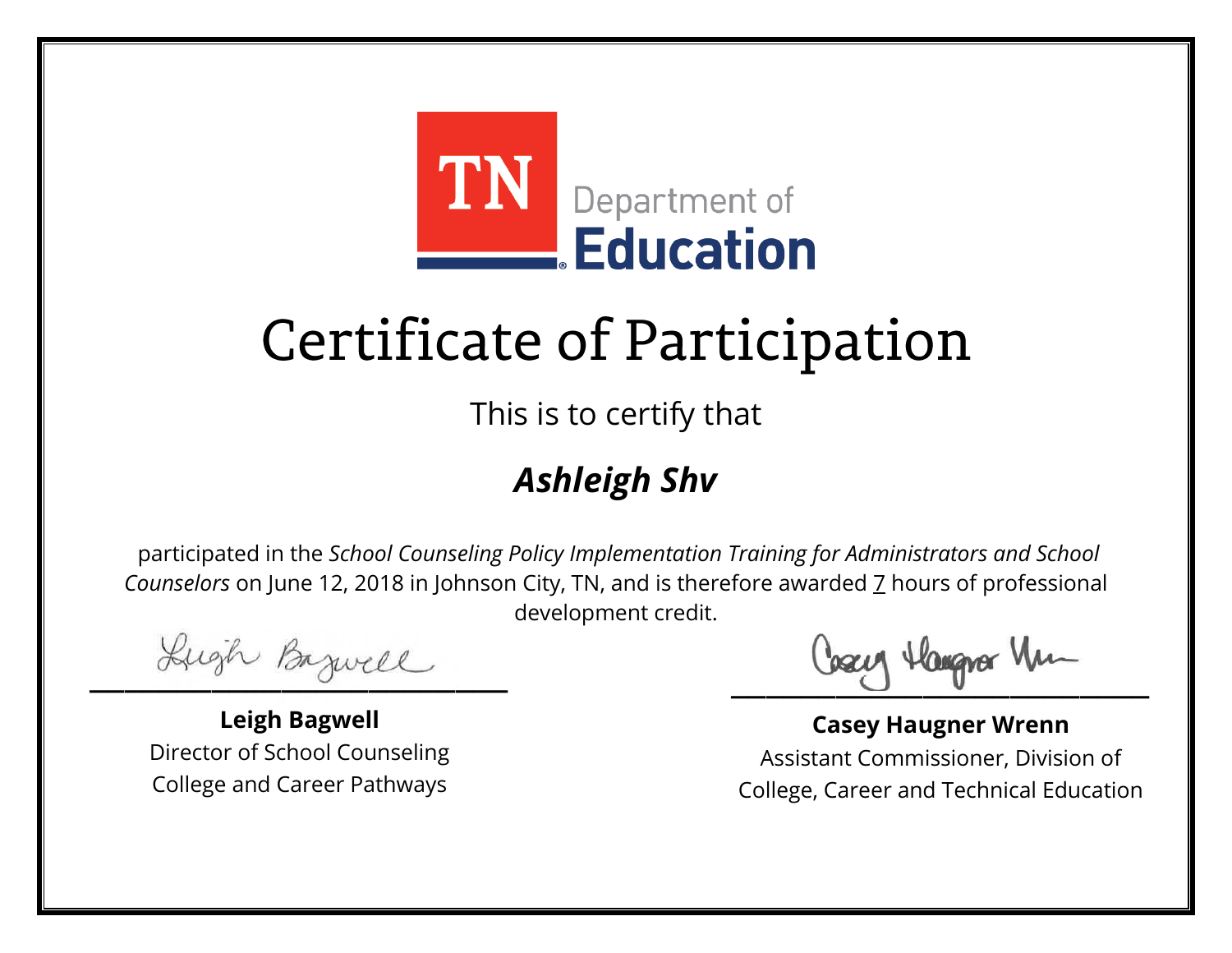

This is to certify that

#### *Leslie Skeens*

Lugh Bazwell

**Leigh Bagwell** Director of School Counseling College and Career Pathways

Losey Hangra Vm

**Casey Haugner Wrenn** Assistant Commissioner, Division of College, Career and Technical Education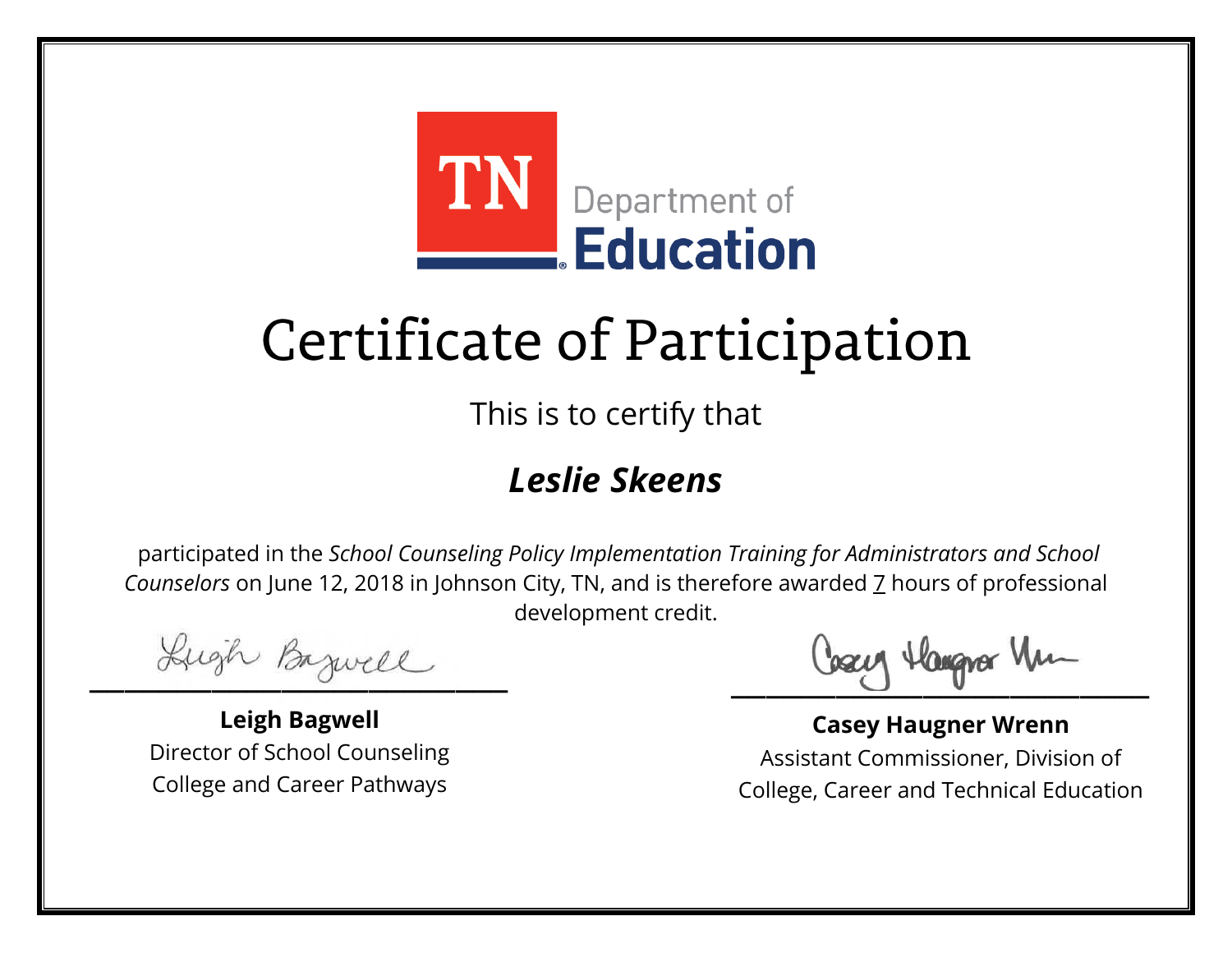

This is to certify that

### *Brittany Slagle*

Lugh Bazwell

**Leigh Bagwell** Director of School Counseling College and Career Pathways

Losey Hangra Vm

**Casey Haugner Wrenn** Assistant Commissioner, Division of College, Career and Technical Education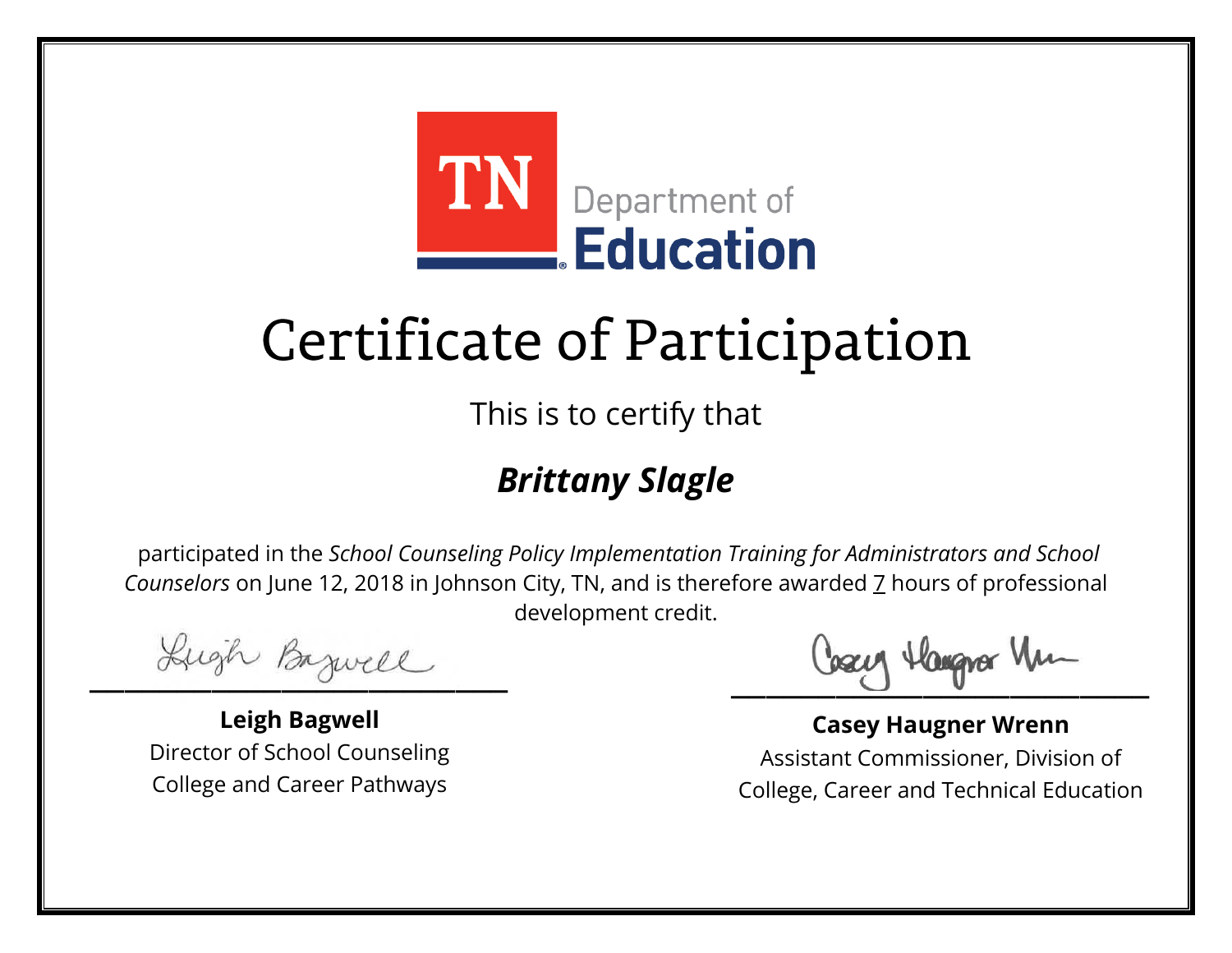

This is to certify that

#### *TondaLaya Stevens*

Lugh Bazwell

**Leigh Bagwell** Director of School Counseling College and Career Pathways

Losey Hangra Vm

**Casey Haugner Wrenn** Assistant Commissioner, Division of College, Career and Technical Education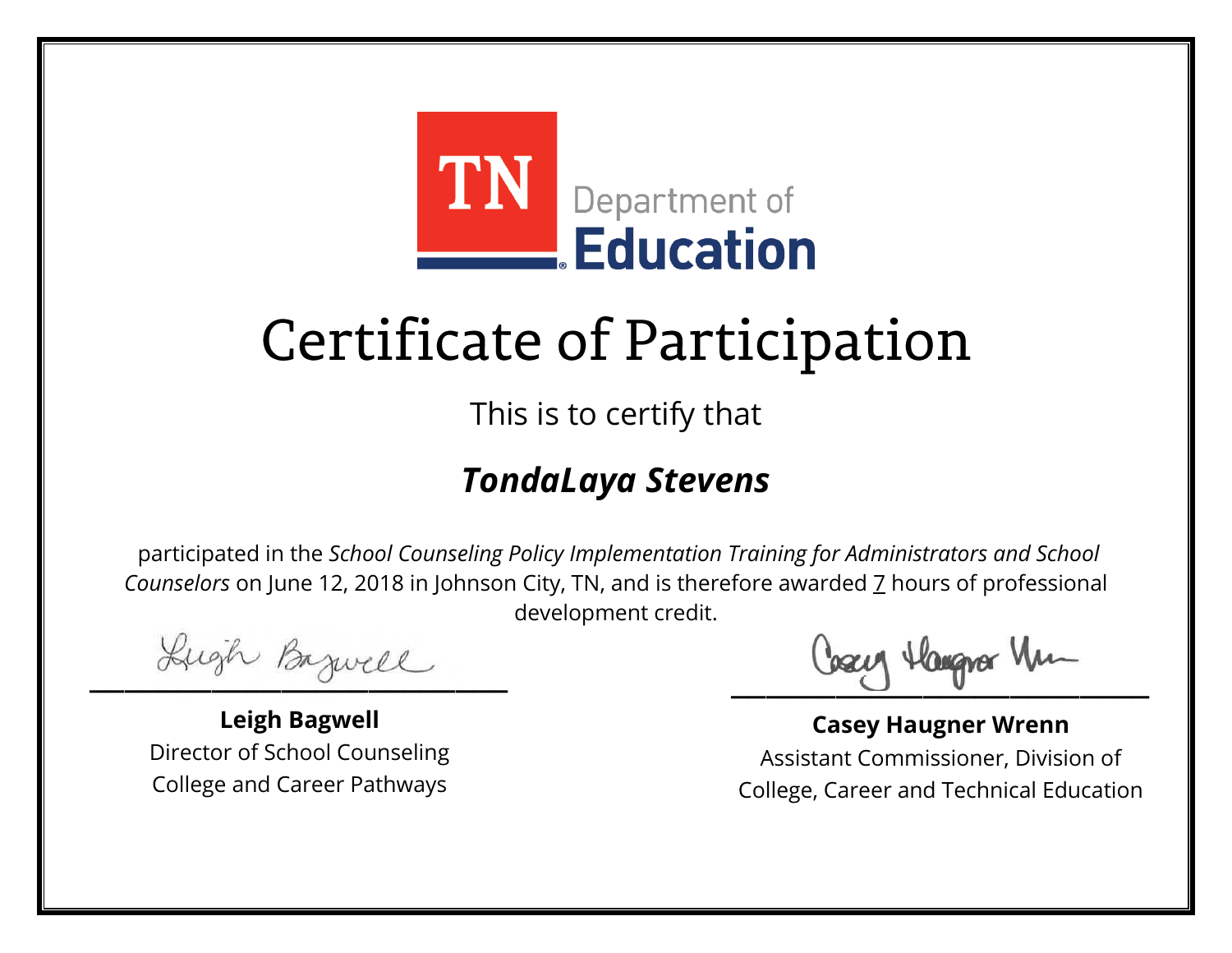

This is to certify that

#### *Paula Stewart*

Lugh Bazwell

**Leigh Bagwell** Director of School Counseling College and Career Pathways

Losey Hangra Vm

**Casey Haugner Wrenn** Assistant Commissioner, Division of College, Career and Technical Education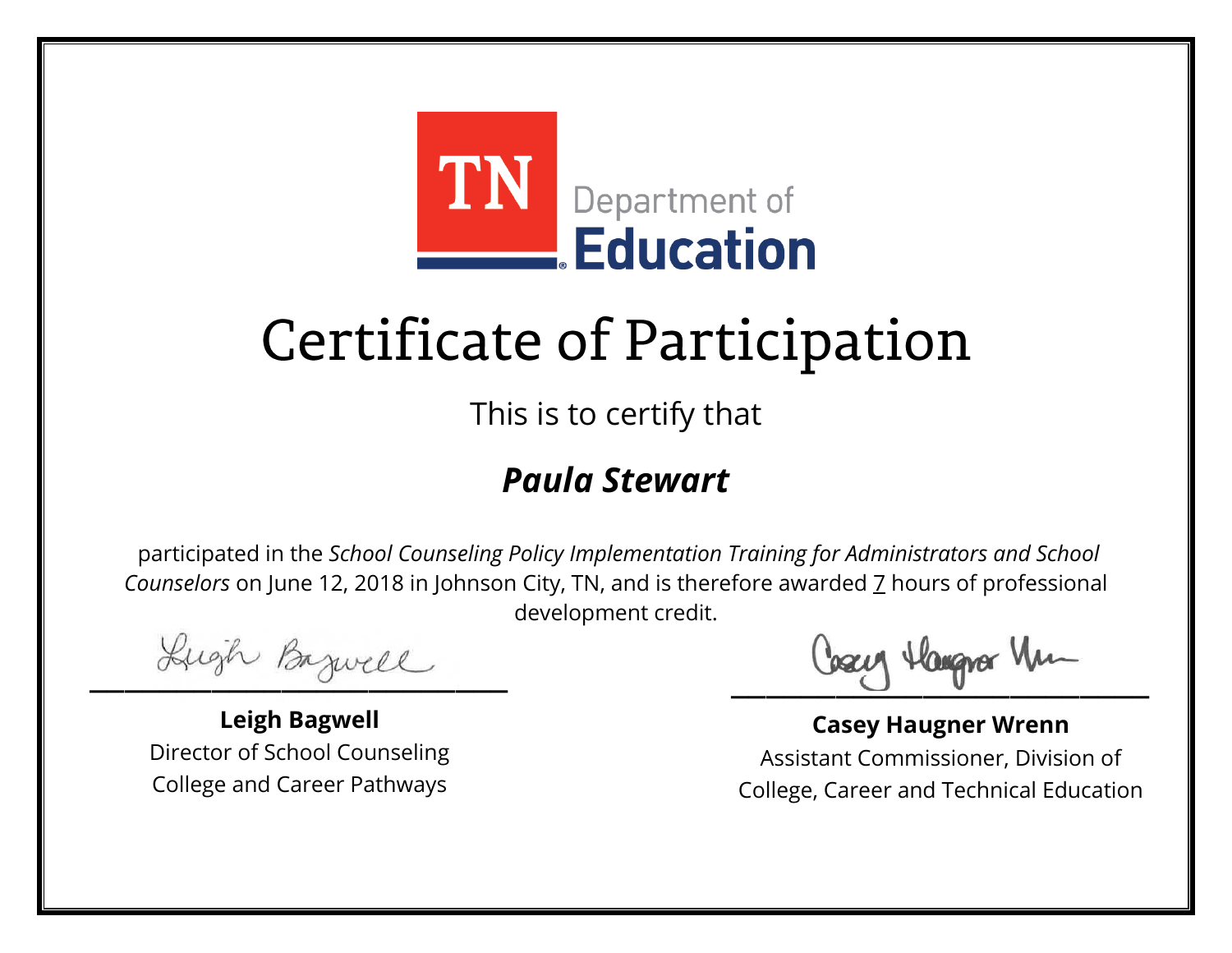

This is to certify that

#### *Amanda Stills*

Lugh Bazwell

**Leigh Bagwell** Director of School Counseling College and Career Pathways

Losey Hangra Vm

**Casey Haugner Wrenn** Assistant Commissioner, Division of College, Career and Technical Education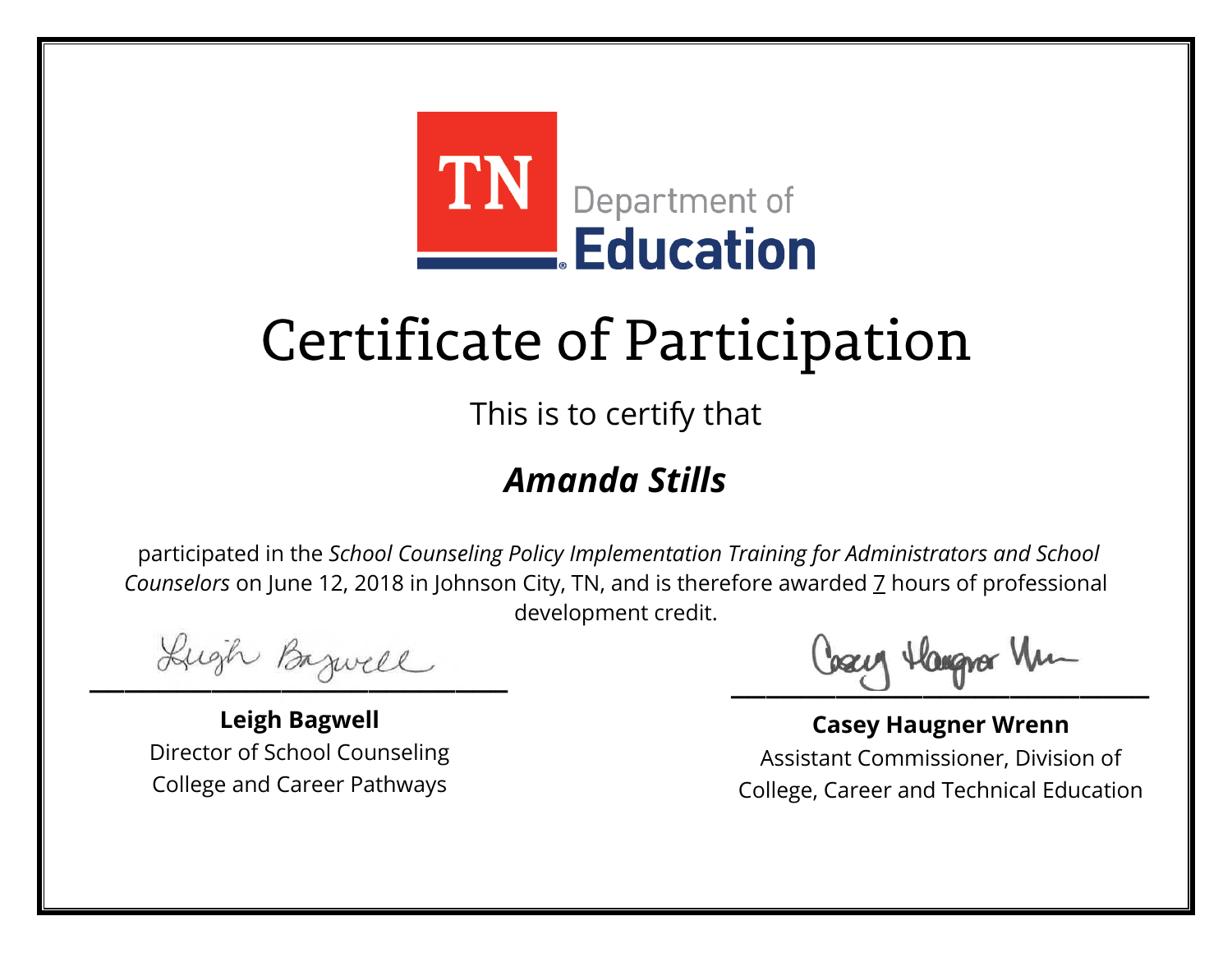

This is to certify that

### *Penny Sullivan*

Lugh Bazwell

**Leigh Bagwell** Director of School Counseling College and Career Pathways

Losey Hangra Vm

**Casey Haugner Wrenn** Assistant Commissioner, Division of College, Career and Technical Education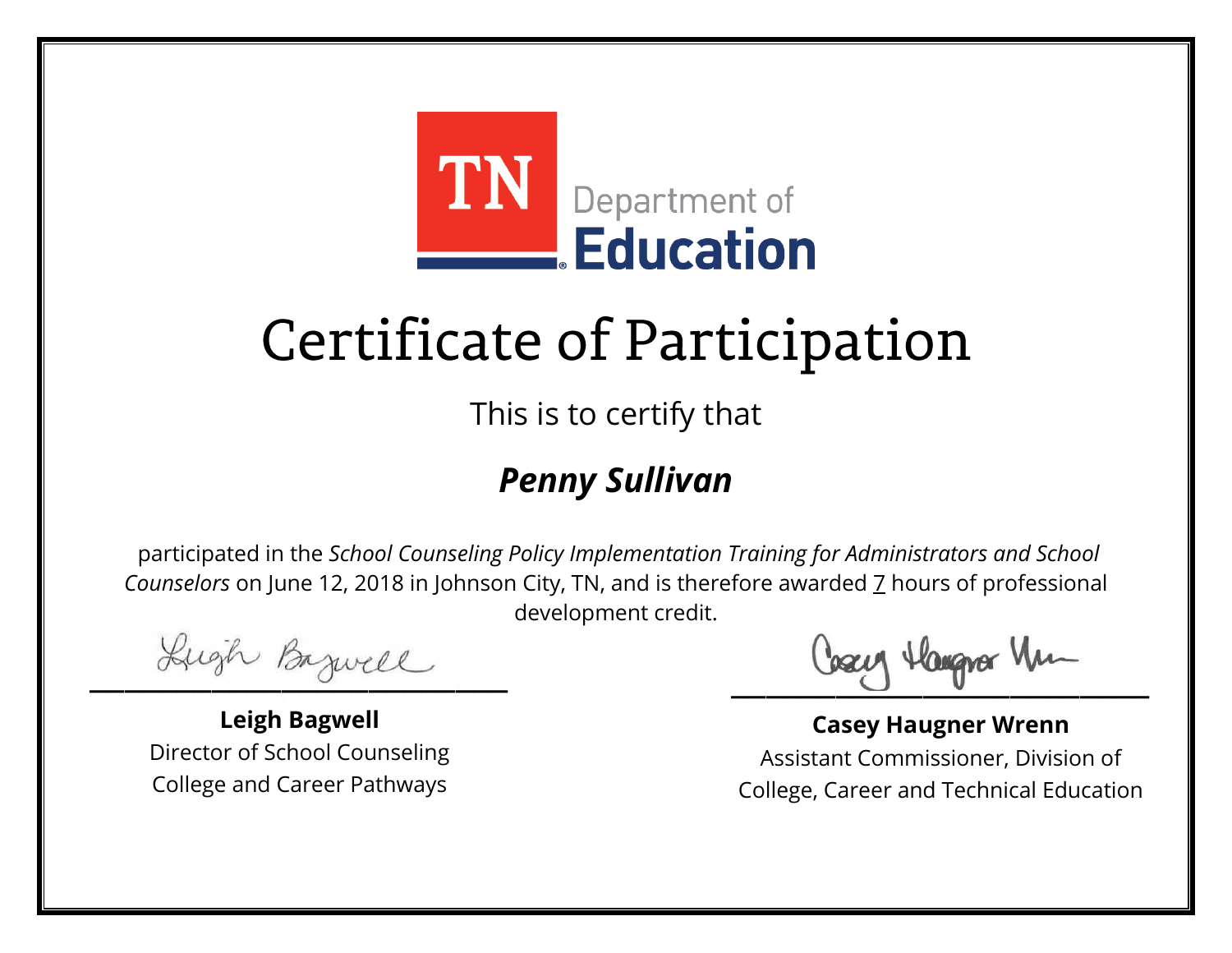

This is to certify that

### *Marsha Taylor*

Lugh Bazwell

**Leigh Bagwell** Director of School Counseling College and Career Pathways

Losey Hangra Vm

**Casey Haugner Wrenn** Assistant Commissioner, Division of College, Career and Technical Education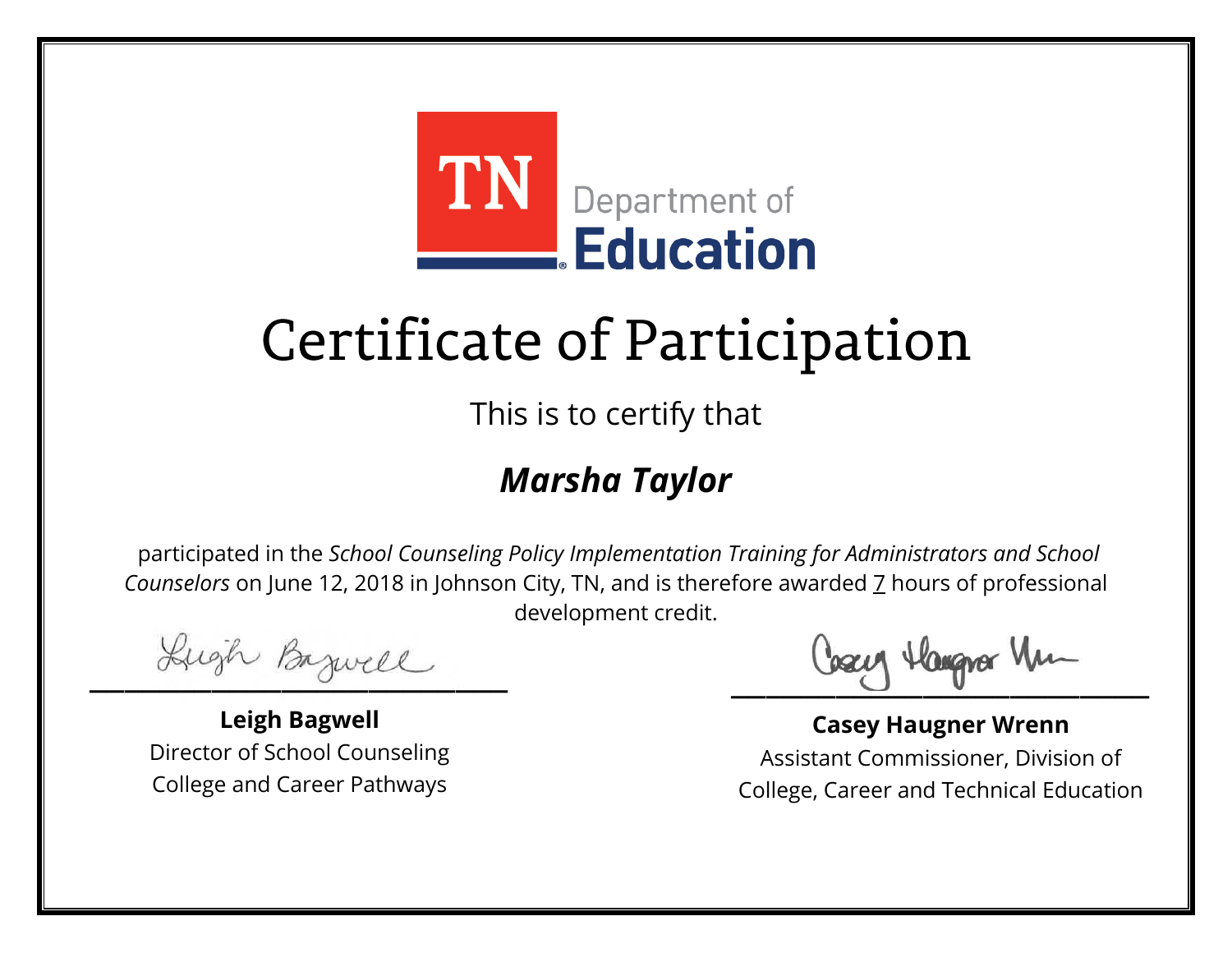

This is to certify that

### *Cindy Torbett*

Lugh Bazwell

**Leigh Bagwell** Director of School Counseling College and Career Pathways

Losey Hangra Vm

**Casey Haugner Wrenn** Assistant Commissioner, Division of College, Career and Technical Education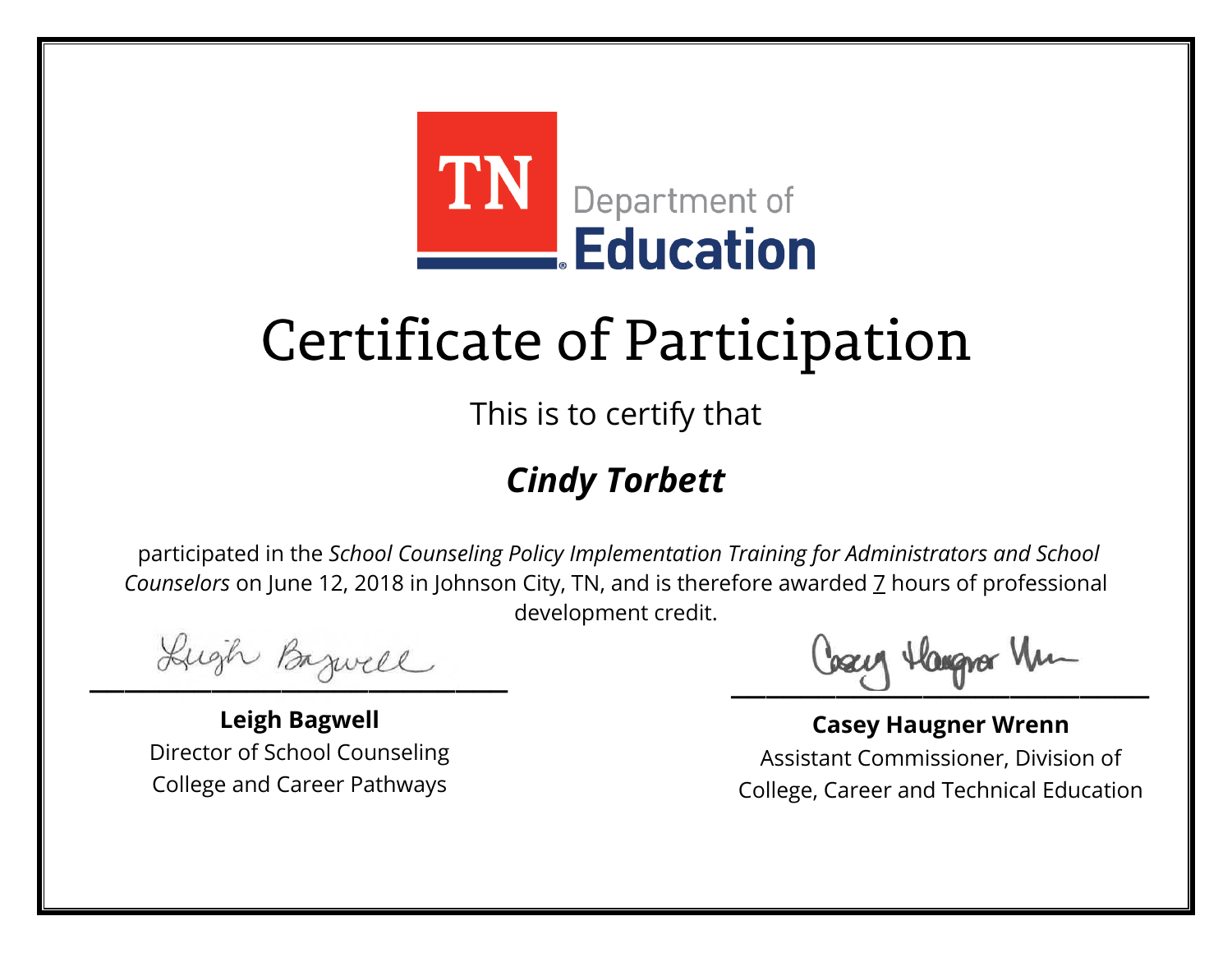

This is to certify that

#### *Kristen Way*

Lugh Bazwell

**Leigh Bagwell** Director of School Counseling College and Career Pathways

Losey Hangra Vm

**Casey Haugner Wrenn** Assistant Commissioner, Division of College, Career and Technical Education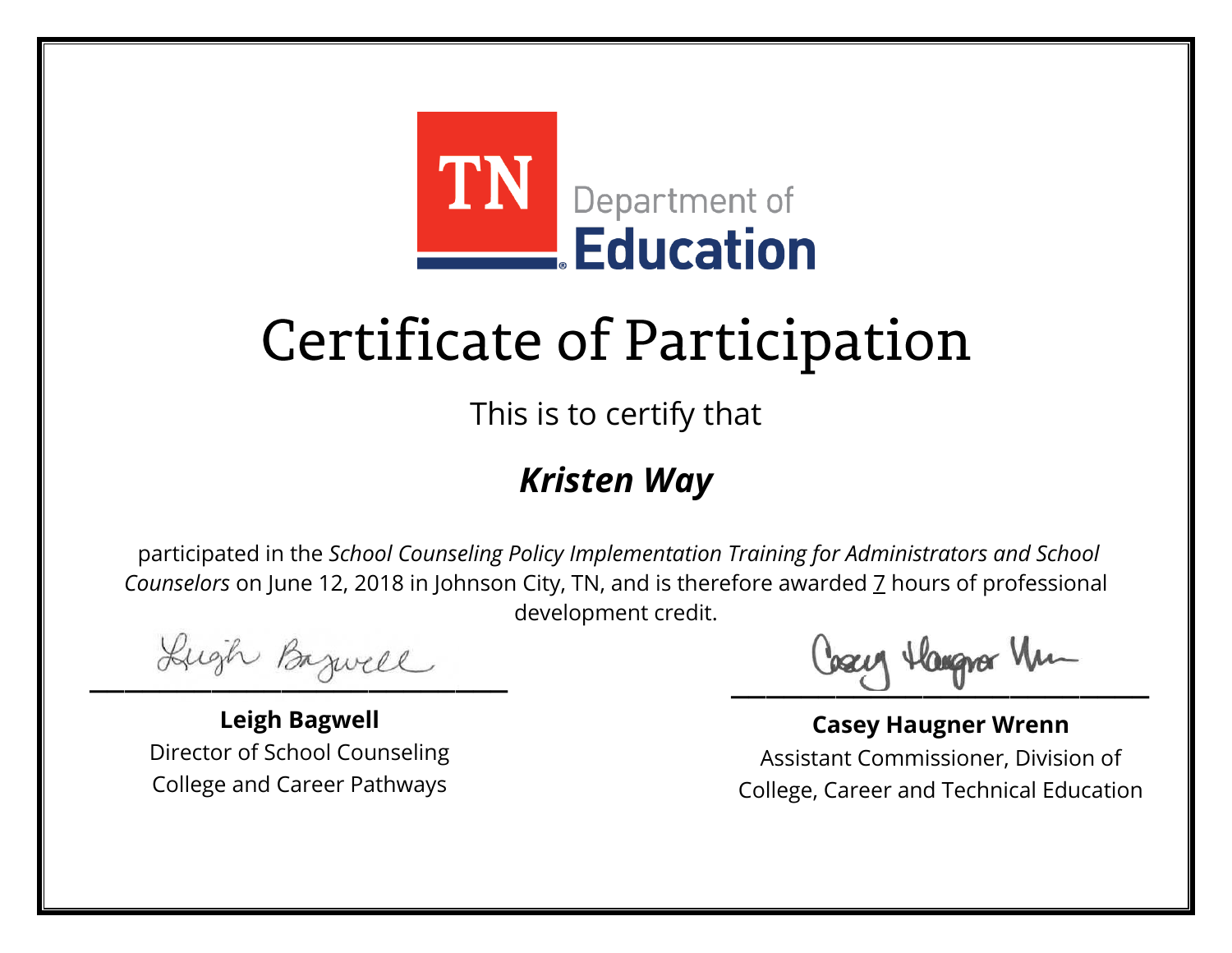

This is to certify that

#### *Terri Wilder*

Lugh Bazwell

**Leigh Bagwell** Director of School Counseling College and Career Pathways

Losey Hangra Vm

**Casey Haugner Wrenn** Assistant Commissioner, Division of College, Career and Technical Education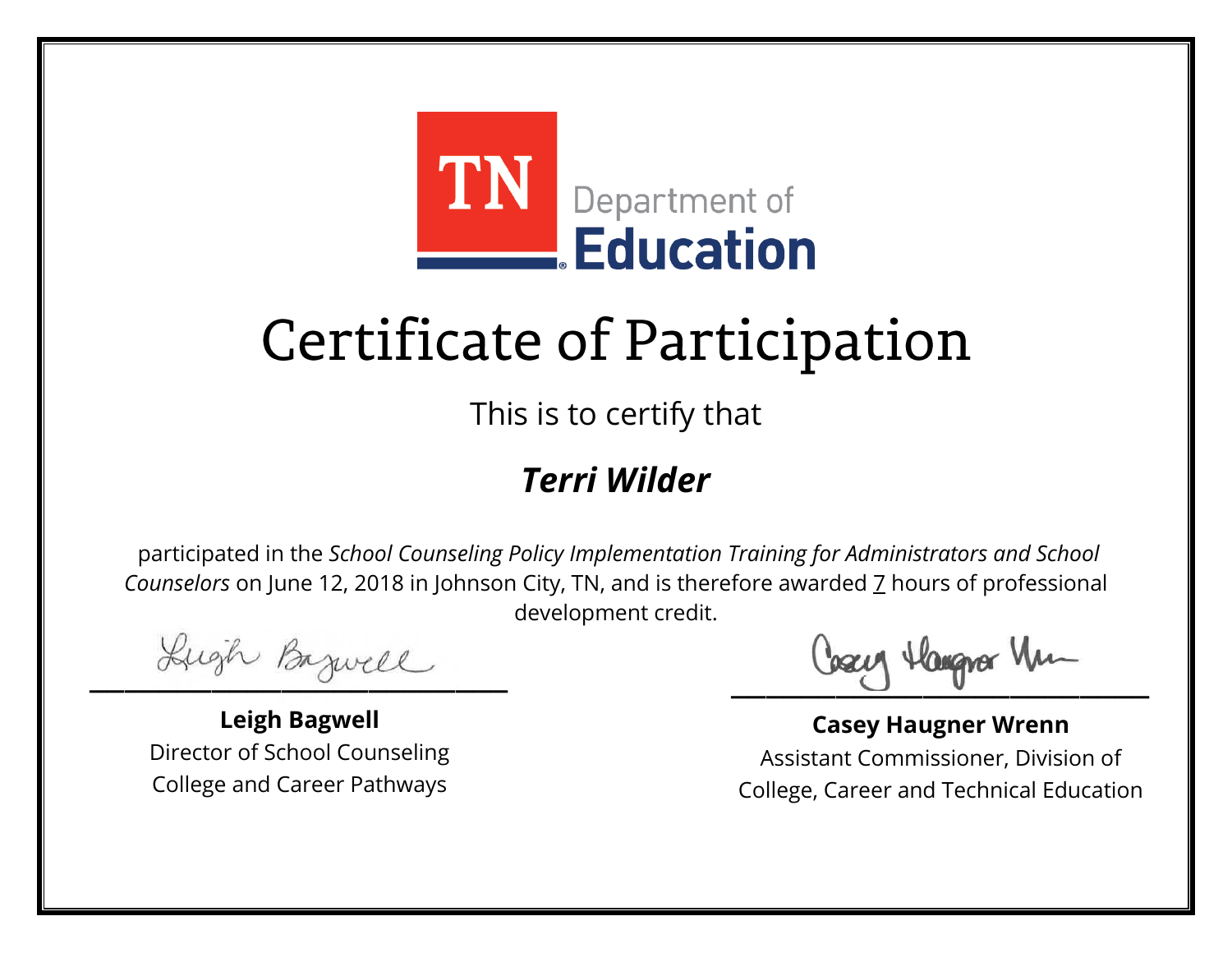

This is to certify that

#### *Rhonda WInstead*

Lugh Bazwell

**Leigh Bagwell** Director of School Counseling College and Career Pathways

Losey Hangra Vm

**Casey Haugner Wrenn** Assistant Commissioner, Division of College, Career and Technical Education